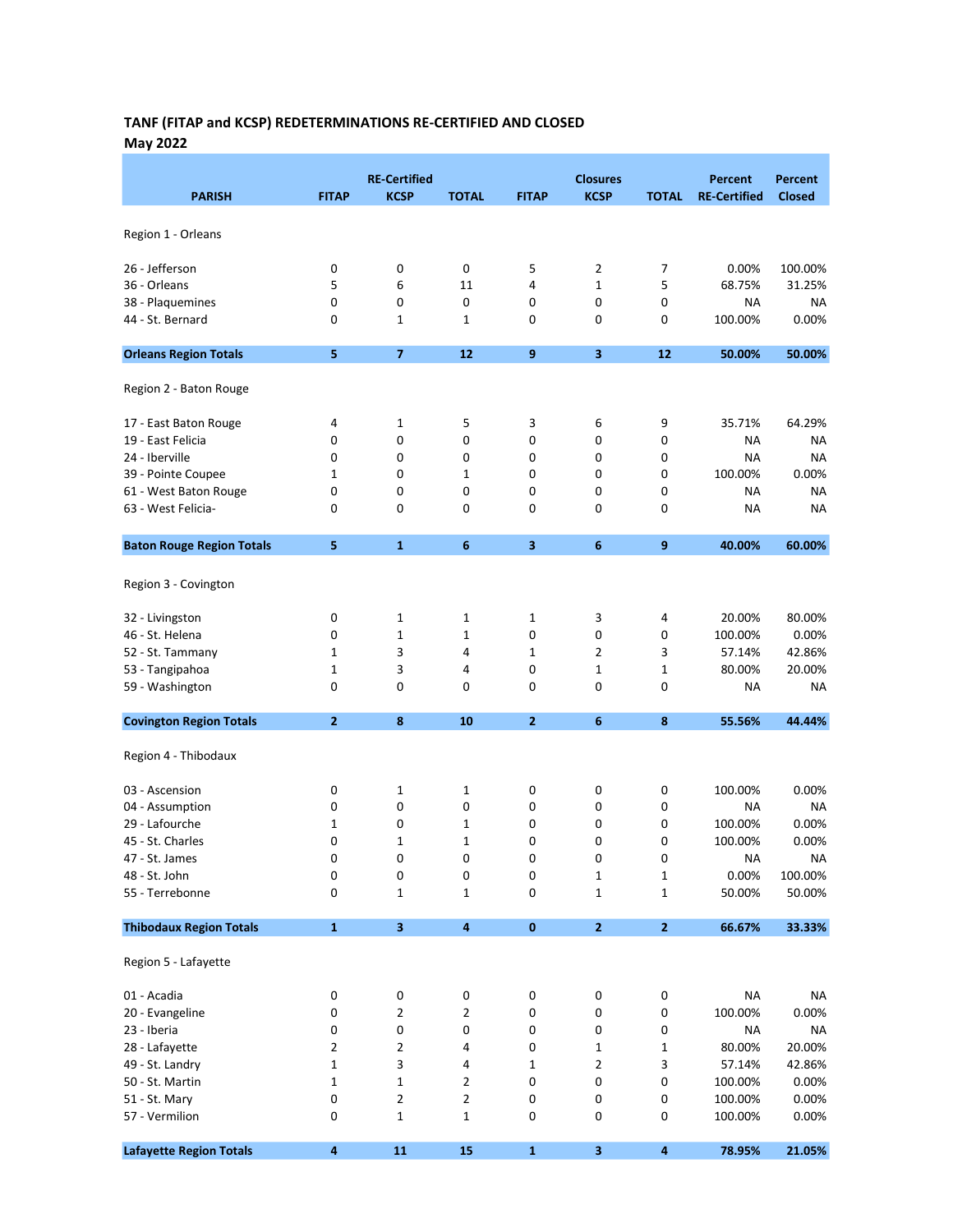# TANF (FITAP and KCSP) REDETERMINATIONS RE-CERTIFIED AND CLOSED May 2022

| <b>PARISH</b>                     | <b>FITAP</b>   | <b>RE-Certified</b><br><b>KCSP</b> | <b>TOTAL</b>   | <b>FITAP</b>            | <b>Closures</b><br><b>KCSP</b> | <b>TOTAL</b>   | <b>Percent</b><br><b>RE-Certified</b> | <b>Percent</b><br><b>Closed</b> |
|-----------------------------------|----------------|------------------------------------|----------------|-------------------------|--------------------------------|----------------|---------------------------------------|---------------------------------|
| Region 6 - Lake Charles           |                |                                    |                |                         |                                |                |                                       |                                 |
| 02 - Allen                        | 0              | 0                                  | 0              | 1                       | 0                              | 1              | 0.00%                                 | 100.00%                         |
| 06 - Beauregard                   | 0              | 0                                  | 0              | 0                       | 1                              | 1              | 0.00%                                 | 100.00%                         |
| 10 - Calcasieu                    | 1              | 0                                  | 1              | $\mathbf 1$             | 1                              | $\overline{2}$ | 33.33%                                | 66.67%                          |
| 12 - Cameron                      | 0              | 0                                  | 0              | 0                       | 0                              | 0              | NA                                    | <b>NA</b>                       |
| 27 - Jefferson Davis              | 0              | 0                                  | 0              | 0                       | 0                              | 0              | NA                                    | <b>NA</b>                       |
| <b>Lake Charles Region Totals</b> | $\mathbf{1}$   | $\bf{0}$                           | $\mathbf{1}$   | $\mathbf{2}$            | 2                              | 4              | 20.00%                                | 80.00%                          |
| Region 7 - Alexandria             |                |                                    |                |                         |                                |                |                                       |                                 |
| 05 - Avoyelles                    | 0              | 5                                  | 5              | 0                       | 0                              | 0              | 100.00%                               | 0.00%                           |
| 13 - Catahoula                    | 0              | 0                                  | 0              | 0                       | 0                              | 0              | NA                                    | <b>NA</b>                       |
| 15 - Concordia                    | 2              | 0                                  | 2              | 1                       | 0                              | 1              | 66.67%                                | 33.33%                          |
| 22 - Grant                        | 0              | 0                                  | 0              | 0                       | 1                              | $\mathbf 1$    | 0.00%                                 | 100.00%                         |
| 30 - Lasalle                      | 0              | $\overline{2}$                     | $\overline{2}$ | 0                       | 0                              | 0              | 100.00%                               | 0.00%                           |
| 40 - Rapides                      | 0              | $\overline{2}$                     | 2              | $\mathbf 1$             | 1                              | 2              | 50.00%                                | 50.00%                          |
| 58 - Vernon                       | 0              | 0                                  | 0              | 0                       | 0                              | 0              | NA                                    | NA                              |
| 64 - Winn                         | 0              | 0                                  | 0              | 0                       | 0                              | 0              | NA                                    | <b>NA</b>                       |
| <b>Alexandria Region Totals</b>   | $\overline{2}$ | 9                                  | 11             | $\mathbf{2}$            | 2                              | 4              | 73.33%                                | 26.67%                          |
| Region 8 - Shreveport             |                |                                    |                |                         |                                |                |                                       |                                 |
| 08 - Bossier                      | 0              | 0                                  | 0              | 0                       | 1                              | 1              | 0.00%                                 | 100.00%                         |
| 09 - Caddo                        | 1              | 5                                  | 6              | 2                       | 1                              | 3              | 66.67%                                | 33.33%                          |
| 14 - Claiborne                    | 0              | 0                                  | 0              | 0                       | 0                              | 0              | ΝA                                    | ΝA                              |
| 16 - DeSoto                       | 0              | 0                                  | 0              | 0                       | 0                              | 0              | NA                                    | <b>NA</b>                       |
| 35 - Natchitoches                 | 0              | 0                                  | 0              | $\mathbf 1$             | 1                              | $\overline{2}$ | 0.00%                                 | 100.00%                         |
| 41 - Red River                    | 0              | 0                                  | 0              | 0                       | 0                              | 0              | NA                                    | <b>NA</b>                       |
| 43 - Sabine                       | 0              | 0                                  | 0              | 0                       | 0                              | 0              | NA                                    | <b>NA</b>                       |
| 60 - Webster                      | 0              | 0                                  | 0              | 0                       | 0                              | 0              | NA                                    | <b>NA</b>                       |
| <b>Shreveport Region Totals</b>   | $\mathbf{1}$   | 5                                  | 6              | 3                       | 3                              | 6              | 50.00%                                | 50.00%                          |
| Region 9 - Monroe                 |                |                                    |                |                         |                                |                |                                       |                                 |
| 07 - Bienville                    | 0              | 0                                  | 0              | 1                       | 0                              | $\mathbf 1$    | 0.00%                                 | 100.00%                         |
| 11 - Caldwell                     | 0              | 1                                  | 1              | 0                       | 1                              | $\mathbf 1$    | 50.00%                                | 50.00%                          |
| 18 - East Carroll                 | 0              | 0                                  | 0              | 0                       | 0                              | 0              | ΝA                                    | <b>NA</b>                       |
| 21 - Franklin                     | 0              | 0                                  | 0              | 0                       | 1                              | $\mathbf 1$    | 0.00%                                 | 100.00%                         |
| 25 - Jackson                      | 0              | 0                                  | 0              | 0                       | 0                              | 0              | ΝA                                    | <b>NA</b>                       |
| 31 - Lincoln                      | 0              | 0                                  | 0              | 1                       | 0                              | $\mathbf 1$    | 0.00%                                 | 100.00%                         |
| 33 - Madison                      | 0              | 0                                  | 0              | 0                       | 1                              | 1              | 0.00%                                 | 100.00%                         |
| 34 - Morehouse                    | 0              | 0                                  | 0              | 0                       | 1                              | $\mathbf 1$    | 0.00%                                 | 100.00%                         |
| 37 - Ouachita                     | 3              | $\mathbf 1$                        | 4              | $\mathbf 1$             | 1                              | 2              | 66.67%                                | 33.33%                          |
| 42 - Richland                     | 0              | 0                                  | 0              | 0                       | 1                              | $\mathbf 1$    | 0.00%                                 | 100.00%                         |
| 54 - Tensas                       | 0              | 0                                  | 0              | 0                       | 0                              | 0              | NA                                    | NA                              |
| 56 - Union                        | 0              | 0                                  | 0              | 0                       | 0                              | 0              | ΝA                                    | <b>NA</b>                       |
| 62 - West Carroll                 | 0              | 0                                  | 0              | 0                       | 0                              | 0              | ΝA                                    | <b>NA</b>                       |
| <b>Monroe Region Totals</b>       | $\mathbf{3}$   | $\overline{2}$                     | 5              | $\overline{\mathbf{3}}$ | 6                              | 9              | 35.71%                                | 64.29%                          |
| <b>Others Totals</b>              | $\bf{0}$       | $\bf{0}$                           | 0              | 0                       | 0                              | $\bf{0}$       | <b>NA</b>                             | <b>NA</b>                       |
| <b>STATE TOTALS</b>               | 24             | 46                                 | 70             | 25                      | 33                             | 58             | 54.69%                                | 45.31%                          |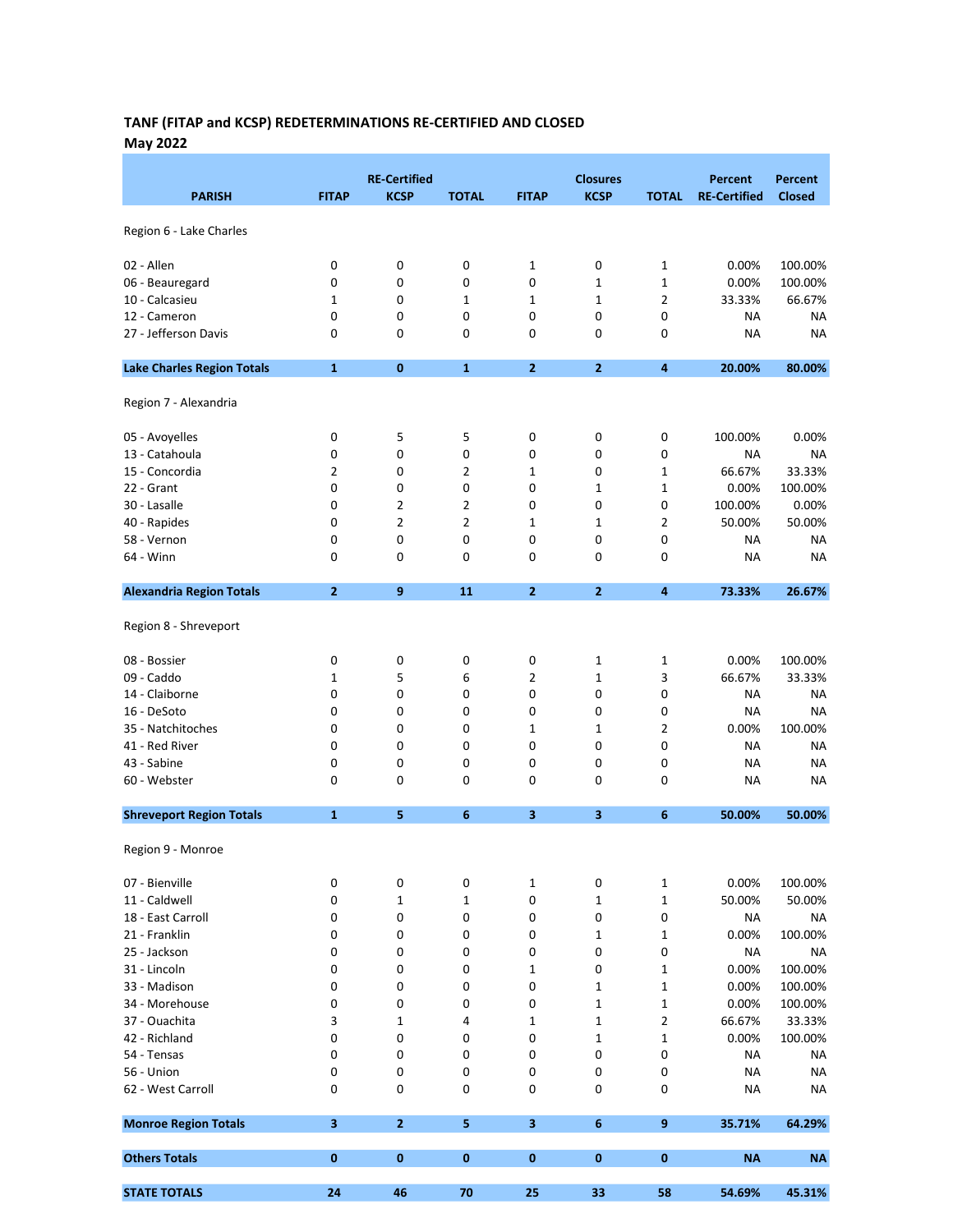# TANF (FITAP and KCSP) REDETERMINATIONS RE-CERTIFIED AND CLOSED April 2022

|                                  |                         | <b>RE-Certified</b> |                |                | <b>Closures</b> |              | Percent                    | Percent   |
|----------------------------------|-------------------------|---------------------|----------------|----------------|-----------------|--------------|----------------------------|-----------|
| <b>PARISH</b>                    | <b>FITAP</b>            | <b>KCSP</b>         | <b>TOTAL</b>   | <b>FITAP</b>   | <b>KCSP</b>     | <b>TOTAL</b> | <b>RE-Certified Closed</b> |           |
|                                  |                         |                     |                |                |                 |              |                            |           |
| Region 1 - Orleans               |                         |                     |                |                |                 |              |                            |           |
| 26 - Jefferson                   | 0                       | $\overline{2}$      | $\overline{2}$ | 1              | 2               | 3            | 40.00%                     | 60.00%    |
| 36 - Orleans                     | 4                       | 3                   | $\overline{7}$ | 1              | 0               | 1            | 87.50%                     | 12.50%    |
| 38 - Plaquemines                 | 0                       | 0                   | 0              | 0              | 0               | 0            | ΝA                         | <b>NA</b> |
| 44 - St. Bernard                 | 0                       | 0                   | 0              | 0              | $\mathbf{1}$    | 1            | 0.00%                      | 100.00%   |
|                                  | $\overline{\mathbf{4}}$ | 5                   | 9              | $\overline{2}$ | 3               | 5            | 64.29%                     | 35.71%    |
| <b>Orleans Region Totals</b>     |                         |                     |                |                |                 |              |                            |           |
| Region 2 - Baton Rouge           |                         |                     |                |                |                 |              |                            |           |
| 17 - East Baton Rouge            | 3                       | 3                   | 6              | 1              | 0               | 1            | 85.71%                     | 14.29%    |
| 19 - East Felicia                | 0                       | 0                   | 0              | 0              | 0               | 0            | NA                         | <b>NA</b> |
| 24 - Iberville                   | 0                       | 0                   | 0              | 0              | 0               | 0            | NA                         | <b>NA</b> |
| 39 - Pointe Coupee               | 0                       | 0                   | 0              | 0              | 0               | 0            | NA                         | <b>NA</b> |
| 61 - West Baton Rouge            | 0                       | 1                   | $\mathbf 1$    | 1              | 0               | 1            | 50.00%                     | 50.00%    |
| 63 - West Felicia-               | 0                       | 0                   | 0              | 0              | 0               | $\pmb{0}$    | ΝA                         | <b>NA</b> |
| <b>Baton Rouge Region Totals</b> | 3                       | 4                   | 7              | $\overline{2}$ | 0               | $\mathbf{2}$ | 77.78%                     | 22.22%    |
|                                  |                         |                     |                |                |                 |              |                            |           |
| Region 3 - Covington             |                         |                     |                |                |                 |              |                            |           |
| 32 - Livingston                  | 0                       | 0                   | 0              | 0              | 0               | $\pmb{0}$    | <b>NA</b>                  | NA        |
| 46 - St. Helena                  | 1                       | 0                   | $\mathbf{1}$   | 0              | 0               | 0            | 100.00%                    | 0.00%     |
| 52 - St. Tammany                 | 0                       | 2                   | $\overline{2}$ | 1              | 0               | 1            | 66.67%                     | 33.33%    |
| 53 - Tangipahoa                  | 0                       | 1                   | $\mathbf 1$    | 1              | 0               | 1            | 50.00%                     | 50.00%    |
| 59 - Washington                  | 0                       | 0                   | 0              | 0              | 1               | 1            | 0.00%                      | 100.00%   |
| <b>Covington Region Totals</b>   | $\mathbf{1}$            | 3                   | 4              | $\overline{2}$ | $\mathbf{1}$    | 3            | 57.14%                     | 42.86%    |
| Region 4 - Thibodaux             |                         |                     |                |                |                 |              |                            |           |
| 03 - Ascension                   | 0                       | 1                   | 1              | 0              | 1               | 1            | 50.00%                     | 50.00%    |
| 04 - Assumption                  | 0                       | 0                   | 0              | 0              | 0               | $\pmb{0}$    | ΝA                         | <b>NA</b> |
| 29 - Lafourche                   | 2                       | 0                   | $\overline{2}$ | 0              | 0               | 0            | 100.00%                    | 0.00%     |
| 45 - St. Charles                 | 0                       | 0                   | 0              | $\mathbf 1$    | 0               | 1            | 0.00%                      | 100.00%   |
| 47 - St. James                   | 1                       | $\Omega$            | 1              | $\Omega$       | $\Omega$        | 0            | 100.00%                    | 0.00%     |
| 48 - St. John                    | 0                       | $\pmb{0}$           | 0              | 0              | 0               | 0            | <b>NA</b>                  | ΝA        |
| 55 - Terrebonne                  | 0                       | 1                   | $\mathbf{1}$   | 0              | 0               | 0            | 100.00%                    | 0.00%     |
| <b>Thibodaux Region Totals</b>   | 3                       | $\mathbf{2}$        | 5              | $\mathbf 1$    | $\mathbf{1}$    | $\mathbf{2}$ | 71.43%                     | 28.57%    |
| Region 5 - Lafayette             |                         |                     |                |                |                 |              |                            |           |
| 01 - Acadia                      | 1                       | 0                   | $\mathbf 1$    | 0              | 0               | 0            | 100.00%                    | 0.00%     |
| 20 - Evangeline                  | 1                       | 3                   | 4              | 0              | 0               | $\pmb{0}$    | 100.00%                    | 0.00%     |
| 23 - Iberia                      | 0                       | $\overline{2}$      | $\mathbf 2$    | 0              | 0               | $\pmb{0}$    | 100.00%                    | 0.00%     |
| 28 - Lafayette                   | 0                       | $\mathbf 2$         | $\mathbf 2$    | 0              | 0               | $\pmb{0}$    | 100.00%                    | 0.00%     |
| 49 - St. Landry                  | 1                       | $\pmb{0}$           | $\mathbf 1$    | 2              | 0               | 2            | 33.33%                     | 66.67%    |
| 50 - St. Martin                  | 0                       | $\pmb{0}$           | 0              | 0              | 0               | 0            | ΝA                         | <b>NA</b> |
| 51 - St. Mary                    | 2                       | 1                   | 3              | 1              | 0               | 1            | 75.00%                     | 25.00%    |
| 57 - Vermilion                   | 0                       | 0                   | 0              | 0              | 0               | 0            | ΝA                         | <b>NA</b> |
| <b>Lafayette Region Totals</b>   | 5                       | $\pmb{8}$           | 13             | 3              | $\pmb{0}$       | $\mathbf{3}$ | 81.25%                     | 18.75%    |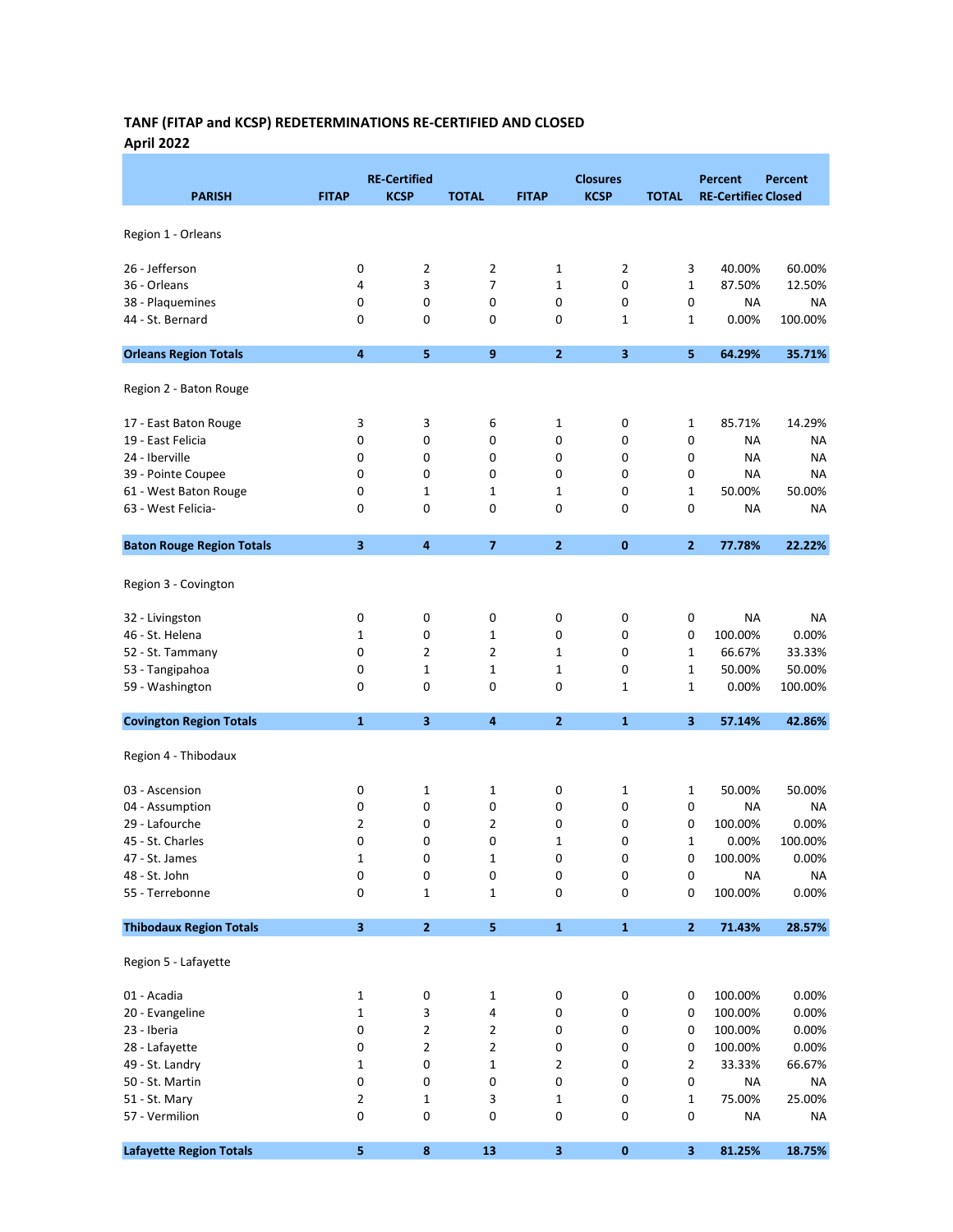# TANF (FITAP and KCSP) REDETERMINATIONS RE-CERTIFIED AND CLOSED April 2022

|                                   |                | <b>RE-Certified</b> |                                  |              | <b>Closures</b> |              | <b>Percent</b>             | Percent            |
|-----------------------------------|----------------|---------------------|----------------------------------|--------------|-----------------|--------------|----------------------------|--------------------|
| <b>PARISH</b>                     | <b>FITAP</b>   | <b>KCSP</b>         | <b>TOTAL</b>                     | <b>FITAP</b> | <b>KCSP</b>     | <b>TOTAL</b> | <b>RE-Certified Closed</b> |                    |
| Region 6 - Lake Charles           |                |                     |                                  |              |                 |              |                            |                    |
| 02 - Allen                        | 0              | 0                   | 0                                | 0            | 0               | 0            | ΝA                         | <b>NA</b>          |
| 06 - Beauregard                   | 0              | $\mathbf 1$         | $\mathbf{1}$                     | $\mathbf 1$  | 0               | 1            | 50.00%                     | 50.00%             |
| 10 - Calcasieu                    | 3              | $\mathbf{1}$        | 4                                | $\mathbf 1$  | 0               | 1            | 80.00%                     | 20.00%             |
| 12 - Cameron                      | 0              | 0                   | 0                                | 0            | 0               | 0            | ΝA                         | <b>NA</b>          |
| 27 - Jefferson Davis              | 0              | 2                   | $\overline{2}$                   | 0            | 0               | 0            | 100.00%                    | 0.00%              |
| <b>Lake Charles Region Totals</b> | 3              | $\pmb{4}$           | $\overline{7}$                   | $\mathbf{2}$ | 0               | 2            | 77.78%                     | 22.22%             |
| Region 7 - Alexandria             |                |                     |                                  |              |                 |              |                            |                    |
| 05 - Avoyelles                    | 1              | $\mathbf{1}$        | $\overline{2}$                   | 0            | 0               | 0            | 100.00%                    | 0.00%              |
| 13 - Catahoula                    | 1              | 0                   | $\mathbf 1$                      | 0            | 0               | 0            | 100.00%                    | 0.00%              |
| 15 - Concordia                    | 0              | 0                   | 0                                | 0            | 0               | 0            | NA                         | NA                 |
| 22 - Grant                        | 0              | 1                   | 1                                | 0            | 0               | 0            | 100.00%                    | 0.00%              |
| 30 - Lasalle                      | 0              | 0                   | 0                                | 0            | 0               | $\pmb{0}$    | NA                         | <b>NA</b>          |
| 40 - Rapides                      | 4              | 0                   | 4                                | 0            | 0               | 0            | 100.00%                    | 0.00%              |
| 58 - Vernon                       | 1              | 0                   | $\mathbf{1}$                     | 0            | 0               | 0            | 100.00%                    | 0.00%              |
| 64 - Winn                         | 0              | 0                   | 0                                | 0            | 0               | 0            | <b>NA</b>                  | <b>NA</b>          |
| <b>Alexandria Region Totals</b>   | $\overline{7}$ | $\overline{2}$      | 9                                | $\bf{0}$     | 0               | $\bf{0}$     | 100.00%                    | 0.00%              |
| Region 8 - Shreveport             |                |                     |                                  |              |                 |              |                            |                    |
| 08 - Bossier                      | 1              | 1                   | $\overline{2}$                   | 0            | 0               | 0            | 100.00%                    | 0.00%              |
| 09 - Caddo                        | 2              | 5                   | 7                                | 2            | $\mathbf{1}$    | 3            | 70.00%                     | 30.00%             |
| 14 - Claiborne                    | 1              | 0                   | 1                                | 0            | 0               | 0            | 100.00%                    | 0.00%              |
| 16 - DeSoto                       | 1              | 0                   | $\mathbf 1$                      | 0            | 0               | 0            | 100.00%                    | 0.00%              |
| 35 - Natchitoches                 | 2              | 1                   | 3                                | 0            | 0               | $\pmb{0}$    | 100.00%                    | 0.00%              |
| 41 - Red River                    | 0              | 0                   | 0                                | 0            | 0               | 0            | NA                         | <b>NA</b>          |
| 43 - Sabine                       | 1              | $\mathbf 1$         | $\overline{2}$                   | 0            | 0               | 0            | 100.00%                    | 0.00%              |
| 60 - Webster                      | 1              | $\overline{2}$      | 3                                | 0            | 0               | 0            | 100.00%                    | 0.00%              |
| <b>Shreveport Region Totals</b>   | $\mathbf{9}$   | 10                  | 19                               | $\mathbf{2}$ | $\mathbf{1}$    | 3            | 86.36%                     | 13.64%             |
| Region 9 - Monroe                 |                |                     |                                  |              |                 |              |                            |                    |
| 07 - Bienville                    | 1              | 0                   | 1                                | 0            | 0               | 0            | 100.00%                    | 0.00%              |
| 11 - Caldwell                     | 0              | 0                   | 0                                | 0            | 0               | 0            | ΝA                         | <b>NA</b>          |
| 18 - East Carroll                 | 0              | 0                   | 0                                | 0            | 0               | 0            | <b>NA</b>                  | <b>NA</b>          |
| 21 - Franklin                     | 0              | 0                   | 0                                | 0            | 0               | 0            | ΝA                         | <b>NA</b>          |
| 25 - Jackson                      | 1              | 0                   | $\mathbf 1$                      | 0            | 0               | 0            | 100.00%                    | 0.00%              |
| 31 - Lincoln                      | 0              | 0                   | 0                                | 0            | 0               | 0            | ΝA                         | <b>NA</b>          |
| 33 - Madison                      | 0              | 1                   | 1                                | 0            | 1               | 1            | 50.00%                     | 50.00%             |
| 34 - Morehouse                    | 0              | 0                   | 0                                | $\mathbf 1$  | 0               | 1            | 0.00%<br>66.67%            | 100.00%            |
| 37 - Ouachita                     | 2              | 0                   | $\overline{2}$<br>$\overline{2}$ | 1            | 0               | 1            |                            | 33.33%             |
| 42 - Richland<br>54 - Tensas      | 1<br>0         | 1<br>0              | 0                                | 0<br>0       | 0<br>0          | 0<br>0       | 100.00%<br><b>NA</b>       | 0.00%<br><b>NA</b> |
| 56 - Union                        | 0              | 0                   | 0                                | 0            | 0               | 0            | NA                         | <b>NA</b>          |
| 62 - West Carroll                 | 0              | $\pmb{0}$           | 0                                | 0            | 0               | 0            | <b>NA</b>                  | <b>NA</b>          |
| <b>Monroe Region Totals</b>       | 5              | $\overline{2}$      | $\overline{\mathbf{z}}$          | $\mathbf{2}$ | $\mathbf{1}$    | 3            | 70.00%                     | 30.00%             |
| <b>Others Totals</b>              | $\bf{0}$       | $\pmb{0}$           | $\bf{0}$                         | 0            | 0               | 0            | <b>NA</b>                  | <b>NA</b>          |
| <b>STATE TOTALS</b>               | 40             | 40                  | 80                               | 16           | $\overline{7}$  | 23           | 77.67%                     | 22.33%             |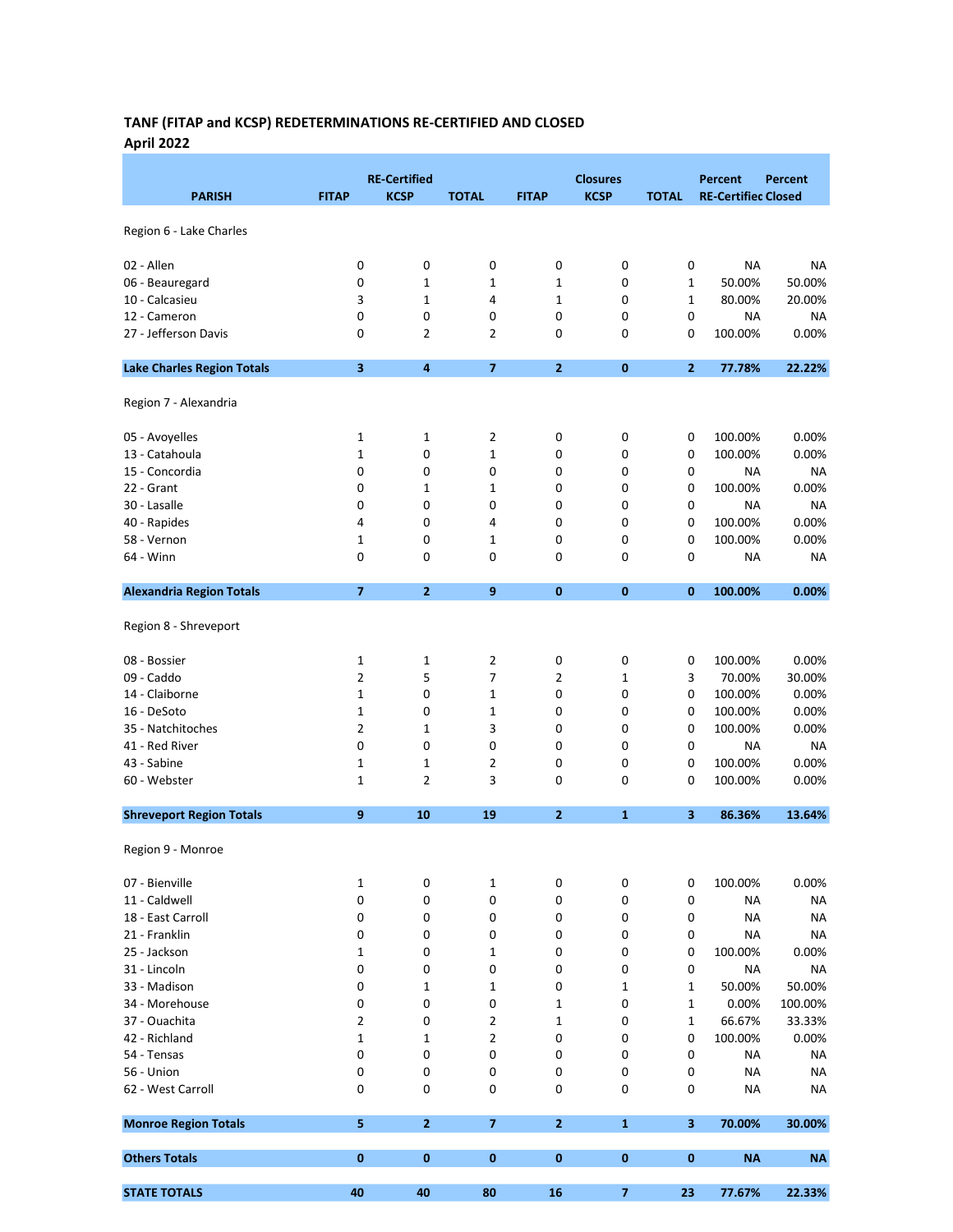#### TANF (FITAP and KCSP) REDETERMINATIONS RE-CERTIFIED AND CLOSED March 2022

|                                  |                  | <b>RE-Certified</b> |                         |              | <b>Closures</b>         |                | <b>Percent</b>      | Percent       |
|----------------------------------|------------------|---------------------|-------------------------|--------------|-------------------------|----------------|---------------------|---------------|
| <b>PARISH</b>                    | <b>FITAP</b>     | <b>KCSP</b>         | <b>TOTAL</b>            | <b>FITAP</b> | <b>KCSP</b>             | <b>TOTAL</b>   | <b>RE-Certified</b> | <b>Closed</b> |
| Region 1 - Orleans               |                  |                     |                         |              |                         |                |                     |               |
|                                  |                  |                     |                         |              |                         |                |                     |               |
| 26 - Jefferson                   | $\overline{2}$   | 0                   | 2                       | 2            | 1                       | 3              | 40.00%              | 60.00%        |
| 36 - Orleans                     | 0                | 3                   | 3                       | $\mathbf{1}$ | $\mathbf 1$             | 2              | 60.00%              | 40.00%        |
| 38 - Plaquemines                 | 0                | 0                   | 0                       | 0            | 0                       | 0              | <b>NA</b>           | NA            |
| 44 - St. Bernard                 | 0                | 0                   | 0                       | 0            | 0                       | 0              | <b>NA</b>           | <b>NA</b>     |
| <b>Orleans Region Totals</b>     | $\overline{2}$   | 3                   | 5                       | 3            | $\overline{2}$          | 5              | 50.00%              | 50.00%        |
| Region 2 - Baton Rouge           |                  |                     |                         |              |                         |                |                     |               |
| 17 - East Baton Rouge            | 1                | 0                   | 1                       | 0            | 3                       | 3              | 25.00%              | 75.00%        |
| 19 - East Felicia                | 0                | 0                   | 0                       | 0            | 0                       | 0              | <b>NA</b>           | NA            |
| 24 - Iberville                   | 0                | 0                   | 0                       | 0            | 0                       | 0              | <b>NA</b>           | NA            |
| 39 - Pointe Coupee               | 0                | 0                   | 0                       | 0            | 0                       | 0              | <b>NA</b>           | <b>NA</b>     |
| 61 - West Baton Rouge            | 0                | 0                   | 0                       | 0            | 0                       | 0              | <b>NA</b>           | NA            |
| 63 - West Felicia-               | 0                | 0                   | 0                       | 0            | 0                       | 0              | <b>NA</b>           | <b>NA</b>     |
| <b>Baton Rouge Region Totals</b> | $\mathbf{1}$     | $\bf{0}$            | $\mathbf{1}$            | $\bf{0}$     | $\overline{\mathbf{3}}$ | 3              | 25.00%              | 75.00%        |
|                                  |                  |                     |                         |              |                         |                |                     |               |
| Region 3 - Covington             |                  |                     |                         |              |                         |                |                     |               |
| 32 - Livingston                  | 0                | 0                   | 0                       | 0            | 1                       | $\mathbf{1}$   | 0.00%               | 100.00%       |
| 46 - St. Helena                  | 0                | 0                   | 0                       | 0            | 0                       | 0              | <b>NA</b>           | NA            |
| 52 - St. Tammany                 | 0                | 3                   | 3                       | 0            | $\overline{2}$          | 2              | 60.00%              | 40.00%        |
| 53 - Tangipahoa                  | 0                | 3                   | 3                       | 0            | $\mathbf 1$             | 1              | 75.00%              | 25.00%        |
| 59 - Washington                  | $\mathbf 0$      | 1                   | 1                       | $\mathbf 1$  | 1                       | 2              | 33.33%              | 66.67%        |
| <b>Covington Region Totals</b>   | $\bf{0}$         | $\overline{7}$      | $\overline{\mathbf{z}}$ | $\mathbf{1}$ | 5                       | $6\phantom{1}$ | 53.85%              | 46.15%        |
| Region 4 - Thibodaux             |                  |                     |                         |              |                         |                |                     |               |
| 03 - Ascension                   | 0                | 0                   | 0                       | 0            | 1                       | 1              | 0.00%               | 100.00%       |
| 04 - Assumption                  | 0                | 0                   | 0                       | 0            | 0                       | 0              | <b>NA</b>           | NA            |
| 29 - Lafourche                   | 0                | 0                   | 0                       | 0            | 0                       | 0              | <b>NA</b>           | <b>NA</b>     |
| 45 - St. Charles                 | 1                | 0                   | 1                       | 0            | 0                       | 0              | 100.00%             | 0.00%         |
| 47 - St. James                   | 0                | 0                   | 0                       | 0            | 0                       | 0              | <b>NA</b>           | <b>NA</b>     |
| 48 - St. John                    | 0                | 0                   | 0                       | 0            | 0                       | 0              | <b>NA</b>           | <b>NA</b>     |
| 55 - Terrebonne                  | 1                | 4                   | 5                       | 0            | 0                       | 0              | 100.00%             | 0.00%         |
| <b>Thibodaux Region Totals</b>   | $\overline{2}$   | 4                   | $\boldsymbol{6}$        | 0            | $\mathbf 1$             | ${\bf 1}$      | 85.71%              | 14.29%        |
| Region 5 - Lafayette             |                  |                     |                         |              |                         |                |                     |               |
| 01 - Acadia                      |                  |                     |                         |              |                         |                | <b>NA</b>           | <b>NA</b>     |
|                                  | $\pmb{0}$<br>0   | 0                   | 0                       | 0            | 0                       | $\pmb{0}$      | <b>NA</b>           |               |
| 20 - Evangeline                  |                  | 0                   | 0                       | 0            | 0                       | 0              |                     | <b>NA</b>     |
| 23 - Iberia                      | 0                | 1                   | 1                       | 1            | 0                       | 1              | 50.00%              | 50.00%        |
| 28 - Lafayette                   | 3                | $\mathbf 1$         | 4                       | 0            | 0                       | 0              | 100.00%             | 0.00%         |
| 49 - St. Landry                  | 0                | 2                   | $\overline{2}$          | $\mathbf 1$  | $\mathbf 1$             | $\overline{2}$ | 50.00%              | 50.00%        |
| 50 - St. Martin                  | 0                | 0                   | 0                       | 0            | 0                       | 0              | <b>NA</b>           | <b>NA</b>     |
| 51 - St. Mary                    | 0                | 1                   | 1                       | 0            | 0                       | 0              | 100.00%             | 0.00%         |
| 57 - Vermilion                   | $\mathbf{1}$     | $\overline{2}$      | 3                       | 0            | 0                       | 0              | 100.00%             | 0.00%         |
| <b>Lafayette Region Totals</b>   | $\boldsymbol{4}$ | $\overline{7}$      | 11                      | $\mathbf{2}$ | $\mathbf{1}$            | $\mathbf{3}$   | 78.57%              | 21.43%        |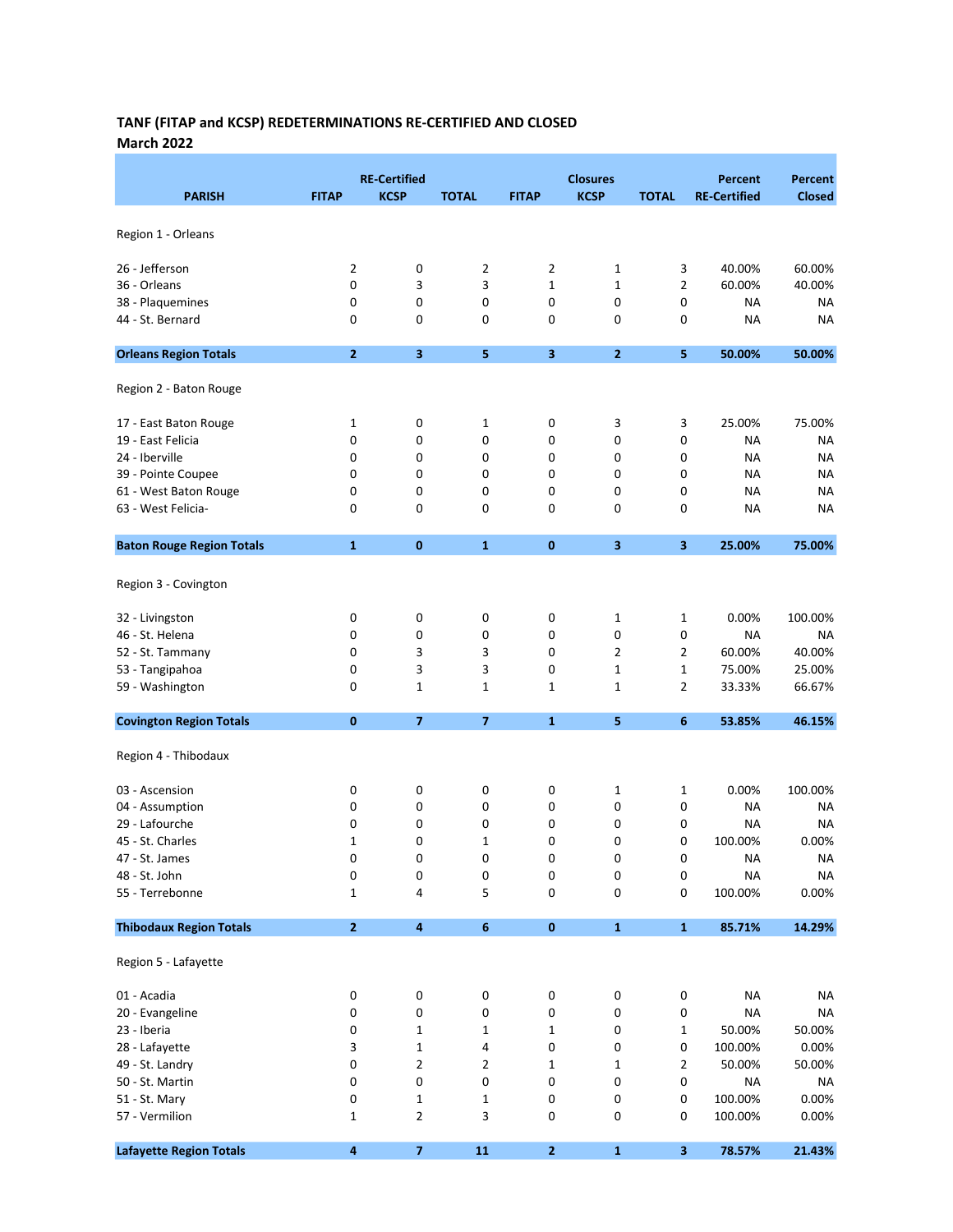#### TANF (FITAP and KCSP) REDETERMINATIONS RE-CERTIFIED AND CLOSED March 2022

|                                      |                         | <b>RE-Certified</b> |                  |              | <b>Closures</b>         |                | <b>Percent</b>      | <b>Percent</b>       |
|--------------------------------------|-------------------------|---------------------|------------------|--------------|-------------------------|----------------|---------------------|----------------------|
| <b>PARISH</b>                        | <b>FITAP</b>            | <b>KCSP</b>         | <b>TOTAL</b>     | <b>FITAP</b> | <b>KCSP</b>             | <b>TOTAL</b>   | <b>RE-Certified</b> | <b>Closed</b>        |
| Region 6 - Lake Charles              |                         |                     |                  |              |                         |                |                     |                      |
|                                      |                         |                     |                  |              |                         |                |                     |                      |
| 02 - Allen                           | 0                       | $\mathbf 1$         | $\mathbf 1$      | 0            | 2                       | $\overline{2}$ | 33.33%              | 66.67%               |
| 06 - Beauregard                      | 0                       | 0                   | 0                | 0            | 0                       | 0              | NA                  | NA                   |
| 10 - Calcasieu                       | 0<br>0                  | 0<br>0              | 0                | 0<br>0       | $\mathbf 1$<br>0        | 1<br>0         | 0.00%               | 100.00%<br><b>NA</b> |
| 12 - Cameron<br>27 - Jefferson Davis |                         |                     | 0                | 0            |                         |                | NA                  | 0.00%                |
|                                      | 0                       | 1                   | 1                |              | 0                       | 0              | 100.00%             |                      |
| <b>Lake Charles Region Totals</b>    | $\bf{0}$                | $\overline{2}$      | $\overline{2}$   | $\bf{0}$     | $\overline{\mathbf{3}}$ | 3              | 40.00%              | 60.00%               |
| Region 7 - Alexandria                |                         |                     |                  |              |                         |                |                     |                      |
| 05 - Avoyelles                       | 1                       | 0                   | 1                | 0            | 0                       | 0              | 100.00%             | 0.00%                |
| 13 - Catahoula                       | 0                       | 0                   | 0                | 0            | 1                       | 1              | 0.00%               | 100.00%              |
| 15 - Concordia                       | 0                       | 0                   | 0                | 0            | 0                       | 0              | NA                  | NA                   |
| 22 - Grant                           | 0                       | 0                   | 0                | 0            | 0                       | 0              | <b>NA</b>           | NA                   |
| 30 - Lasalle                         | 0                       | 0                   | 0                | 0            | 0                       | 0              | <b>NA</b>           | <b>NA</b>            |
| 40 - Rapides                         | 1                       | 1                   | 2                | 1            | 0                       | 1              | 66.67%              | 33.33%               |
| 58 - Vernon                          | 0                       | $\mathbf 1$         | 1                | 0            | 0                       | 0              | 100.00%             | 0.00%                |
| 64 - Winn                            | 0                       | 0                   | 0                | 0            | 0                       | 0              | ΝA                  | NA                   |
| <b>Alexandria Region Totals</b>      | $\mathbf{2}$            | $\mathbf{2}$        | 4                | $\mathbf{1}$ | $\mathbf{1}$            | $\mathbf{2}$   | 66.67%              | 33.33%               |
| Region 8 - Shreveport                |                         |                     |                  |              |                         |                |                     |                      |
| 08 - Bossier                         | 0                       | 0                   | $\pmb{0}$        | 0            | 0                       | 0              | NA                  | NA                   |
| 09 - Caddo                           | 5                       | 2                   | 7                | 0            | 1                       | 1              | 87.50%              | 12.50%               |
| 14 - Claiborne                       | 0                       | 0                   | 0                | 0            | 0                       | 0              | <b>NA</b>           | NA                   |
| 16 - DeSoto                          | 0                       | 1                   | 1                | 0            | 0                       | 0              | 100.00%             | 0.00%                |
| 35 - Natchitoches                    | 1                       | 0                   | $\mathbf 1$      | 0            | 0                       | 0              | 100.00%             | 0.00%                |
| 41 - Red River                       | 0                       | $\mathbf 1$         | 1                | 0            | 0                       | 0              | 100.00%             | 0.00%                |
| 43 - Sabine                          | 0                       | 0                   | 0                | 0            | 0                       | 0              | NA                  | NA                   |
| 60 - Webster                         | 0                       | 0                   | 0                | 0            | 0                       | 0              | <b>NA</b>           | NA                   |
| <b>Shreveport Region Totals</b>      | 6                       | 4                   | 10               | 0            | $\mathbf{1}$            | $\mathbf{1}$   | 90.91%              | 9.09%                |
|                                      |                         |                     |                  |              |                         |                |                     |                      |
| Region 9 - Monroe                    |                         |                     |                  |              |                         |                |                     |                      |
| 07 - Bienville                       | 0                       | 0                   | 0                | 0            | 0                       | 0              | ΝA                  | <b>NA</b>            |
| 11 - Caldwell                        | 0                       | 0                   | 0                | 0            | 0                       | 0              | <b>NA</b>           | <b>NA</b>            |
| 18 - East Carroll                    | 0                       | 0                   | 0                | 0            | 0                       | 0              | <b>NA</b>           | <b>NA</b>            |
| 21 - Franklin                        | 0                       | 0                   | 0                | 0            | 0                       | 0              | <b>NA</b>           | <b>NA</b>            |
| 25 - Jackson                         | 1                       | 0                   | 1                | 0            | 0                       | 0              | 100.00%             | 0.00%                |
| 31 - Lincoln                         | 0                       | 0                   | 0                | 0            | 0                       | 0              | <b>NA</b>           | <b>NA</b>            |
| 33 - Madison                         | 0                       | $\mathbf 1$         | 1                | 0            | 0                       | 0              | 100.00%             | 0.00%                |
| 34 - Morehouse                       | $\overline{2}$          | 1                   | 3                | 0            | 0                       | 0              | 100.00%             | 0.00%                |
| 37 - Ouachita                        | 0                       | 3                   | 3                | 1            | 0                       | $\mathbf{1}$   | 75.00%              | 25.00%               |
| 42 - Richland                        | 0                       | $\pmb{0}$           | 0                | 0            | 0                       | 0              | <b>NA</b>           | <b>NA</b>            |
| 54 - Tensas                          | 0                       | 0                   | 0                | 0            | 0                       | 0              | NA                  | <b>NA</b>            |
| 56 - Union                           | 0                       | $\pmb{0}$           | 0                | 0            | 0                       | 0              | <b>NA</b>           | <b>NA</b>            |
| 62 - West Carroll                    | 0                       | $\mathbf 1$         | $\mathbf 1$      | 0            | 0                       | 0              | 100.00%             | 0.00%                |
| <b>Monroe Region Totals</b>          | $\overline{\mathbf{3}}$ | 6                   | $\boldsymbol{9}$ | $\mathbf{1}$ | $\mathbf{0}$            | $\mathbf{1}$   | 90.00%              | 10.00%               |
| <b>Others Totals</b>                 | 0                       | $\bf{0}$            | 0                | 0            | 0                       | 0              | <b>NA</b>           | <b>NA</b>            |
| <b>STATE TOTALS</b>                  | 20                      | 35                  | 55               | 8            | 17                      | 25             | 68.75%              | 31.25%               |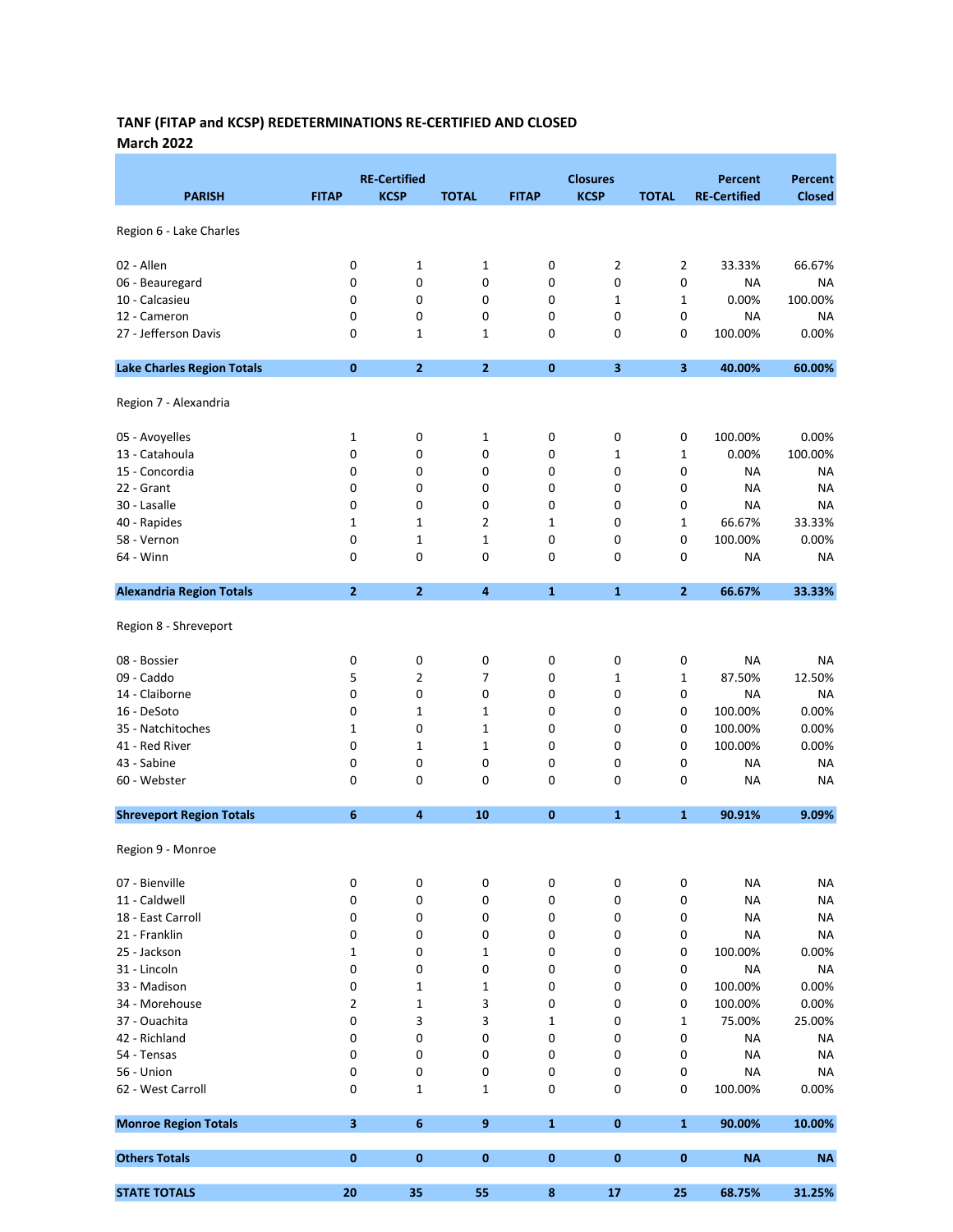## TANF (FITAP and KCSP) REDETERMINATIONS RE-CERTIFIED AND CLOSED February 2022

| <b>PARISH</b>                    | <b>FITAP</b>   | <b>RE-Certified</b><br><b>KCSP</b> | <b>TOTAL</b> | <b>FITAP</b>            | <b>Closures</b><br><b>KCSP</b> | <b>TOTAL</b>     | <b>Percent</b><br><b>RE-Certified</b> | <b>Percent</b><br><b>Closed</b> |
|----------------------------------|----------------|------------------------------------|--------------|-------------------------|--------------------------------|------------------|---------------------------------------|---------------------------------|
| Region 1 - Orleans               |                |                                    |              |                         |                                |                  |                                       |                                 |
| 26 - Jefferson                   | 4              | 3                                  | 7            | 4                       | 3                              | 7                | 50.00%                                | 50.00%                          |
| 36 - Orleans                     | 9              | 11                                 | 20           | 12                      | 3                              | 15               | 57.14%                                | 42.86%                          |
| 38 - Plaquemines                 | 0              | 0                                  | 0            | 0                       | 0                              | 0                | NA                                    | NA                              |
| 44 - St. Bernard                 | 0              | 1                                  | 1            | 0                       | 1                              | 1                | 50.00%                                | 50.00%                          |
|                                  |                |                                    |              |                         |                                |                  |                                       |                                 |
| <b>Orleans Region Totals</b>     | 13             | 15                                 | 28           | 16                      | $\overline{ }$                 | 23               | 54.90%                                | 45.10%                          |
| Region 2 - Baton Rouge           |                |                                    |              |                         |                                |                  |                                       |                                 |
| 17 - East Baton Rouge            | 8              | 10                                 | 18           | 8                       | 6                              | 14               | 56.25%                                | 43.75%                          |
| 19 - East Felicia                | 0              | 1                                  | 1            | 0                       | 0                              | $\pmb{0}$        | 100.00%                               | 0.00%                           |
| 24 - Iberville                   | 0              | 0                                  | 0            | 0                       | 1                              | 1                | 0.00%                                 | 100.00%                         |
| 39 - Pointe Coupee               | 0              | 1                                  | 1            | 1                       | 0                              | 1                | 50.00%                                | 50.00%                          |
| 61 - West Baton Rouge            | 2              | 0                                  | 2            | 0                       | 0                              | 0                | 100.00%                               | 0.00%                           |
| 63 - West Felicia-               | 0              | 0                                  | 0            | $\mathbf{1}$            | 0                              | 1                | 0.00%                                 | 100.00%                         |
| <b>Baton Rouge Region Totals</b> | 10             | 12                                 | 22           | 10                      | $\overline{7}$                 | 17               | 56.41%                                | 43.59%                          |
| Region 3 - Covington             |                |                                    |              |                         |                                |                  |                                       |                                 |
| 32 - Livingston                  | 3              | 5                                  | 8            | 0                       | 1                              | 1                | 88.89%                                | 11.11%                          |
| 46 - St. Helena                  | 0              | 0                                  | 0            | 0                       | 0                              | 0                | NA                                    | NA                              |
| 52 - St. Tammany                 | 2              | 4                                  | 6            | 3                       | 1                              | 4                | 60.00%                                | 40.00%                          |
| 53 - Tangipahoa                  | 2              | 5                                  | 7            | 4                       | 4                              | 8                | 46.67%                                | 53.33%                          |
| 59 - Washington                  | 0              | 4                                  | 4            | 0                       | 1                              | 1                | 80.00%                                | 20.00%                          |
| <b>Covington Region Totals</b>   | $\overline{7}$ | 18                                 | 25           | $\overline{7}$          | $\overline{7}$                 | 14               | 64.10%                                | 35.90%                          |
| Region 4 - Thibodaux             |                |                                    |              |                         |                                |                  |                                       |                                 |
| 03 - Ascension                   | 1              | 3                                  | 4            | 0                       | 1                              | 1                | 80.00%                                | 20.00%                          |
| 04 - Assumption                  | 0              | 0                                  | 0            | 0                       | 0                              | 0                | NA                                    | NA                              |
| 29 - Lafourche                   | $\overline{2}$ | $\mathbf 1$                        | 3            | $\mathbf{1}$            | $\mathbf 1$                    | 2                | 60.00%                                | 40.00%                          |
| 45 - St. Charles                 | 0              | 0                                  | 0            | 0                       | 0                              | 0                | NA                                    | NA                              |
| 47 - St. James                   | 1              | 0                                  | 1            | 0                       | 0                              | 0                | 100.00%                               | 0.00%                           |
| 48 - St. John                    | 0              | 1                                  | 1            | 0                       | 0                              | 0                | 100.00%                               | 0.00%                           |
| 55 - Terrebonne                  | 1              | 0                                  | $\mathbf 1$  | $\overline{2}$          | 1                              | 3                | 25.00%                                | 75.00%                          |
| <b>Thibodaux Region Totals</b>   | ${\sf s}$      | ${\sf s}$                          | ${\bf 10}$   | $\overline{\mathbf{3}}$ | $\overline{\mathbf{3}}$        | $\boldsymbol{6}$ | 62.50%                                | 37.50%                          |
| Region 5 - Lafayette             |                |                                    |              |                         |                                |                  |                                       |                                 |
| 01 - Acadia                      | $\mathbf{1}$   | 4                                  | 5            | 1                       | $\mathbf{1}$                   | $\overline{2}$   | 71.43%                                | 28.57%                          |
| 20 - Evangeline                  | 1              | $\mathbf 1$                        | $\mathbf{2}$ | $\overline{2}$          | 0                              | $\overline{2}$   | 50.00%                                | 50.00%                          |
| 23 - Iberia                      | 3              | 4                                  | 7            | 0                       | 0                              | 0                | 100.00%                               | 0.00%                           |
| 28 - Lafayette                   | 6              | 5                                  | 11           | $\mathbf{1}$            | $\mathbf{1}$                   | 2                | 84.62%                                | 15.38%                          |
| 49 - St. Landry                  | 3              | 5                                  | 8            | 3                       | $\mathbf 2$                    | 5                | 61.54%                                | 38.46%                          |
| 50 - St. Martin                  | 0              | $\mathbf 1$                        | $\mathbf 1$  | $\mathbf{1}$            | 0                              | 1                | 50.00%                                | 50.00%                          |
| 51 - St. Mary                    | 1              | $\mathbf 1$                        | 2            | $\mathbf{1}$            | 0                              | 1                | 66.67%                                | 33.33%                          |
| 57 - Vermilion                   | 0              | 2                                  | $\mathbf{2}$ | 0                       | 1                              | 1                | 66.67%                                | 33.33%                          |
| <b>Lafayette Region Totals</b>   | 15             | 23                                 | 38           | 9                       | $\overline{\mathbf{5}}$        | 14               | 73.08%                                | 26.92%                          |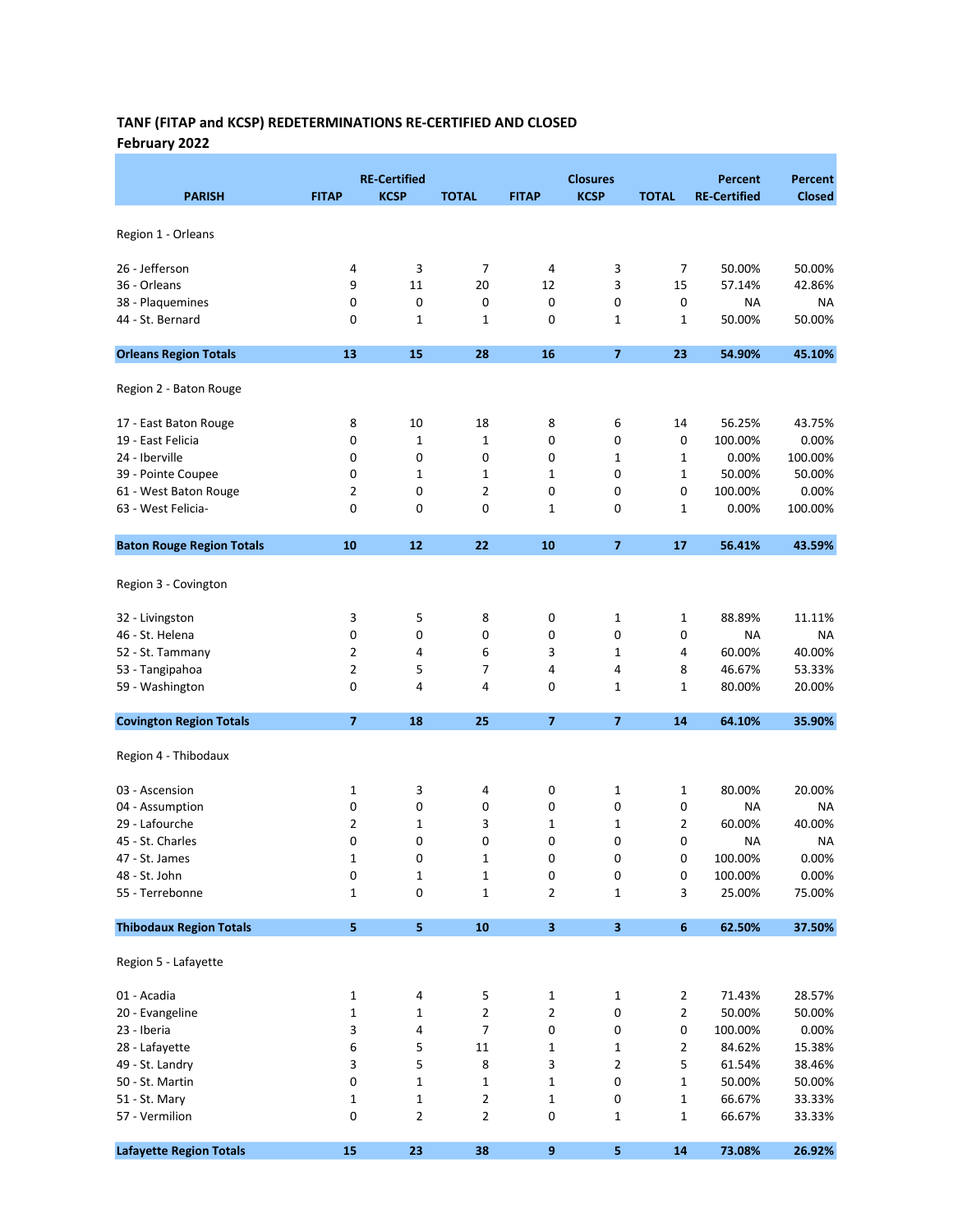# TANF (FITAP and KCSP) REDETERMINATIONS RE-CERTIFIED AND CLOSED February 2022

|                                   |                | <b>RE-Certified</b> |                  |                         | <b>Closures</b>         |              | <b>Percent</b>      | <b>Percent</b> |
|-----------------------------------|----------------|---------------------|------------------|-------------------------|-------------------------|--------------|---------------------|----------------|
| <b>PARISH</b>                     | <b>FITAP</b>   | <b>KCSP</b>         | <b>TOTAL</b>     | <b>FITAP</b>            | <b>KCSP</b>             | <b>TOTAL</b> | <b>RE-Certified</b> | <b>Closed</b>  |
|                                   |                |                     |                  |                         |                         |              |                     |                |
| Region 6 - Lake Charles           |                |                     |                  |                         |                         |              |                     |                |
| 02 - Allen                        | 1              | 0                   | $\mathbf 1$      | 1                       | 0                       | $\mathbf{1}$ | 50.00%              | 50.00%         |
| 06 - Beauregard                   | 0              | 2                   | $\overline{2}$   | $\mathbf 1$             | 0                       | $\mathbf{1}$ | 66.67%              | 33.33%         |
| 10 - Calcasieu                    | 4              | 2                   | 6                | $\overline{2}$          | 4                       | 6            | 50.00%              | 50.00%         |
| 12 - Cameron                      | 0              | $\mathbf 0$         | 0                | 0                       | 0                       | 0            | ΝA                  | NA             |
| 27 - Jefferson Davis              | 0              | 0                   | 0                | 0                       | 0                       | 0            | <b>NA</b>           | NA             |
| <b>Lake Charles Region Totals</b> | 5              | 4                   | $\boldsymbol{9}$ | 4                       | $\overline{\mathbf{4}}$ | 8            | 52.94%              | 47.06%         |
|                                   |                |                     |                  |                         |                         |              |                     |                |
| Region 7 - Alexandria             |                |                     |                  |                         |                         |              |                     |                |
| 05 - Avoyelles                    | 1              | 5                   | 6                | 0                       | 1                       | 1            | 85.71%              | 14.29%         |
| 13 - Catahoula                    | $\mathbf{1}$   | 0                   | 1                | 0                       | 0                       | 0            | 100.00%             | 0.00%          |
| 15 - Concordia                    | 0              | 0                   | 0                | 0                       | 0                       | 0            | NA                  | NA             |
| 22 - Grant                        | 0              | $\mathbf 1$         | 1                | 0                       | 0                       | 0            | 100.00%             | 0.00%          |
| 30 - Lasalle                      | 0              | 0                   | 0                | $\mathbf 1$             | 0                       | $\mathbf{1}$ | 0.00%               | 100.00%        |
| 40 - Rapides                      | 5              | 3                   | 8                | 2                       | 2                       | 4            | 66.67%              | 33.33%         |
| 58 - Vernon                       | 0              | 0                   | 0                | 0                       | 0                       | 0            | <b>NA</b>           | NA             |
| 64 - Winn                         | 0              | 0                   | 0                | 0                       | 0                       | 0            | NA                  | NA             |
| <b>Alexandria Region Totals</b>   | $\overline{ }$ | 9                   | 16               | 3                       | 3                       | 6            | 72.73%              | 27.27%         |
|                                   |                |                     |                  |                         |                         |              |                     |                |
| Region 8 - Shreveport             |                |                     |                  |                         |                         |              |                     |                |
| 08 - Bossier                      | 1              | 4                   | 5                | 1                       | 0                       | 1            | 83.33%              | 16.67%         |
| 09 - Caddo                        | 8              | 9                   | 17               | 4                       | 1                       | 5            | 77.27%              | 22.73%         |
| 14 - Claiborne                    | 0              | 0                   | 0                | 0                       | 0                       | 0            | <b>NA</b>           | NA             |
| 16 - DeSoto                       | 1              | 0                   | 1                | 0                       | 0                       | 0            | 100.00%             | 0.00%          |
| 35 - Natchitoches                 | 0              | $\mathbf 1$         | 1                | $\mathbf 1$             | 0                       | 1            | 50.00%              | 50.00%         |
| 41 - Red River                    | 0              | 0                   | 0                | 0                       | 0                       | 0            | NA                  | <b>NA</b>      |
| 43 - Sabine                       | 0              | 0                   | 0                | 0                       | 0                       | 0            | <b>NA</b>           | NA             |
| 60 - Webster                      | 0              | $\mathbf 0$         | 0                | 1                       | 0                       | 1            | 0.00%               | 100.00%        |
| <b>Shreveport Region Totals</b>   | 10             | 14                  | 24               | $\overline{\mathbf{z}}$ | $\mathbf{1}$            | 8            | 75.00%              | 25.00%         |
|                                   |                |                     |                  |                         |                         |              |                     |                |
| Region 9 - Monroe                 |                |                     |                  |                         |                         |              |                     |                |
| 07 - Bienville                    | 0              | 0                   | 0                | 1                       | 0                       | $\mathbf{1}$ | 0.00%               | 100.00%        |
| 11 - Caldwell                     | 1              | 1                   | 2                | 0                       | 0                       | 0            | 100.00%             | 0.00%          |
| 18 - East Carroll                 | 0              | 0                   | 0                | 0                       | 0                       | 0            | ΝA                  | NA             |
| 21 - Franklin                     | 0              | 0                   | 0                | 0                       | 0                       | 0            | <b>NA</b>           | <b>NA</b>      |
| 25 - Jackson                      | 0              | 0                   | 0                | $\overline{2}$          | 0                       | 2            | 0.00%               | 100.00%        |
| 31 - Lincoln                      | 1              | $\mathbf 1$         | 2                | 0                       | 0                       | 0            | 100.00%             | 0.00%          |
| 33 - Madison                      | 0              | 1                   | 1                | 0                       | 0                       | 0            | 100.00%             | 0.00%          |
| 34 - Morehouse                    | 1              | 2                   | 3                | 3                       | 1                       | 4            | 42.86%              | 57.14%         |
| 37 - Ouachita                     | 5              | 4                   | 9                | 7                       | $\mathbf 1$             | 8            | 52.94%              | 47.06%         |
| 42 - Richland                     | 0              | $\mathbf 1$         | 1                | 0                       | 0                       | 0            | 100.00%             | 0.00%          |
| 54 - Tensas                       | 0              | 0                   | 0                | 0                       | 0                       | 0            | ΝA                  | NA             |
| 56 - Union                        | 0              | $\pmb{0}$           | 0                | 0                       | 0                       | 0            |                     | <b>NA</b>      |
| 62 - West Carroll                 | 0              | $\mathbf 1$         | $\mathbf 1$      | $\mathbf{1}$            | 0                       | 1            | <b>NA</b><br>50.00% | 50.00%         |
|                                   |                |                     |                  |                         |                         |              |                     |                |
| <b>Monroe Region Totals</b>       | $\bf8$         | 11                  | 19               | 14                      | $\overline{2}$          | 16           | 54.29%              | 45.71%         |
| <b>Others Totals</b>              | $\mathbf{1}$   | 1                   | $\mathbf{2}$     | $\mathbf{1}$            | $\mathbf{1}$            | $\mathbf{2}$ | 50.00%              | 50.00%         |
| <b>STATE TOTALS</b>               | 81             | 112                 | 193              | 74                      | 40                      | 114          | 62.87%              | 37.13%         |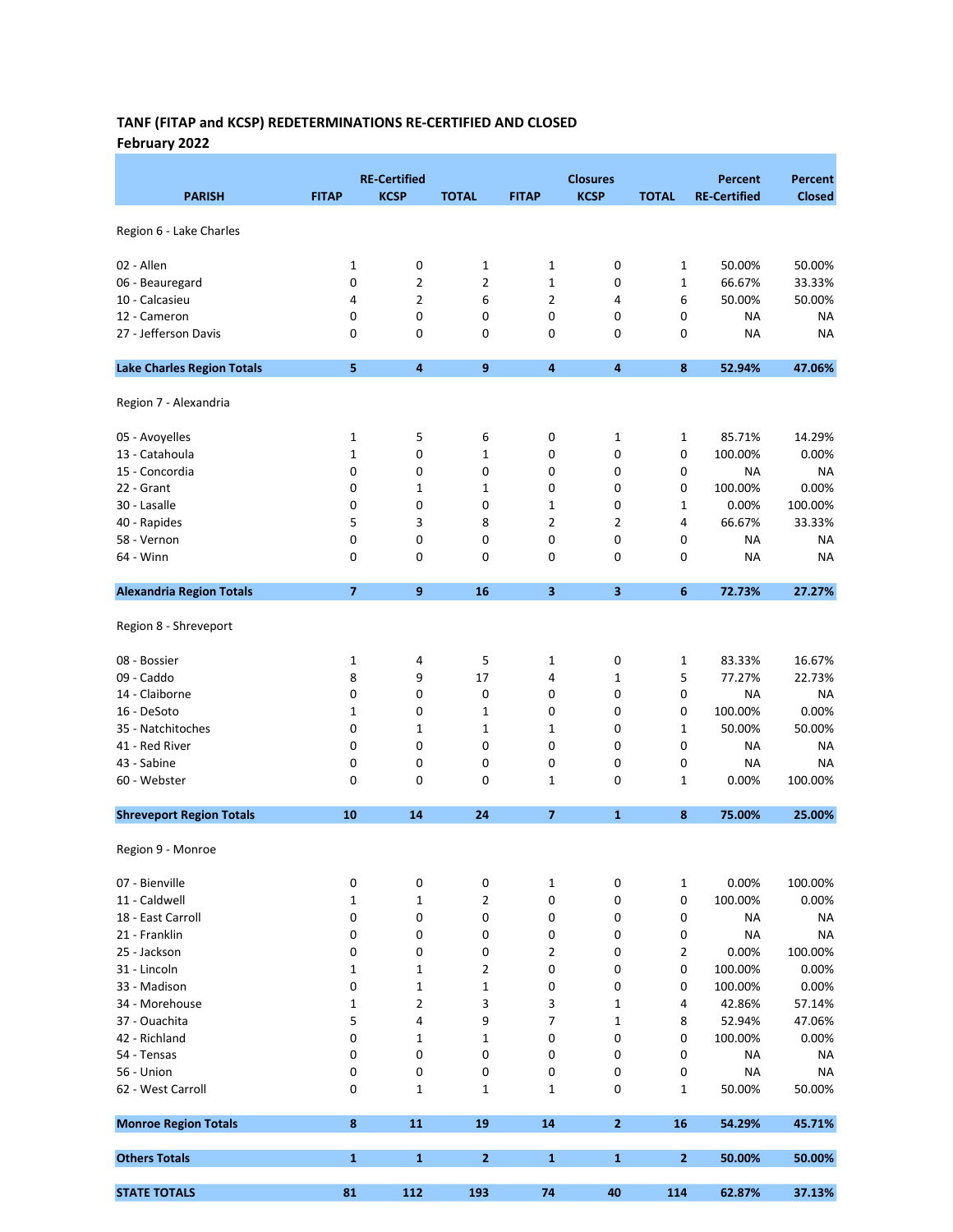## TANF (FITAP and KCSP) REDETERMINATIONS RE-CERTIFIED AND CLOSED January 2022

| <b>PARISH</b>                    | <b>FITAP</b>   | <b>RE-Certified</b><br><b>KCSP</b> | <b>TOTAL</b> | <b>FITAP</b>            | <b>Closures</b><br><b>KCSP</b> | <b>TOTAL</b>   | <b>Percent</b><br><b>RE-Certified</b> | <b>Percent</b><br><b>Closed</b> |
|----------------------------------|----------------|------------------------------------|--------------|-------------------------|--------------------------------|----------------|---------------------------------------|---------------------------------|
|                                  |                |                                    |              |                         |                                |                |                                       |                                 |
| Region 1 - Orleans               |                |                                    |              |                         |                                |                |                                       |                                 |
| 26 - Jefferson                   | 6              | 2                                  | 8            | 1                       | 6                              | 7              | 53.33%                                | 46.67%                          |
| 36 - Orleans                     | 9              | 4                                  | 13           | 7                       | 4                              | 11             | 54.17%                                | 45.83%                          |
| 38 - Plaquemines                 | $\mathbf 0$    | 0                                  | 0            | 1                       | 0                              | 1              | 0.00%                                 | 100.00%                         |
| 44 - St. Bernard                 | 1              | 0                                  | 1            | 0                       | 1                              | 1              | 50.00%                                | 50.00%                          |
| <b>Orleans Region Totals</b>     | 16             | $6\phantom{1}6$                    | 22           | 9                       | 11                             | 20             | 52.38%                                | 47.62%                          |
| Region 2 - Baton Rouge           |                |                                    |              |                         |                                |                |                                       |                                 |
| 17 - East Baton Rouge            | 4              | 8                                  | 12           | 3                       | 3                              | 6              | 66.67%                                | 33.33%                          |
| 19 - East Felicia                | 0              | 0                                  | 0            | 0                       | 0                              | 0              | NA                                    | NA                              |
| 24 - Iberville                   | 0              | 1                                  | 1            | 1                       | $\overline{2}$                 | 3              | 25.00%                                | 75.00%                          |
| 39 - Pointe Coupee               | 0              | 0                                  | 0            | 0                       | 0                              | 0              | ΝA                                    | <b>NA</b>                       |
| 61 - West Baton Rouge            | 0              | 0                                  | 0            | 0                       | 1                              | 1              | 0.00%                                 | 100.00%                         |
| 63 - West Felicia-               | 1              | 0                                  | 1            | 0                       | 1                              | 1              | 50.00%                                | 50.00%                          |
| <b>Baton Rouge Region Totals</b> | 5              | 9                                  | 14           | 4                       | $\overline{7}$                 | 11             | 56.00%                                | 44.00%                          |
| Region 3 - Covington             |                |                                    |              |                         |                                |                |                                       |                                 |
| 32 - Livingston                  | 1              | $\mathbf{1}$                       | 2            | 0                       | 3                              | 3              | 40.00%                                | 60.00%                          |
| 46 - St. Helena                  | 0              | 0                                  | 0            | 0                       | 0                              | 0              | ΝA                                    | NA                              |
| 52 - St. Tammany                 | 3              | 1                                  | 4            | $\overline{2}$          | $\overline{2}$                 | 4              | 50.00%                                | 50.00%                          |
| 53 - Tangipahoa                  | 0              | 4                                  | 4            | $\overline{2}$          | $\overline{2}$                 | 4              | 50.00%                                | 50.00%                          |
| 59 - Washington                  | $\mathbf 0$    | 1                                  | $\mathbf 1$  | 0                       | 3                              | 3              | 25.00%                                | 75.00%                          |
| <b>Covington Region Totals</b>   | 4              | $\overline{7}$                     | 11           | 4                       | 10                             | 14             | 44.00%                                | 56.00%                          |
| Region 4 - Thibodaux             |                |                                    |              |                         |                                |                |                                       |                                 |
| 03 - Ascension                   | $\overline{2}$ | 3                                  | 5            | 1                       | 5                              | 6              | 45.45%                                | 54.55%                          |
| 04 - Assumption                  | $\mathbf 0$    | 0                                  | 0            | 0                       | $\overline{2}$                 | $\overline{2}$ | 0.00%                                 | 100.00%                         |
| 29 - Lafourche                   | 0              | 1                                  | 1            | $\mathbf 1$             | $\mathbf{1}$                   | $\overline{2}$ | 33.33%                                | 66.67%                          |
| 45 - St. Charles                 | 1              | 3                                  | 4            | 0                       | $\mathbf{1}$                   | 1              | 80.00%                                | 20.00%                          |
| 47 - St. James                   | 0              | 0                                  | 0            | 0                       | 1                              | 1              | 0.00%                                 | 100.00%                         |
| 48 - St. John                    | 0              | 0                                  | 0            | 1                       | $\mathbf 1$                    | 2              | 0.00%                                 | 100.00%                         |
| 55 - Terrebonne                  | 0              | 1                                  | $\mathbf 1$  | 0                       | 1                              | $\mathbf{1}$   | 50.00%                                | 50.00%                          |
| <b>Thibodaux Region Totals</b>   | $\mathbf{3}$   | 8                                  | ${\bf 11}$   | $\overline{\mathbf{3}}$ | 12                             | 15             | 42.31%                                | 57.69%                          |
| Region 5 - Lafayette             |                |                                    |              |                         |                                |                |                                       |                                 |
| 01 - Acadia                      | $\overline{2}$ | 2                                  | 4            | 0                       | 0                              | 0              | 100.00%                               | 0.00%                           |
| 20 - Evangeline                  | 1              | 1                                  | 2            | 1                       | 2                              | 3              | 40.00%                                | 60.00%                          |
| 23 - Iberia                      | 4              | 1                                  | 5            | 0                       | $\overline{2}$                 | 2              | 71.43%                                | 28.57%                          |
| 28 - Lafayette                   | 4              | 6                                  | $10\,$       | 3                       | 5                              | 8              | 55.56%                                | 44.44%                          |
| 49 - St. Landry                  | 6              | $\mathbf{2}$                       | 8            | 2                       | 0                              | 2              | 80.00%                                | 20.00%                          |
| 50 - St. Martin                  | 0              | 0                                  | 0            | 1                       | 0                              | 1              | 0.00%                                 | 100.00%                         |
| 51 - St. Mary                    | 2              | 0                                  | 2            | 0                       | 0                              | 0              | 100.00%                               | 0.00%                           |
| 57 - Vermilion                   |                |                                    |              |                         |                                |                |                                       |                                 |
|                                  | 0              | 0                                  | 0            | 0                       | 0                              | 0              | <b>NA</b>                             | <b>NA</b>                       |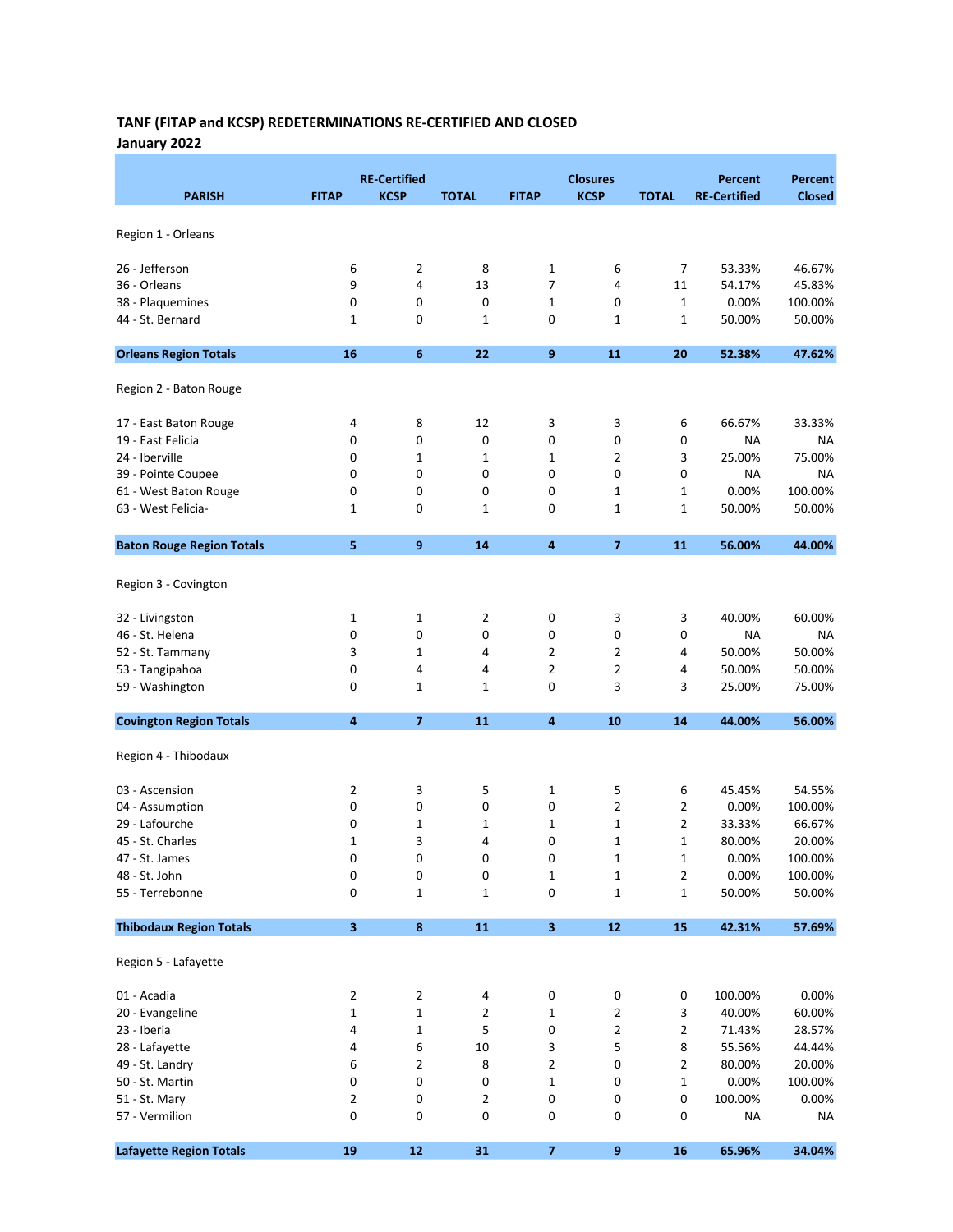# TANF (FITAP and KCSP) REDETERMINATIONS RE-CERTIFIED AND CLOSED January 2022

| <b>KCSP</b><br><b>PARISH</b><br><b>KCSP</b><br><b>RE-Certified</b><br><b>Closed</b><br><b>FITAP</b><br><b>TOTAL</b><br><b>FITAP</b><br><b>TOTAL</b><br>Region 6 - Lake Charles<br>02 - Allen<br>2<br>$\overline{2}$<br>0<br>20.00%<br>4<br>1<br>$\mathbf{1}$<br>80.00%<br>0<br>0<br>0<br>0<br>0<br>0<br>06 - Beauregard<br>NA<br>NA<br>3<br>10 - Calcasieu<br>4<br>$\mathbf 1$<br>50.00%<br>50.00%<br>0<br>4<br>4<br>0<br>0<br>0<br>0<br>0<br>0<br>12 - Cameron<br>ΝA<br>NA<br>27 - Jefferson Davis<br>2<br>0<br>66.67%<br>33.33%<br>1<br>1<br>1<br>1<br>$\overline{\mathbf{3}}$<br>$\overline{7}$<br>10<br>$\overline{2}$<br><b>Lake Charles Region Totals</b><br>4<br>6<br>62.50%<br>37.50%<br>Region 7 - Alexandria<br>3<br>100.00%<br>0.00%<br>05 - Avoyelles<br>0<br>3<br>0<br>0<br>0<br>13 - Catahoula<br>0<br>0<br>0<br>0<br>0<br>0<br>ΝA<br>NA<br>$\overline{2}$<br>$\overline{2}$<br>0<br>100.00%<br>0.00%<br>15 - Concordia<br>4<br>0<br>0<br>$\overline{2}$<br>22 - Grant<br>0<br>2<br>0<br>0<br>100.00%<br>0.00%<br>0<br>0<br>0<br>0<br>0<br>0<br>0<br><b>NA</b><br>30 - Lasalle<br>ΝA<br>$\overline{2}$<br>54.55%<br>40 - Rapides<br>3<br>5<br>2<br>45.45%<br>4<br>6<br>58 - Vernon<br>$\mathbf 1$<br>0<br>0<br>100.00%<br>0.00%<br>0<br>1<br>0<br>0<br>0<br>0<br>0<br>0<br>64 - Winn<br>0<br>ΝA<br>NA<br><b>Alexandria Region Totals</b><br>5<br>10<br>15<br>4<br>$\mathbf{2}$<br>6<br>71.43%<br>28.57%<br>Region 8 - Shreveport<br>0<br>0<br>80.00%<br>20.00%<br>08 - Bossier<br>4<br>4<br>1<br>$\mathbf{1}$<br>09 - Caddo<br>7<br>8<br>15<br>3<br>3<br>6<br>71.43%<br>28.57%<br>0<br>$\mathbf 1$<br>$1\,$<br>0<br>0<br>0<br>100.00%<br>0.00%<br>14 - Claiborne<br>$\overline{2}$<br>16 - DeSoto<br>0<br>2<br>0<br>100.00%<br>0.00%<br>0<br>0<br>$\mathbf 1$<br>$\mathbf 1$<br>0<br>50.00%<br>50.00%<br>35 - Natchitoches<br>0<br>1<br>1<br>41 - Red River<br>$\mathbf 1$<br>2<br>0<br>0<br>0<br>100.00%<br>0.00%<br>1<br>0.00%<br>43 - Sabine<br>0<br>0<br>0<br>0<br>100.00%<br>1<br>1<br>60 - Webster<br>0<br>$\mathbf{1}$<br>0<br>50.00%<br>1<br>1<br>$\mathbf{1}$<br>50.00%<br><b>Shreveport Region Totals</b><br>10<br>17<br>27<br>4<br>5<br>9<br>75.00%<br>25.00%<br>Region 9 - Monroe<br>07 - Bienville<br>0<br>$\mathbf 1$<br>50.00%<br>1<br>0<br>1<br>$\mathbf{1}$<br>50.00%<br>11 - Caldwell<br>0<br>0<br>0<br>0<br>0<br>0<br>NA<br>NA<br>18 - East Carroll<br>0<br>0<br>$\mathbf 1$<br>0<br>0.00%<br>100.00%<br>0<br>$\mathbf{1}$<br>21 - Franklin<br>0<br>0<br>0<br>0<br>0<br>0<br><b>NA</b><br>ΝA<br>25 - Jackson<br>0<br>0<br>0.00%<br>100.00%<br>0<br>0<br>1<br>$\mathbf{1}$<br>31 - Lincoln<br>3<br>0<br>3<br>0<br>0<br>0<br>100.00%<br>0.00%<br>33 - Madison<br>3<br>0<br>3<br>75.00%<br>25.00%<br>0<br>1<br>$\mathbf{1}$<br>$\overline{2}$<br>3<br>2<br>0<br>$\overline{2}$<br>40.00%<br>34 - Morehouse<br>1<br>60.00%<br>7<br>4<br>4<br>3<br>7<br>61.11%<br>38.89%<br>37 - Ouachita<br>11<br>$\pmb{0}$<br>$\mathbf 1$<br>0<br>42 - Richland<br>$\mathbf 1$<br>0<br>0<br>100.00%<br>0.00%<br>54 - Tensas<br>0<br>0<br>0<br>0<br>0<br>0<br>ΝA<br>NA<br>100.00%<br>56 - Union<br>0<br>0<br>0<br>$\mathbf{1}$<br>$\mathbf 1$<br>$\overline{2}$<br>0.00%<br>62 - West Carroll<br>0<br>$\mathbf 1$<br>0<br>0<br>100.00%<br>0.00%<br>1<br>0<br><b>Monroe Region Totals</b><br>15<br>8<br>23<br>8<br>$\overline{ }$<br>15<br>60.53%<br>39.47%<br><b>Others Totals</b><br>$\bf{0}$<br>$\bf{0}$<br>0<br>0<br>0<br><b>NA</b><br>0<br><b>NA</b><br><b>STATE TOTALS</b><br>80<br>84<br>164<br>65<br>59.42%<br>40.58%<br>47<br>112 |  | <b>RE-Certified</b> |  | <b>Closures</b> | <b>Percent</b> | <b>Percent</b> |
|--------------------------------------------------------------------------------------------------------------------------------------------------------------------------------------------------------------------------------------------------------------------------------------------------------------------------------------------------------------------------------------------------------------------------------------------------------------------------------------------------------------------------------------------------------------------------------------------------------------------------------------------------------------------------------------------------------------------------------------------------------------------------------------------------------------------------------------------------------------------------------------------------------------------------------------------------------------------------------------------------------------------------------------------------------------------------------------------------------------------------------------------------------------------------------------------------------------------------------------------------------------------------------------------------------------------------------------------------------------------------------------------------------------------------------------------------------------------------------------------------------------------------------------------------------------------------------------------------------------------------------------------------------------------------------------------------------------------------------------------------------------------------------------------------------------------------------------------------------------------------------------------------------------------------------------------------------------------------------------------------------------------------------------------------------------------------------------------------------------------------------------------------------------------------------------------------------------------------------------------------------------------------------------------------------------------------------------------------------------------------------------------------------------------------------------------------------------------------------------------------------------------------------------------------------------------------------------------------------------------------------------------------------------------------------------------------------------------------------------------------------------------------------------------------------------------------------------------------------------------------------------------------------------------------------------------------------------------------------------------------------------------------------------------------------------------------------------------------------------------------------------------------------------------------------------------------------------------------------------------------------------------------------------------------------------------------------------------------------------------------------------------------------------------------------------------------------------------------------------------------------------------------------------------------------|--|---------------------|--|-----------------|----------------|----------------|
|                                                                                                                                                                                                                                                                                                                                                                                                                                                                                                                                                                                                                                                                                                                                                                                                                                                                                                                                                                                                                                                                                                                                                                                                                                                                                                                                                                                                                                                                                                                                                                                                                                                                                                                                                                                                                                                                                                                                                                                                                                                                                                                                                                                                                                                                                                                                                                                                                                                                                                                                                                                                                                                                                                                                                                                                                                                                                                                                                                                                                                                                                                                                                                                                                                                                                                                                                                                                                                                                                                                                                        |  |                     |  |                 |                |                |
|                                                                                                                                                                                                                                                                                                                                                                                                                                                                                                                                                                                                                                                                                                                                                                                                                                                                                                                                                                                                                                                                                                                                                                                                                                                                                                                                                                                                                                                                                                                                                                                                                                                                                                                                                                                                                                                                                                                                                                                                                                                                                                                                                                                                                                                                                                                                                                                                                                                                                                                                                                                                                                                                                                                                                                                                                                                                                                                                                                                                                                                                                                                                                                                                                                                                                                                                                                                                                                                                                                                                                        |  |                     |  |                 |                |                |
|                                                                                                                                                                                                                                                                                                                                                                                                                                                                                                                                                                                                                                                                                                                                                                                                                                                                                                                                                                                                                                                                                                                                                                                                                                                                                                                                                                                                                                                                                                                                                                                                                                                                                                                                                                                                                                                                                                                                                                                                                                                                                                                                                                                                                                                                                                                                                                                                                                                                                                                                                                                                                                                                                                                                                                                                                                                                                                                                                                                                                                                                                                                                                                                                                                                                                                                                                                                                                                                                                                                                                        |  |                     |  |                 |                |                |
|                                                                                                                                                                                                                                                                                                                                                                                                                                                                                                                                                                                                                                                                                                                                                                                                                                                                                                                                                                                                                                                                                                                                                                                                                                                                                                                                                                                                                                                                                                                                                                                                                                                                                                                                                                                                                                                                                                                                                                                                                                                                                                                                                                                                                                                                                                                                                                                                                                                                                                                                                                                                                                                                                                                                                                                                                                                                                                                                                                                                                                                                                                                                                                                                                                                                                                                                                                                                                                                                                                                                                        |  |                     |  |                 |                |                |
|                                                                                                                                                                                                                                                                                                                                                                                                                                                                                                                                                                                                                                                                                                                                                                                                                                                                                                                                                                                                                                                                                                                                                                                                                                                                                                                                                                                                                                                                                                                                                                                                                                                                                                                                                                                                                                                                                                                                                                                                                                                                                                                                                                                                                                                                                                                                                                                                                                                                                                                                                                                                                                                                                                                                                                                                                                                                                                                                                                                                                                                                                                                                                                                                                                                                                                                                                                                                                                                                                                                                                        |  |                     |  |                 |                |                |
|                                                                                                                                                                                                                                                                                                                                                                                                                                                                                                                                                                                                                                                                                                                                                                                                                                                                                                                                                                                                                                                                                                                                                                                                                                                                                                                                                                                                                                                                                                                                                                                                                                                                                                                                                                                                                                                                                                                                                                                                                                                                                                                                                                                                                                                                                                                                                                                                                                                                                                                                                                                                                                                                                                                                                                                                                                                                                                                                                                                                                                                                                                                                                                                                                                                                                                                                                                                                                                                                                                                                                        |  |                     |  |                 |                |                |
|                                                                                                                                                                                                                                                                                                                                                                                                                                                                                                                                                                                                                                                                                                                                                                                                                                                                                                                                                                                                                                                                                                                                                                                                                                                                                                                                                                                                                                                                                                                                                                                                                                                                                                                                                                                                                                                                                                                                                                                                                                                                                                                                                                                                                                                                                                                                                                                                                                                                                                                                                                                                                                                                                                                                                                                                                                                                                                                                                                                                                                                                                                                                                                                                                                                                                                                                                                                                                                                                                                                                                        |  |                     |  |                 |                |                |
|                                                                                                                                                                                                                                                                                                                                                                                                                                                                                                                                                                                                                                                                                                                                                                                                                                                                                                                                                                                                                                                                                                                                                                                                                                                                                                                                                                                                                                                                                                                                                                                                                                                                                                                                                                                                                                                                                                                                                                                                                                                                                                                                                                                                                                                                                                                                                                                                                                                                                                                                                                                                                                                                                                                                                                                                                                                                                                                                                                                                                                                                                                                                                                                                                                                                                                                                                                                                                                                                                                                                                        |  |                     |  |                 |                |                |
|                                                                                                                                                                                                                                                                                                                                                                                                                                                                                                                                                                                                                                                                                                                                                                                                                                                                                                                                                                                                                                                                                                                                                                                                                                                                                                                                                                                                                                                                                                                                                                                                                                                                                                                                                                                                                                                                                                                                                                                                                                                                                                                                                                                                                                                                                                                                                                                                                                                                                                                                                                                                                                                                                                                                                                                                                                                                                                                                                                                                                                                                                                                                                                                                                                                                                                                                                                                                                                                                                                                                                        |  |                     |  |                 |                |                |
|                                                                                                                                                                                                                                                                                                                                                                                                                                                                                                                                                                                                                                                                                                                                                                                                                                                                                                                                                                                                                                                                                                                                                                                                                                                                                                                                                                                                                                                                                                                                                                                                                                                                                                                                                                                                                                                                                                                                                                                                                                                                                                                                                                                                                                                                                                                                                                                                                                                                                                                                                                                                                                                                                                                                                                                                                                                                                                                                                                                                                                                                                                                                                                                                                                                                                                                                                                                                                                                                                                                                                        |  |                     |  |                 |                |                |
|                                                                                                                                                                                                                                                                                                                                                                                                                                                                                                                                                                                                                                                                                                                                                                                                                                                                                                                                                                                                                                                                                                                                                                                                                                                                                                                                                                                                                                                                                                                                                                                                                                                                                                                                                                                                                                                                                                                                                                                                                                                                                                                                                                                                                                                                                                                                                                                                                                                                                                                                                                                                                                                                                                                                                                                                                                                                                                                                                                                                                                                                                                                                                                                                                                                                                                                                                                                                                                                                                                                                                        |  |                     |  |                 |                |                |
|                                                                                                                                                                                                                                                                                                                                                                                                                                                                                                                                                                                                                                                                                                                                                                                                                                                                                                                                                                                                                                                                                                                                                                                                                                                                                                                                                                                                                                                                                                                                                                                                                                                                                                                                                                                                                                                                                                                                                                                                                                                                                                                                                                                                                                                                                                                                                                                                                                                                                                                                                                                                                                                                                                                                                                                                                                                                                                                                                                                                                                                                                                                                                                                                                                                                                                                                                                                                                                                                                                                                                        |  |                     |  |                 |                |                |
|                                                                                                                                                                                                                                                                                                                                                                                                                                                                                                                                                                                                                                                                                                                                                                                                                                                                                                                                                                                                                                                                                                                                                                                                                                                                                                                                                                                                                                                                                                                                                                                                                                                                                                                                                                                                                                                                                                                                                                                                                                                                                                                                                                                                                                                                                                                                                                                                                                                                                                                                                                                                                                                                                                                                                                                                                                                                                                                                                                                                                                                                                                                                                                                                                                                                                                                                                                                                                                                                                                                                                        |  |                     |  |                 |                |                |
|                                                                                                                                                                                                                                                                                                                                                                                                                                                                                                                                                                                                                                                                                                                                                                                                                                                                                                                                                                                                                                                                                                                                                                                                                                                                                                                                                                                                                                                                                                                                                                                                                                                                                                                                                                                                                                                                                                                                                                                                                                                                                                                                                                                                                                                                                                                                                                                                                                                                                                                                                                                                                                                                                                                                                                                                                                                                                                                                                                                                                                                                                                                                                                                                                                                                                                                                                                                                                                                                                                                                                        |  |                     |  |                 |                |                |
|                                                                                                                                                                                                                                                                                                                                                                                                                                                                                                                                                                                                                                                                                                                                                                                                                                                                                                                                                                                                                                                                                                                                                                                                                                                                                                                                                                                                                                                                                                                                                                                                                                                                                                                                                                                                                                                                                                                                                                                                                                                                                                                                                                                                                                                                                                                                                                                                                                                                                                                                                                                                                                                                                                                                                                                                                                                                                                                                                                                                                                                                                                                                                                                                                                                                                                                                                                                                                                                                                                                                                        |  |                     |  |                 |                |                |
|                                                                                                                                                                                                                                                                                                                                                                                                                                                                                                                                                                                                                                                                                                                                                                                                                                                                                                                                                                                                                                                                                                                                                                                                                                                                                                                                                                                                                                                                                                                                                                                                                                                                                                                                                                                                                                                                                                                                                                                                                                                                                                                                                                                                                                                                                                                                                                                                                                                                                                                                                                                                                                                                                                                                                                                                                                                                                                                                                                                                                                                                                                                                                                                                                                                                                                                                                                                                                                                                                                                                                        |  |                     |  |                 |                |                |
|                                                                                                                                                                                                                                                                                                                                                                                                                                                                                                                                                                                                                                                                                                                                                                                                                                                                                                                                                                                                                                                                                                                                                                                                                                                                                                                                                                                                                                                                                                                                                                                                                                                                                                                                                                                                                                                                                                                                                                                                                                                                                                                                                                                                                                                                                                                                                                                                                                                                                                                                                                                                                                                                                                                                                                                                                                                                                                                                                                                                                                                                                                                                                                                                                                                                                                                                                                                                                                                                                                                                                        |  |                     |  |                 |                |                |
|                                                                                                                                                                                                                                                                                                                                                                                                                                                                                                                                                                                                                                                                                                                                                                                                                                                                                                                                                                                                                                                                                                                                                                                                                                                                                                                                                                                                                                                                                                                                                                                                                                                                                                                                                                                                                                                                                                                                                                                                                                                                                                                                                                                                                                                                                                                                                                                                                                                                                                                                                                                                                                                                                                                                                                                                                                                                                                                                                                                                                                                                                                                                                                                                                                                                                                                                                                                                                                                                                                                                                        |  |                     |  |                 |                |                |
|                                                                                                                                                                                                                                                                                                                                                                                                                                                                                                                                                                                                                                                                                                                                                                                                                                                                                                                                                                                                                                                                                                                                                                                                                                                                                                                                                                                                                                                                                                                                                                                                                                                                                                                                                                                                                                                                                                                                                                                                                                                                                                                                                                                                                                                                                                                                                                                                                                                                                                                                                                                                                                                                                                                                                                                                                                                                                                                                                                                                                                                                                                                                                                                                                                                                                                                                                                                                                                                                                                                                                        |  |                     |  |                 |                |                |
|                                                                                                                                                                                                                                                                                                                                                                                                                                                                                                                                                                                                                                                                                                                                                                                                                                                                                                                                                                                                                                                                                                                                                                                                                                                                                                                                                                                                                                                                                                                                                                                                                                                                                                                                                                                                                                                                                                                                                                                                                                                                                                                                                                                                                                                                                                                                                                                                                                                                                                                                                                                                                                                                                                                                                                                                                                                                                                                                                                                                                                                                                                                                                                                                                                                                                                                                                                                                                                                                                                                                                        |  |                     |  |                 |                |                |
|                                                                                                                                                                                                                                                                                                                                                                                                                                                                                                                                                                                                                                                                                                                                                                                                                                                                                                                                                                                                                                                                                                                                                                                                                                                                                                                                                                                                                                                                                                                                                                                                                                                                                                                                                                                                                                                                                                                                                                                                                                                                                                                                                                                                                                                                                                                                                                                                                                                                                                                                                                                                                                                                                                                                                                                                                                                                                                                                                                                                                                                                                                                                                                                                                                                                                                                                                                                                                                                                                                                                                        |  |                     |  |                 |                |                |
|                                                                                                                                                                                                                                                                                                                                                                                                                                                                                                                                                                                                                                                                                                                                                                                                                                                                                                                                                                                                                                                                                                                                                                                                                                                                                                                                                                                                                                                                                                                                                                                                                                                                                                                                                                                                                                                                                                                                                                                                                                                                                                                                                                                                                                                                                                                                                                                                                                                                                                                                                                                                                                                                                                                                                                                                                                                                                                                                                                                                                                                                                                                                                                                                                                                                                                                                                                                                                                                                                                                                                        |  |                     |  |                 |                |                |
|                                                                                                                                                                                                                                                                                                                                                                                                                                                                                                                                                                                                                                                                                                                                                                                                                                                                                                                                                                                                                                                                                                                                                                                                                                                                                                                                                                                                                                                                                                                                                                                                                                                                                                                                                                                                                                                                                                                                                                                                                                                                                                                                                                                                                                                                                                                                                                                                                                                                                                                                                                                                                                                                                                                                                                                                                                                                                                                                                                                                                                                                                                                                                                                                                                                                                                                                                                                                                                                                                                                                                        |  |                     |  |                 |                |                |
|                                                                                                                                                                                                                                                                                                                                                                                                                                                                                                                                                                                                                                                                                                                                                                                                                                                                                                                                                                                                                                                                                                                                                                                                                                                                                                                                                                                                                                                                                                                                                                                                                                                                                                                                                                                                                                                                                                                                                                                                                                                                                                                                                                                                                                                                                                                                                                                                                                                                                                                                                                                                                                                                                                                                                                                                                                                                                                                                                                                                                                                                                                                                                                                                                                                                                                                                                                                                                                                                                                                                                        |  |                     |  |                 |                |                |
|                                                                                                                                                                                                                                                                                                                                                                                                                                                                                                                                                                                                                                                                                                                                                                                                                                                                                                                                                                                                                                                                                                                                                                                                                                                                                                                                                                                                                                                                                                                                                                                                                                                                                                                                                                                                                                                                                                                                                                                                                                                                                                                                                                                                                                                                                                                                                                                                                                                                                                                                                                                                                                                                                                                                                                                                                                                                                                                                                                                                                                                                                                                                                                                                                                                                                                                                                                                                                                                                                                                                                        |  |                     |  |                 |                |                |
|                                                                                                                                                                                                                                                                                                                                                                                                                                                                                                                                                                                                                                                                                                                                                                                                                                                                                                                                                                                                                                                                                                                                                                                                                                                                                                                                                                                                                                                                                                                                                                                                                                                                                                                                                                                                                                                                                                                                                                                                                                                                                                                                                                                                                                                                                                                                                                                                                                                                                                                                                                                                                                                                                                                                                                                                                                                                                                                                                                                                                                                                                                                                                                                                                                                                                                                                                                                                                                                                                                                                                        |  |                     |  |                 |                |                |
|                                                                                                                                                                                                                                                                                                                                                                                                                                                                                                                                                                                                                                                                                                                                                                                                                                                                                                                                                                                                                                                                                                                                                                                                                                                                                                                                                                                                                                                                                                                                                                                                                                                                                                                                                                                                                                                                                                                                                                                                                                                                                                                                                                                                                                                                                                                                                                                                                                                                                                                                                                                                                                                                                                                                                                                                                                                                                                                                                                                                                                                                                                                                                                                                                                                                                                                                                                                                                                                                                                                                                        |  |                     |  |                 |                |                |
|                                                                                                                                                                                                                                                                                                                                                                                                                                                                                                                                                                                                                                                                                                                                                                                                                                                                                                                                                                                                                                                                                                                                                                                                                                                                                                                                                                                                                                                                                                                                                                                                                                                                                                                                                                                                                                                                                                                                                                                                                                                                                                                                                                                                                                                                                                                                                                                                                                                                                                                                                                                                                                                                                                                                                                                                                                                                                                                                                                                                                                                                                                                                                                                                                                                                                                                                                                                                                                                                                                                                                        |  |                     |  |                 |                |                |
|                                                                                                                                                                                                                                                                                                                                                                                                                                                                                                                                                                                                                                                                                                                                                                                                                                                                                                                                                                                                                                                                                                                                                                                                                                                                                                                                                                                                                                                                                                                                                                                                                                                                                                                                                                                                                                                                                                                                                                                                                                                                                                                                                                                                                                                                                                                                                                                                                                                                                                                                                                                                                                                                                                                                                                                                                                                                                                                                                                                                                                                                                                                                                                                                                                                                                                                                                                                                                                                                                                                                                        |  |                     |  |                 |                |                |
|                                                                                                                                                                                                                                                                                                                                                                                                                                                                                                                                                                                                                                                                                                                                                                                                                                                                                                                                                                                                                                                                                                                                                                                                                                                                                                                                                                                                                                                                                                                                                                                                                                                                                                                                                                                                                                                                                                                                                                                                                                                                                                                                                                                                                                                                                                                                                                                                                                                                                                                                                                                                                                                                                                                                                                                                                                                                                                                                                                                                                                                                                                                                                                                                                                                                                                                                                                                                                                                                                                                                                        |  |                     |  |                 |                |                |
|                                                                                                                                                                                                                                                                                                                                                                                                                                                                                                                                                                                                                                                                                                                                                                                                                                                                                                                                                                                                                                                                                                                                                                                                                                                                                                                                                                                                                                                                                                                                                                                                                                                                                                                                                                                                                                                                                                                                                                                                                                                                                                                                                                                                                                                                                                                                                                                                                                                                                                                                                                                                                                                                                                                                                                                                                                                                                                                                                                                                                                                                                                                                                                                                                                                                                                                                                                                                                                                                                                                                                        |  |                     |  |                 |                |                |
|                                                                                                                                                                                                                                                                                                                                                                                                                                                                                                                                                                                                                                                                                                                                                                                                                                                                                                                                                                                                                                                                                                                                                                                                                                                                                                                                                                                                                                                                                                                                                                                                                                                                                                                                                                                                                                                                                                                                                                                                                                                                                                                                                                                                                                                                                                                                                                                                                                                                                                                                                                                                                                                                                                                                                                                                                                                                                                                                                                                                                                                                                                                                                                                                                                                                                                                                                                                                                                                                                                                                                        |  |                     |  |                 |                |                |
|                                                                                                                                                                                                                                                                                                                                                                                                                                                                                                                                                                                                                                                                                                                                                                                                                                                                                                                                                                                                                                                                                                                                                                                                                                                                                                                                                                                                                                                                                                                                                                                                                                                                                                                                                                                                                                                                                                                                                                                                                                                                                                                                                                                                                                                                                                                                                                                                                                                                                                                                                                                                                                                                                                                                                                                                                                                                                                                                                                                                                                                                                                                                                                                                                                                                                                                                                                                                                                                                                                                                                        |  |                     |  |                 |                |                |
|                                                                                                                                                                                                                                                                                                                                                                                                                                                                                                                                                                                                                                                                                                                                                                                                                                                                                                                                                                                                                                                                                                                                                                                                                                                                                                                                                                                                                                                                                                                                                                                                                                                                                                                                                                                                                                                                                                                                                                                                                                                                                                                                                                                                                                                                                                                                                                                                                                                                                                                                                                                                                                                                                                                                                                                                                                                                                                                                                                                                                                                                                                                                                                                                                                                                                                                                                                                                                                                                                                                                                        |  |                     |  |                 |                |                |
|                                                                                                                                                                                                                                                                                                                                                                                                                                                                                                                                                                                                                                                                                                                                                                                                                                                                                                                                                                                                                                                                                                                                                                                                                                                                                                                                                                                                                                                                                                                                                                                                                                                                                                                                                                                                                                                                                                                                                                                                                                                                                                                                                                                                                                                                                                                                                                                                                                                                                                                                                                                                                                                                                                                                                                                                                                                                                                                                                                                                                                                                                                                                                                                                                                                                                                                                                                                                                                                                                                                                                        |  |                     |  |                 |                |                |
|                                                                                                                                                                                                                                                                                                                                                                                                                                                                                                                                                                                                                                                                                                                                                                                                                                                                                                                                                                                                                                                                                                                                                                                                                                                                                                                                                                                                                                                                                                                                                                                                                                                                                                                                                                                                                                                                                                                                                                                                                                                                                                                                                                                                                                                                                                                                                                                                                                                                                                                                                                                                                                                                                                                                                                                                                                                                                                                                                                                                                                                                                                                                                                                                                                                                                                                                                                                                                                                                                                                                                        |  |                     |  |                 |                |                |
|                                                                                                                                                                                                                                                                                                                                                                                                                                                                                                                                                                                                                                                                                                                                                                                                                                                                                                                                                                                                                                                                                                                                                                                                                                                                                                                                                                                                                                                                                                                                                                                                                                                                                                                                                                                                                                                                                                                                                                                                                                                                                                                                                                                                                                                                                                                                                                                                                                                                                                                                                                                                                                                                                                                                                                                                                                                                                                                                                                                                                                                                                                                                                                                                                                                                                                                                                                                                                                                                                                                                                        |  |                     |  |                 |                |                |
|                                                                                                                                                                                                                                                                                                                                                                                                                                                                                                                                                                                                                                                                                                                                                                                                                                                                                                                                                                                                                                                                                                                                                                                                                                                                                                                                                                                                                                                                                                                                                                                                                                                                                                                                                                                                                                                                                                                                                                                                                                                                                                                                                                                                                                                                                                                                                                                                                                                                                                                                                                                                                                                                                                                                                                                                                                                                                                                                                                                                                                                                                                                                                                                                                                                                                                                                                                                                                                                                                                                                                        |  |                     |  |                 |                |                |
|                                                                                                                                                                                                                                                                                                                                                                                                                                                                                                                                                                                                                                                                                                                                                                                                                                                                                                                                                                                                                                                                                                                                                                                                                                                                                                                                                                                                                                                                                                                                                                                                                                                                                                                                                                                                                                                                                                                                                                                                                                                                                                                                                                                                                                                                                                                                                                                                                                                                                                                                                                                                                                                                                                                                                                                                                                                                                                                                                                                                                                                                                                                                                                                                                                                                                                                                                                                                                                                                                                                                                        |  |                     |  |                 |                |                |
|                                                                                                                                                                                                                                                                                                                                                                                                                                                                                                                                                                                                                                                                                                                                                                                                                                                                                                                                                                                                                                                                                                                                                                                                                                                                                                                                                                                                                                                                                                                                                                                                                                                                                                                                                                                                                                                                                                                                                                                                                                                                                                                                                                                                                                                                                                                                                                                                                                                                                                                                                                                                                                                                                                                                                                                                                                                                                                                                                                                                                                                                                                                                                                                                                                                                                                                                                                                                                                                                                                                                                        |  |                     |  |                 |                |                |
|                                                                                                                                                                                                                                                                                                                                                                                                                                                                                                                                                                                                                                                                                                                                                                                                                                                                                                                                                                                                                                                                                                                                                                                                                                                                                                                                                                                                                                                                                                                                                                                                                                                                                                                                                                                                                                                                                                                                                                                                                                                                                                                                                                                                                                                                                                                                                                                                                                                                                                                                                                                                                                                                                                                                                                                                                                                                                                                                                                                                                                                                                                                                                                                                                                                                                                                                                                                                                                                                                                                                                        |  |                     |  |                 |                |                |
|                                                                                                                                                                                                                                                                                                                                                                                                                                                                                                                                                                                                                                                                                                                                                                                                                                                                                                                                                                                                                                                                                                                                                                                                                                                                                                                                                                                                                                                                                                                                                                                                                                                                                                                                                                                                                                                                                                                                                                                                                                                                                                                                                                                                                                                                                                                                                                                                                                                                                                                                                                                                                                                                                                                                                                                                                                                                                                                                                                                                                                                                                                                                                                                                                                                                                                                                                                                                                                                                                                                                                        |  |                     |  |                 |                |                |
|                                                                                                                                                                                                                                                                                                                                                                                                                                                                                                                                                                                                                                                                                                                                                                                                                                                                                                                                                                                                                                                                                                                                                                                                                                                                                                                                                                                                                                                                                                                                                                                                                                                                                                                                                                                                                                                                                                                                                                                                                                                                                                                                                                                                                                                                                                                                                                                                                                                                                                                                                                                                                                                                                                                                                                                                                                                                                                                                                                                                                                                                                                                                                                                                                                                                                                                                                                                                                                                                                                                                                        |  |                     |  |                 |                |                |
|                                                                                                                                                                                                                                                                                                                                                                                                                                                                                                                                                                                                                                                                                                                                                                                                                                                                                                                                                                                                                                                                                                                                                                                                                                                                                                                                                                                                                                                                                                                                                                                                                                                                                                                                                                                                                                                                                                                                                                                                                                                                                                                                                                                                                                                                                                                                                                                                                                                                                                                                                                                                                                                                                                                                                                                                                                                                                                                                                                                                                                                                                                                                                                                                                                                                                                                                                                                                                                                                                                                                                        |  |                     |  |                 |                |                |
|                                                                                                                                                                                                                                                                                                                                                                                                                                                                                                                                                                                                                                                                                                                                                                                                                                                                                                                                                                                                                                                                                                                                                                                                                                                                                                                                                                                                                                                                                                                                                                                                                                                                                                                                                                                                                                                                                                                                                                                                                                                                                                                                                                                                                                                                                                                                                                                                                                                                                                                                                                                                                                                                                                                                                                                                                                                                                                                                                                                                                                                                                                                                                                                                                                                                                                                                                                                                                                                                                                                                                        |  |                     |  |                 |                |                |
|                                                                                                                                                                                                                                                                                                                                                                                                                                                                                                                                                                                                                                                                                                                                                                                                                                                                                                                                                                                                                                                                                                                                                                                                                                                                                                                                                                                                                                                                                                                                                                                                                                                                                                                                                                                                                                                                                                                                                                                                                                                                                                                                                                                                                                                                                                                                                                                                                                                                                                                                                                                                                                                                                                                                                                                                                                                                                                                                                                                                                                                                                                                                                                                                                                                                                                                                                                                                                                                                                                                                                        |  |                     |  |                 |                |                |
|                                                                                                                                                                                                                                                                                                                                                                                                                                                                                                                                                                                                                                                                                                                                                                                                                                                                                                                                                                                                                                                                                                                                                                                                                                                                                                                                                                                                                                                                                                                                                                                                                                                                                                                                                                                                                                                                                                                                                                                                                                                                                                                                                                                                                                                                                                                                                                                                                                                                                                                                                                                                                                                                                                                                                                                                                                                                                                                                                                                                                                                                                                                                                                                                                                                                                                                                                                                                                                                                                                                                                        |  |                     |  |                 |                |                |
|                                                                                                                                                                                                                                                                                                                                                                                                                                                                                                                                                                                                                                                                                                                                                                                                                                                                                                                                                                                                                                                                                                                                                                                                                                                                                                                                                                                                                                                                                                                                                                                                                                                                                                                                                                                                                                                                                                                                                                                                                                                                                                                                                                                                                                                                                                                                                                                                                                                                                                                                                                                                                                                                                                                                                                                                                                                                                                                                                                                                                                                                                                                                                                                                                                                                                                                                                                                                                                                                                                                                                        |  |                     |  |                 |                |                |
|                                                                                                                                                                                                                                                                                                                                                                                                                                                                                                                                                                                                                                                                                                                                                                                                                                                                                                                                                                                                                                                                                                                                                                                                                                                                                                                                                                                                                                                                                                                                                                                                                                                                                                                                                                                                                                                                                                                                                                                                                                                                                                                                                                                                                                                                                                                                                                                                                                                                                                                                                                                                                                                                                                                                                                                                                                                                                                                                                                                                                                                                                                                                                                                                                                                                                                                                                                                                                                                                                                                                                        |  |                     |  |                 |                |                |
|                                                                                                                                                                                                                                                                                                                                                                                                                                                                                                                                                                                                                                                                                                                                                                                                                                                                                                                                                                                                                                                                                                                                                                                                                                                                                                                                                                                                                                                                                                                                                                                                                                                                                                                                                                                                                                                                                                                                                                                                                                                                                                                                                                                                                                                                                                                                                                                                                                                                                                                                                                                                                                                                                                                                                                                                                                                                                                                                                                                                                                                                                                                                                                                                                                                                                                                                                                                                                                                                                                                                                        |  |                     |  |                 |                |                |
|                                                                                                                                                                                                                                                                                                                                                                                                                                                                                                                                                                                                                                                                                                                                                                                                                                                                                                                                                                                                                                                                                                                                                                                                                                                                                                                                                                                                                                                                                                                                                                                                                                                                                                                                                                                                                                                                                                                                                                                                                                                                                                                                                                                                                                                                                                                                                                                                                                                                                                                                                                                                                                                                                                                                                                                                                                                                                                                                                                                                                                                                                                                                                                                                                                                                                                                                                                                                                                                                                                                                                        |  |                     |  |                 |                |                |
|                                                                                                                                                                                                                                                                                                                                                                                                                                                                                                                                                                                                                                                                                                                                                                                                                                                                                                                                                                                                                                                                                                                                                                                                                                                                                                                                                                                                                                                                                                                                                                                                                                                                                                                                                                                                                                                                                                                                                                                                                                                                                                                                                                                                                                                                                                                                                                                                                                                                                                                                                                                                                                                                                                                                                                                                                                                                                                                                                                                                                                                                                                                                                                                                                                                                                                                                                                                                                                                                                                                                                        |  |                     |  |                 |                |                |
|                                                                                                                                                                                                                                                                                                                                                                                                                                                                                                                                                                                                                                                                                                                                                                                                                                                                                                                                                                                                                                                                                                                                                                                                                                                                                                                                                                                                                                                                                                                                                                                                                                                                                                                                                                                                                                                                                                                                                                                                                                                                                                                                                                                                                                                                                                                                                                                                                                                                                                                                                                                                                                                                                                                                                                                                                                                                                                                                                                                                                                                                                                                                                                                                                                                                                                                                                                                                                                                                                                                                                        |  |                     |  |                 |                |                |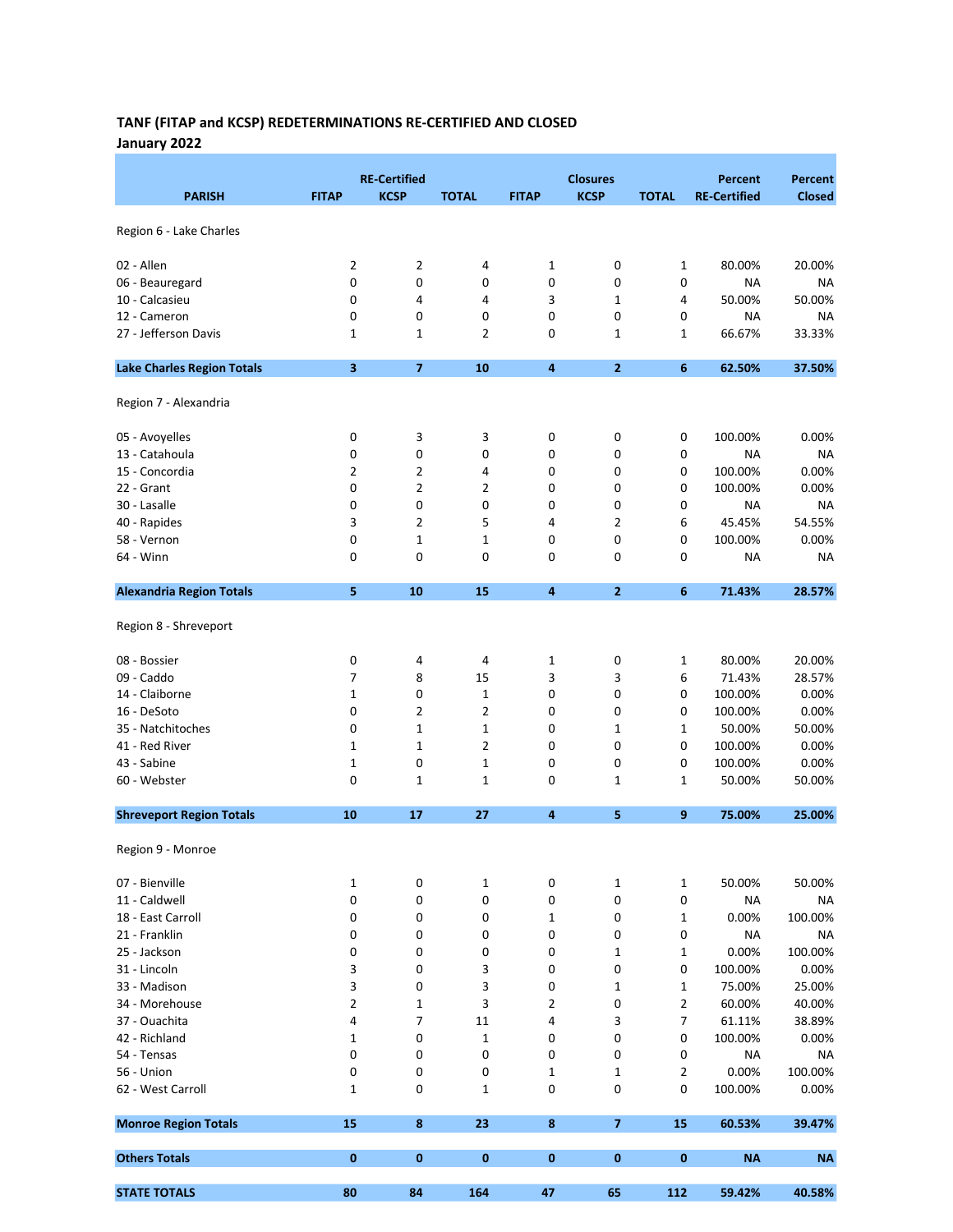# TANF (FITAP and KCSP) REDETERMINATIONS RE-CERTIFIED AND CLOSED

December 2021

| <b>PARISH</b>                    | <b>FITAP</b>   | <b>RE-Certified</b><br><b>KCSP</b> | <b>TOTAL</b>   | <b>FITAP</b>   | <b>Closures</b><br><b>KCSP</b> | <b>TOTAL</b>   | <b>Percent</b><br><b>RE-Certified</b> | Percent<br><b>Closed</b> |
|----------------------------------|----------------|------------------------------------|----------------|----------------|--------------------------------|----------------|---------------------------------------|--------------------------|
| Region 1 - Orleans               |                |                                    |                |                |                                |                |                                       |                          |
| 26 - Jefferson                   | 2              | 0                                  | $\overline{2}$ | 2              | 2                              | 4              | 33.33%                                | 66.67%                   |
| 36 - Orleans                     | 4              | 6                                  | 10             | 10             | 6                              | 16             | 38.46%                                | 61.54%                   |
| 38 - Plaquemines                 | 0              | 0                                  | 0              | 0              | 0                              | 0              | NA                                    | <b>NA</b>                |
| 44 - St. Bernard                 | 0              | 1                                  | 1              | 2              | 1                              | 3              | 25.00%                                | 75.00%                   |
| <b>Orleans Region Totals</b>     | 6              | $\overline{\mathbf{z}}$            | 13             | 14             | 9                              | 23             | 36.11%                                | 63.89%                   |
| Region 2 - Baton Rouge           |                |                                    |                |                |                                |                |                                       |                          |
| 17 - East Baton Rouge            | 7              | 2                                  | 9              | 3              | 5                              | 8              | 52.94%                                | 47.06%                   |
| 19 - East Felicia                | 0              | 0                                  | 0              | 0              | 0                              | 0              | NA                                    | ΝA                       |
| 24 - Iberville                   | 0              | 1                                  | 1              | 0              | 0                              | 0              | 100.00%                               | 0.00%                    |
| 39 - Pointe Coupee               | 0              | 0                                  | 0              | 0              | 1                              | 1              | 0.00%                                 | 100.00%                  |
| 61 - West Baton Rouge            | 0              | 0                                  | 0              | 0              | 0                              | 0              | NA                                    | ΝA                       |
| 63 - West Felicia-               | 0              | 0                                  | 0              | 1              | 0                              | 1              | 0.00%                                 | 100.00%                  |
| <b>Baton Rouge Region Totals</b> | $\overline{7}$ | 3                                  | 10             | 4              | 6                              | 10             | 50.00%                                | 50.00%                   |
| Region 3 - Covington             |                |                                    |                |                |                                |                |                                       |                          |
| 32 - Livingston                  | 1              | 1                                  | 2              | 0              | 2                              | 2              | 50.00%                                | 50.00%                   |
| 46 - St. Helena                  | 0              | 0                                  | 0              | 0              | 0                              | 0              | <b>NA</b>                             | NA                       |
| 52 - St. Tammany                 | 1              | 0                                  | 1              | $\mathbf{1}$   | 2                              | 3              | 25.00%                                | 75.00%                   |
| 53 - Tangipahoa                  | $\overline{2}$ | 3                                  | 5              | $\overline{2}$ | 3                              | 5              | 50.00%                                | 50.00%                   |
| 59 - Washington                  | 0              | 1                                  | 1              | 0              | 1                              | $\mathbf{1}$   | 50.00%                                | 50.00%                   |
| <b>Covington Region Totals</b>   | 4              | 5                                  | 9              | 3              | 8                              | 11             | 45.00%                                | 55.00%                   |
| Region 4 - Thibodaux             |                |                                    |                |                |                                |                |                                       |                          |
| 03 - Ascension                   | 0              | 0                                  | 0              | $\mathbf 1$    | 1                              | 2              | 0.00%                                 | 100.00%                  |
| 04 - Assumption                  | 0              | 0                                  | 0              | 0              | 0                              | 0              | NA                                    | ΝA                       |
| 29 - Lafourche                   | 0              | $\mathbf{1}$                       | 1              | 1              | 1                              | 2              | 33.33%                                | 66.67%                   |
| 45 - St. Charles                 | $\Omega$       | 0                                  | 0              | 0              | 0                              | 0              | NA                                    | NA                       |
| 47 - St. James                   | 0              | 0                                  | 0              | 0              | 0                              | 0              | NA                                    | NА                       |
| 48 - St. John                    | 0              | 0                                  | 0              | $\mathbf 1$    | 0                              | $\mathbf 1$    | 0.00%                                 | 100.00%                  |
| 55 - Terrebonne                  | 0              | 0                                  | 0              | 4              | 3                              | $\overline{7}$ | 0.00%                                 | 100.00%                  |
| <b>Thibodaux Region Totals</b>   | $\pmb{0}$      | $\mathbf 1$                        | $\mathbf 1$    | $\overline{7}$ | 5                              | 12             | 7.69%                                 | 92.31%                   |
| Region 5 - Lafayette             |                |                                    |                |                |                                |                |                                       |                          |
| 01 - Acadia                      | $\pmb{0}$      | $\pmb{0}$                          | $\pmb{0}$      | 0              | 0                              | 0              | <b>NA</b>                             | <b>NA</b>                |
| 20 - Evangeline                  | 1              | 3                                  | 4              | $\mathbf 1$    | $\overline{2}$                 | 3              | 57.14%                                | 42.86%                   |
| 23 - Iberia                      | 3              | $\overline{2}$                     | 5              | $\mathbf{1}$   | $\mathbf 1$                    | $\overline{2}$ | 71.43%                                | 28.57%                   |
| 28 - Lafayette                   | 4              | 3                                  | 7              | $\mathbf 1$    | 4                              | 5              | 58.33%                                | 41.67%                   |
| 49 - St. Landry                  | 2              | 4                                  | 6              | 2              | 1                              | 3              | 66.67%                                | 33.33%                   |
| 50 - St. Martin                  | $\pmb{0}$      | 0                                  | 0              | 0              | 0                              | 0              | <b>NA</b>                             | NA                       |
| 51 - St. Mary                    | 0              | 0                                  | 0              | 0              | 0                              | 0              | <b>NA</b>                             | <b>NA</b>                |
| 57 - Vermilion                   | 0              | $\mathbf 1$                        | $\mathbf 1$    | $\mathbf 1$    | 1                              | $\overline{2}$ | 33.33%                                | 66.67%                   |
| <b>Lafayette Region Totals</b>   | 10             | 13                                 | 23             | 6              | 9                              | 15             | 60.53%                                | 39.47%                   |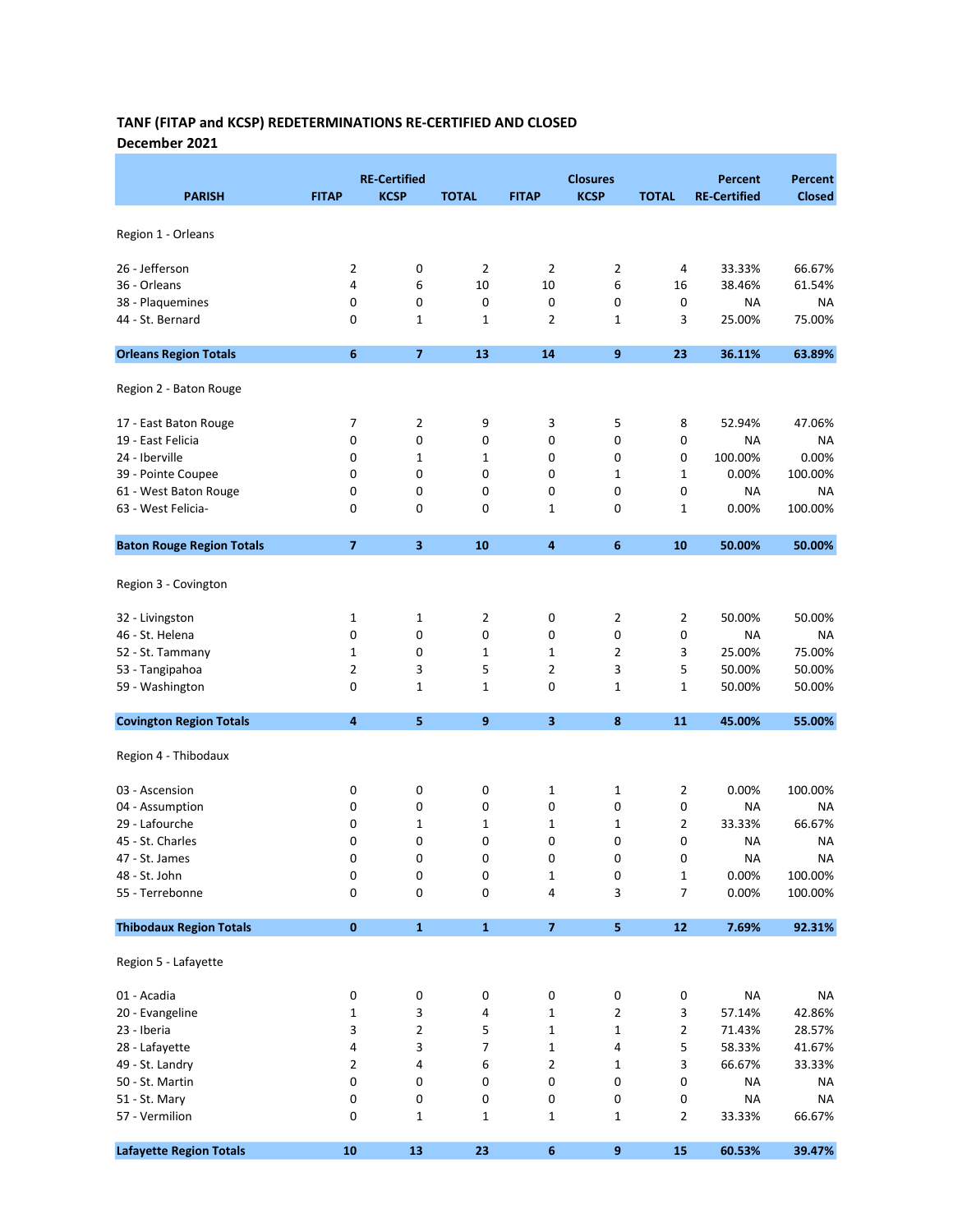#### TANF (FITAP and KCSP) REDETERMINATIONS RE-CERTIFIED AND CLOSED December 2021

|                                   |                | <b>RE-Certified</b>     |              |                  | <b>Closures</b>         |                  | <b>Percent</b>      | Percent           |
|-----------------------------------|----------------|-------------------------|--------------|------------------|-------------------------|------------------|---------------------|-------------------|
| <b>PARISH</b>                     | <b>FITAP</b>   | <b>KCSP</b>             | <b>TOTAL</b> | <b>FITAP</b>     | <b>KCSP</b>             | <b>TOTAL</b>     | <b>RE-Certified</b> | <b>Closed</b>     |
| Region 6 - Lake Charles           |                |                         |              |                  |                         |                  |                     |                   |
| 02 - Allen                        | 0              | 0                       | 0            | 0                | 0                       | $\pmb{0}$        | <b>NA</b>           | <b>NA</b>         |
| 06 - Beauregard                   | 0              | 1                       | 1            | 1                | 0                       | 1                | 50.00%              | 50.00%            |
| 10 - Calcasieu                    | 0              | 4                       | 4            | 0                | 3                       | 3                | 57.14%              | 42.86%            |
| 12 - Cameron                      | 0              | 0                       | 0            | 0                | 0                       | 0                | <b>NA</b>           | NA                |
| 27 - Jefferson Davis              | 0              | 0                       | 0            | 0                | 0                       | 0                | <b>NA</b>           | <b>NA</b>         |
| <b>Lake Charles Region Totals</b> | $\bf{0}$       | 5                       | 5            | $\mathbf{1}$     | 3                       | $\boldsymbol{4}$ | 55.56%              | 44.44%            |
| Region 7 - Alexandria             |                |                         |              |                  |                         |                  |                     |                   |
| 05 - Avoyelles                    | 0              | 1                       | 1            | 0                | 0                       | 0                | 100.00%             | 0.00%             |
| 13 - Catahoula                    | 0              | 0                       | 0            | 0                | 0                       | 0                | <b>NA</b>           | NA                |
| 15 - Concordia                    | 0              | 0                       | 0            | 0                | 1                       | 1                | 0.00%               | 100.00%           |
| 22 - Grant                        | 0              | 2                       | 2            | 0                | 0                       | 0                | 100.00%             | 0.00%             |
| 30 - Lasalle                      | 0              | 0                       | 0            | 0                | 0                       | 0                | <b>NA</b>           | NA                |
| 40 - Rapides                      | $\overline{2}$ | 3                       | 5            | $\mathbf{1}$     | 3                       | 4                | 55.56%              | 44.44%            |
| 58 - Vernon                       | 1              | 0                       | 1            | 0                | 0                       | 0                | 100.00%             | 0.00%             |
| 64 - Winn                         | 0              | 0                       | 0            | 1                | 0                       | 1                | 0.00%               | 100.00%           |
| <b>Alexandria Region Totals</b>   | 3              | 6                       | 9            | $\overline{2}$   | $\overline{\mathbf{4}}$ | 6                | 60.00%              | 40.00%            |
| Region 8 - Shreveport             |                |                         |              |                  |                         |                  |                     |                   |
| 08 - Bossier                      | 0              | 0                       | 0            | 0                | 0                       | 0                | <b>NA</b>           | NA                |
| 09 - Caddo                        | 4              | 4                       | 8            | 6                | 5                       | 11               | 42.11%              | 57.89%            |
| 14 - Claiborne                    | 0              | 0                       | 0            | 0                | 0                       | 0                | NA                  | <b>NA</b>         |
| 16 - DeSoto                       | 0              | 0                       | 0            | 0                | 1                       | $\mathbf{1}$     | 0.00%               | 100.00%           |
| 35 - Natchitoches                 | 3              | 1                       | 4            | 0                | 0                       | 0                | 100.00%             | 0.00%             |
| 41 - Red River                    | 0              | 0                       | 0            | 0                | 0                       | 0                | <b>NA</b>           | NA                |
| 43 - Sabine                       | 0              | 1                       | 1            | 0                | 1                       | 1                | 50.00%              | 50.00%            |
| 60 - Webster                      | $\mathbf 0$    | 0                       | 0            | 0                | 0                       | 0                | NA                  | NA                |
| <b>Shreveport Region Totals</b>   | $\overline{7}$ | 6                       | 13           | 6                | $\overline{ }$          | 13               | 50.00%              | 50.00%            |
| Region 9 - Monroe                 |                |                         |              |                  |                         |                  |                     |                   |
| 07 - Bienville                    | 0              | 1                       | $\mathbf 1$  | 0                | 0                       | 0                | 100.00%             | 0.00%             |
| 11 - Caldwell                     | 0              | 0                       | 0            | 0                | 0                       | 0                | <b>NA</b>           | NA                |
| 18 - East Carroll                 | 0              | 1                       | 1            | 0                | 0                       | 0                | 100.00%             | 0.00%             |
| 21 - Franklin                     | 0              | 0                       | 0            | 0                | 0                       | $\pmb{0}$        | NA                  | NA                |
| 25 - Jackson                      | 0              | 0                       | 0            | 0                | 0                       | 0                | <b>NA</b>           | <b>NA</b>         |
| 31 - Lincoln                      | 2              | 0                       | 2            | $\mathbf 1$      | 0                       | 1                | 66.67%              | 33.33%            |
| 33 - Madison                      | 0              | 1                       | 1            | 0                | 0                       | 0                | 100.00%             | 0.00%             |
| 34 - Morehouse                    | 0              | 1                       | 1            | 1                | 1                       | 2                | 33.33%              | 66.67%            |
| 37 - Ouachita                     | 5              | $\overline{2}$          | 7            | $\overline{2}$   | 3                       | 5                | 58.33%              | 41.67%            |
| 42 - Richland                     | $\pmb{0}$      | 0                       | 0            | 0                | 0                       | 0                | NA                  | NA                |
| 54 - Tensas                       | 0              | 0                       | 0            | 0                | 0                       | 0                | <b>NA</b>           | <b>NA</b>         |
| 56 - Union<br>62 - West Carroll   | 0<br>0         | 1<br>0                  | 1<br>0       | 1<br>$\mathbf 1$ | 0<br>0                  | $\mathbf 1$<br>1 | 50.00%<br>0.00%     | 50.00%<br>100.00% |
| <b>Monroe Region Totals</b>       | $\overline{7}$ | $\overline{\mathbf{z}}$ | 14           | 6                | $\overline{\bf 4}$      | 10               |                     |                   |
|                                   |                |                         |              |                  |                         |                  | 58.33%              | 41.67%            |
| <b>Others Totals</b>              | $\bf{0}$       | $\bf{0}$                | $\pmb{0}$    | 0                | $\pmb{0}$               | $\bf{0}$         | <b>NA</b>           | <b>NA</b>         |
| <b>STATE TOTALS</b>               | 44             | 53                      | 97           | 49               | 55                      | 104              | 48.26%              | 51.74%            |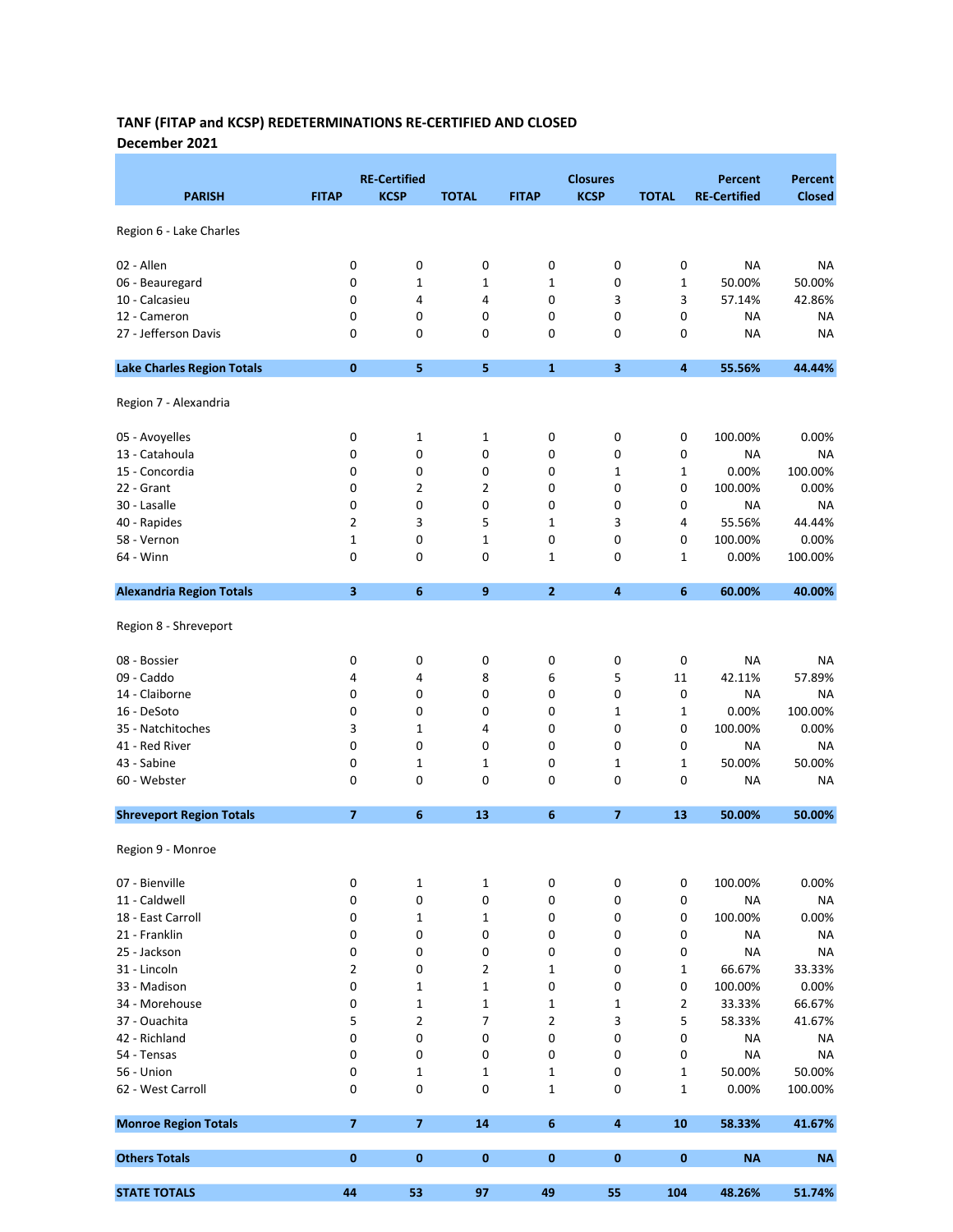#### TANF (FITAP and KCSP) REDETERMINATIONS RE-CERTIFIED AND CLOSED November 2021

|                                  |              | <b>RE-Certified</b> |              |              | <b>Closures</b> |              | <b>Percent</b>      | <b>Percent</b> |
|----------------------------------|--------------|---------------------|--------------|--------------|-----------------|--------------|---------------------|----------------|
| <b>PARISH</b>                    | <b>FITAP</b> | <b>KCSP</b>         | <b>TOTAL</b> | <b>FITAP</b> | <b>KCSP</b>     | <b>TOTAL</b> | <b>RE-Certified</b> | <b>Closed</b>  |
|                                  |              |                     |              |              |                 |              |                     |                |
| Region 1 - Orleans               |              |                     |              |              |                 |              |                     |                |
| 26 - Jefferson                   | 0            | 0                   | $\pmb{0}$    | 0            | 0               | 0            | <b>NA</b>           | NA             |
| 36 - Orleans                     | 0            | 0                   | 0            | 0            | 0               | 0            | <b>NA</b>           | <b>NA</b>      |
| 38 - Plaquemines                 | 0            | 0                   | 0            | 0            | 0               | 0            | <b>NA</b>           | <b>NA</b>      |
| 44 - St. Bernard                 | 0            | 0                   | 0            | 0            | 0               | 0            | <b>NA</b>           | <b>NA</b>      |
| <b>Orleans Region Totals</b>     | $\bf{0}$     | $\bf{0}$            | $\pmb{0}$    | $\pmb{0}$    | 0               | $\bf{0}$     | <b>NA</b>           | <b>NA</b>      |
| Region 2 - Baton Rouge           |              |                     |              |              |                 |              |                     |                |
| 17 - East Baton Rouge            | 0            | 0                   | 0            | 0            | 0               | 0            | <b>NA</b>           | <b>NA</b>      |
| 19 - East Felicia                | 0            | 0                   | 0            | 0            | 0               | 0            | <b>NA</b>           | NA             |
| 24 - Iberville                   | 0            | 0                   | 0            | 0            | 0               | 0            | NA                  | NA             |
| 39 - Pointe Coupee               | 0            | 0                   | 0            | 0            | 0               | 0            | <b>NA</b>           | ΝA             |
| 61 - West Baton Rouge            | 0            | 0                   | 0            | 0            | 0               | 0            | <b>NA</b>           | ΝA             |
| 63 - West Felicia-               | 0            | 0                   | 0            | 0            | 0               | 0            | <b>NA</b>           | NA             |
| <b>Baton Rouge Region Totals</b> | $\bf{0}$     | $\bf{0}$            | $\pmb{0}$    | $\bf{0}$     | $\bf{0}$        | $\bf{0}$     | <b>NA</b>           | <b>NA</b>      |
|                                  |              |                     |              |              |                 |              |                     |                |
| Region 3 - Covington             |              |                     |              |              |                 |              |                     |                |
| 32 - Livingston                  | 0            | 0                   | 0            | 0            | 0               | 0            | NA                  | <b>NA</b>      |
| 46 - St. Helena                  | 0            | 0                   | 0            | 0            | 0               | 0            | <b>NA</b>           | <b>NA</b>      |
| 52 - St. Tammany                 | 0            | 0                   | 0            | 0            | 0               | 0            | <b>NA</b>           | NA             |
| 53 - Tangipahoa                  | 0            | 0                   | 0            | 0            | 0               | 0            | <b>NA</b>           | NA             |
| 59 - Washington                  | 0            | 0                   | 0            | 0            | 0               | 0            | <b>NA</b>           | ΝA             |
| <b>Covington Region Totals</b>   | $\bf{0}$     | $\bf{0}$            | $\mathbf 0$  | $\bf{0}$     | $\bf{0}$        | $\bf{0}$     | <b>NA</b>           | <b>NA</b>      |
| Region 4 - Thibodaux             |              |                     |              |              |                 |              |                     |                |
| 03 - Ascension                   | 0            | 0                   | 0            | 0            | 0               | 0            | NA                  | ΝA             |
| 04 - Assumption                  | 0            | 0                   | 0            | 0            | 0               | 0            | <b>NA</b>           | NA             |
| 29 - Lafourche                   | 0            | 0                   | 0            | 0            | 0               | 0            | <b>NA</b>           | <b>NA</b>      |
| 45 - St. Charles                 | 0            | 0                   | 0            | 0            | 0               | 0            | <b>NA</b>           | NA             |
| 47 - St. James                   | 0            | 0                   | 0            | 0            | 0               | 0            | <b>NA</b>           | <b>NA</b>      |
| 48 - St. John                    | 0            | 0                   | $\pmb{0}$    | 0            | 0               | 0            | <b>NA</b>           | <b>NA</b>      |
| 55 - Terrebonne                  | 0            | 0                   | 0            | 0            | 0               | 0            | <b>NA</b>           | <b>NA</b>      |
| <b>Thibodaux Region Totals</b>   | $\pmb{0}$    | $\pmb{0}$           | $\pmb{0}$    | $\pmb{0}$    | $\pmb{0}$       | $\pmb{0}$    | <b>NA</b>           | $\sf NA$       |
| Region 5 - Lafayette             |              |                     |              |              |                 |              |                     |                |
| 01 - Acadia                      | $\pmb{0}$    | 0                   | $\pmb{0}$    | 0            | 0               | 0            | <b>NA</b>           | <b>NA</b>      |
| 20 - Evangeline                  | 0            | 0                   | $\pmb{0}$    | 0            | 0               | 0            | <b>NA</b>           | <b>NA</b>      |
| 23 - Iberia                      | 0            | 0                   | 0            | 0            | 0               | 0            | <b>NA</b>           | <b>NA</b>      |
| 28 - Lafayette                   | 0            | 0                   | $\pmb{0}$    | 0            | 0               | 0            | <b>NA</b>           | <b>NA</b>      |
| 49 - St. Landry                  | 0            | 0                   | 0            | 0            | 0               | 0            | <b>NA</b>           | <b>NA</b>      |
| 50 - St. Martin                  | 0            | 0                   | 0            | 0            | 0               | 0            | <b>NA</b>           | <b>NA</b>      |
| 51 - St. Mary                    | 0            | 0                   | 0            | 0            | 0               | 0            | <b>NA</b>           | <b>NA</b>      |
| 57 - Vermilion                   | 0            | 0                   | $\pmb{0}$    | 0            | 0               | 0            | <b>NA</b>           | <b>NA</b>      |
|                                  |              |                     |              |              |                 |              |                     |                |
| <b>Lafayette Region Totals</b>   | $\pmb{0}$    | $\pmb{0}$           | $\pmb{0}$    | $\pmb{0}$    | $\pmb{0}$       | $\pmb{0}$    | NA                  | $\sf NA$       |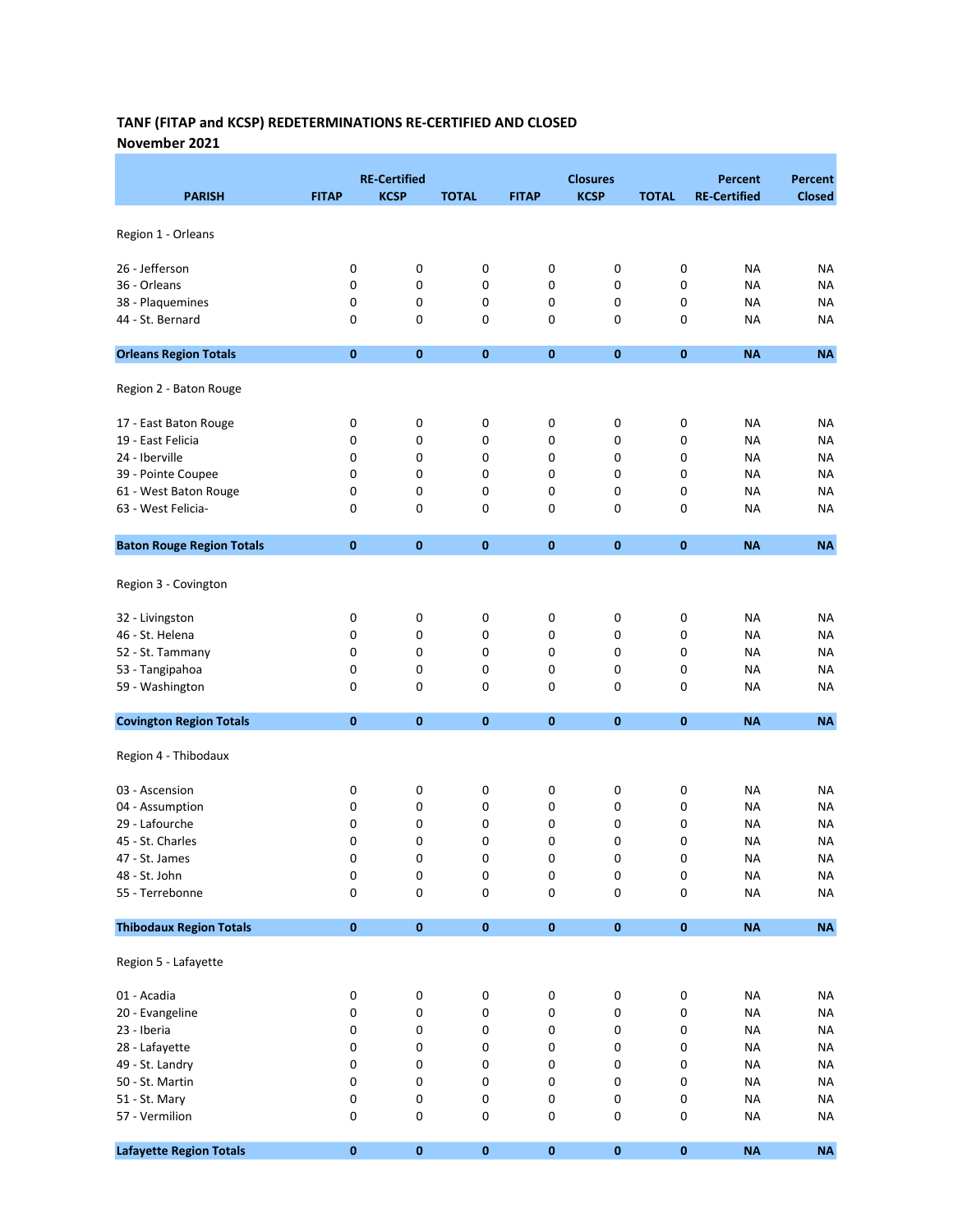#### TANF (FITAP and KCSP) REDETERMINATIONS RE-CERTIFIED AND CLOSED November 2021

|                                   |              | <b>RE-Certified</b> |                        |              | <b>Closures</b> |              | <b>Percent</b>      | Percent         |
|-----------------------------------|--------------|---------------------|------------------------|--------------|-----------------|--------------|---------------------|-----------------|
| <b>PARISH</b>                     | <b>FITAP</b> | <b>KCSP</b>         | <b>TOTAL</b>           | <b>FITAP</b> | <b>KCSP</b>     | <b>TOTAL</b> | <b>RE-Certified</b> | <b>Closed</b>   |
| Region 6 - Lake Charles           |              |                     |                        |              |                 |              |                     |                 |
| 02 - Allen                        | 0            | 0                   | 0                      | 0            | 0               | 0            | <b>NA</b>           | <b>NA</b>       |
| 06 - Beauregard                   | 0            | 0                   | 0                      | 0            | 0               | 0            | <b>NA</b>           | <b>NA</b>       |
| 10 - Calcasieu                    | 0            | 0                   | 0                      | 0            | 0               | 0            | <b>NA</b>           | <b>NA</b>       |
| 12 - Cameron                      | 0            | 0                   | 0                      | 0            | 0               | 0            | <b>NA</b>           | NA              |
| 27 - Jefferson Davis              | 0            | 0                   | 0                      | 0            | 0               | 0            | <b>NA</b>           | NA              |
| <b>Lake Charles Region Totals</b> | $\bf{0}$     | $\bf{0}$            | $\pmb{0}$              | $\pmb{0}$    | 0               | $\bf{0}$     | <b>NA</b>           | <b>NA</b>       |
| Region 7 - Alexandria             |              |                     |                        |              |                 |              |                     |                 |
| 05 - Avoyelles                    | 0            | 0                   | $\pmb{0}$              | 0            | 0               | 0            | <b>NA</b>           | NA              |
| 13 - Catahoula                    | 0            | 0                   | 0                      | 0            | 0               | 0            | <b>NA</b>           | NA              |
| 15 - Concordia                    | 0            | 0                   | 0                      | 0            | 0               | 0            | <b>NA</b>           | NA              |
| 22 - Grant                        | 0            | 0                   | 0                      | 0            | 0               | 0            | <b>NA</b>           | <b>NA</b>       |
| 30 - Lasalle                      | 0            | 0                   | 0                      | 0            | 0               | 0            | <b>NA</b>           | NA              |
| 40 - Rapides                      | 0            | 0                   | 0                      | 0            | 0               | 0            | <b>NA</b>           | NA              |
| 58 - Vernon                       | 0            | 0                   | 0                      | 0            | 0               | 0            | <b>NA</b>           | <b>NA</b>       |
| 64 - Winn                         | 0            | 0                   | 0                      | 0            | 0               | 0            | NA                  | <b>NA</b>       |
| <b>Alexandria Region Totals</b>   | $\mathbf 0$  | $\bf{0}$            | $\pmb{0}$              | $\bf{0}$     | $\bf{0}$        | $\bf{0}$     | <b>NA</b>           | <b>NA</b>       |
| Region 8 - Shreveport             |              |                     |                        |              |                 |              |                     |                 |
| 08 - Bossier                      | 0            | 0                   | 0                      | 0            | 0               | 0            | NA                  | NA              |
| 09 - Caddo                        | 0            | 0                   | 0                      | 0            | 0               | 0            | <b>NA</b>           | ΝA              |
| 14 - Claiborne                    | 0            | 0                   | 0                      | 0            | 0               | 0            | <b>NA</b>           | <b>NA</b>       |
| 16 - DeSoto                       | 0            | 0                   | 0                      | 0            | 0               | 0            | <b>NA</b>           | <b>NA</b>       |
| 35 - Natchitoches                 | 0            | 0                   | 0                      | 0            | 0               | 0            | <b>NA</b>           | NA              |
| 41 - Red River                    | 0            | 0                   | 0                      | 0            | 0               | 0            | <b>NA</b>           | NA              |
| 43 - Sabine                       | 0            | 0                   | $\pmb{0}$              | 0            | 0               | 0            | <b>NA</b>           | NA              |
| 60 - Webster                      | 0            | 0                   | 0                      | 0            | 0               | 0            | NA                  | ΝA              |
| <b>Shreveport Region Totals</b>   | $\bf{0}$     | $\bf{0}$            | $\bf{0}$               | $\bf{0}$     | $\bf{0}$        | $\bf{0}$     | <b>NA</b>           | <b>NA</b>       |
| Region 9 - Monroe                 |              |                     |                        |              |                 |              |                     |                 |
| 07 - Bienville                    | 0            | 0                   | $\pmb{0}$              | 0            | 0               | 0            | <b>NA</b>           | <b>NA</b>       |
| 11 - Caldwell                     | 0            | 0                   | $\pmb{0}$              | 0            | 0               | 0            | <b>NA</b>           | <b>NA</b>       |
| 18 - East Carroll                 | 0            | 0                   | 0                      | 0            | 0               | 0            | <b>NA</b>           | <b>NA</b>       |
| 21 - Franklin                     | 0            | 0                   | $\pmb{0}$              | 0            | 0               | 0            | <b>NA</b>           | <b>NA</b>       |
| 25 - Jackson                      | 0            | 0                   | 0                      | 0            | 0               | 0            | <b>NA</b>           | NA              |
| 31 - Lincoln                      | 0            | 0                   | 0                      | 0            | 0               | 0            | <b>NA</b>           | <b>NA</b>       |
| 33 - Madison                      | 0            | 0                   | 0                      | 0            | 0               | 0            | <b>NA</b>           | <b>NA</b>       |
| 34 - Morehouse                    | 0            | 0                   | 0                      | 0            | 0               | 0            | <b>NA</b>           | ΝA              |
| 37 - Ouachita                     | 0            | 0                   | 0                      | 0            | 0               | 0            | <b>NA</b>           | ΝA              |
| 42 - Richland                     | 0            | 0                   | $\pmb{0}$              | 0            | 0               | 0            | <b>NA</b>           | NA              |
| 54 - Tensas                       | 0            | 0                   | 0                      | 0            | 0               | 0            | <b>NA</b>           | <b>NA</b>       |
| 56 - Union<br>62 - West Carroll   | 0<br>0       | 0<br>0              | $\pmb{0}$<br>$\pmb{0}$ | 0<br>0       | 0<br>0          | 0<br>0       | <b>NA</b><br>NA     | <b>NA</b><br>ΝA |
| <b>Monroe Region Totals</b>       | $\pmb{0}$    | $\bf{0}$            | $\pmb{0}$              | $\pmb{0}$    | $\pmb{0}$       | $\pmb{0}$    | <b>NA</b>           | <b>NA</b>       |
| <b>Others Totals</b>              | $\bf{0}$     | $\bf{0}$            | $\pmb{0}$              | $\pmb{0}$    | 0               | $\bf{0}$     | <b>NA</b>           | <b>NA</b>       |
| <b>STATE TOTALS</b>               | $\pmb{0}$    | $\pmb{0}$           | $\pmb{0}$              | $\pmb{0}$    | $\pmb{0}$       | 0            | <b>NA</b>           | <b>NA</b>       |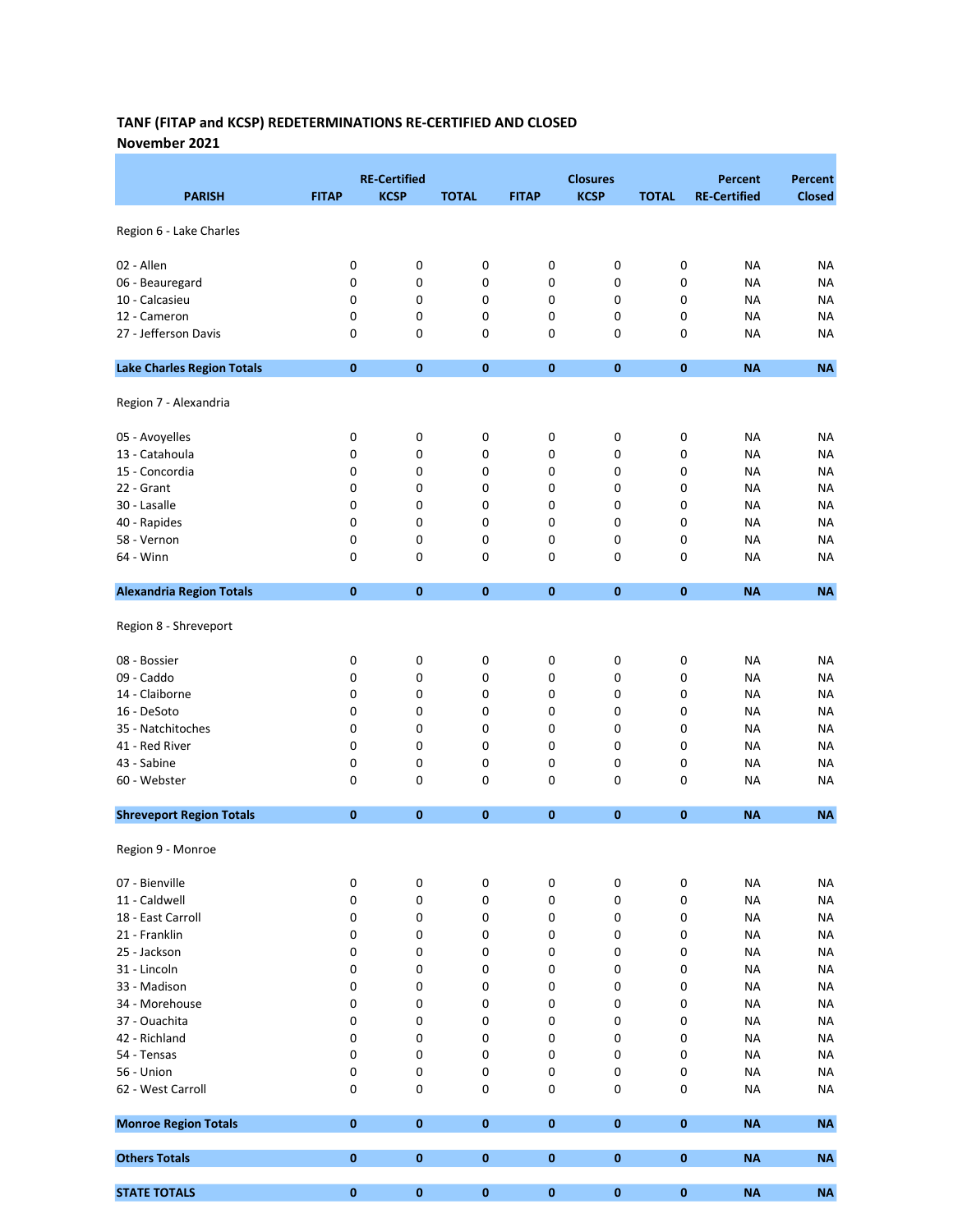#### TANF (FITAP and KCSP) REDETERMINATIONS RE-CERTIFIED AND CLOSED October 2021

|                                  |              | <b>RE-Certified</b> |              |              | <b>Closures</b> |              | <b>Percent</b>      | Percent       |
|----------------------------------|--------------|---------------------|--------------|--------------|-----------------|--------------|---------------------|---------------|
| <b>PARISH</b>                    | <b>FITAP</b> | <b>KCSP</b>         | <b>TOTAL</b> | <b>FITAP</b> | <b>KCSP</b>     | <b>TOTAL</b> | <b>RE-Certified</b> | <b>Closed</b> |
| Region 1 - Orleans               |              |                     |              |              |                 |              |                     |               |
| 26 - Jefferson                   | 0            | $\pmb{0}$           | $\pmb{0}$    | 0            | 0               | 0            | NA                  | NA            |
| 36 - Orleans                     | $\mathbf 0$  | 0                   | 0            | 0            | 0               | 0            | <b>NA</b>           | NA            |
| 38 - Plaquemines                 | 0            | 0                   | 0            | 0            | 0               | 0            | <b>NA</b>           | ΝA            |
| 44 - St. Bernard                 | 0            | 0                   | 0            | 0            | 0               | 0            | <b>NA</b>           | <b>NA</b>     |
|                                  |              |                     |              |              |                 |              |                     |               |
| <b>Orleans Region Totals</b>     | $\mathbf 0$  | $\bf{0}$            | $\mathbf 0$  | $\bf{0}$     | $\bf{0}$        | $\bf{0}$     | <b>NA</b>           | <b>NA</b>     |
| Region 2 - Baton Rouge           |              |                     |              |              |                 |              |                     |               |
| 17 - East Baton Rouge            | 0            | 0                   | 0            | 0            | 0               | 0            | NA                  | NA            |
| 19 - East Felicia                | 0            | 0                   | 0            | 0            | 0               | 0            | <b>NA</b>           | NA            |
| 24 - Iberville                   | 0            | 0                   | 0            | 0            | 0               | 0            | <b>NA</b>           | ΝA            |
| 39 - Pointe Coupee               | 0            | 0                   | 0            | 0            | 0               | 0            | <b>NA</b>           | NA            |
| 61 - West Baton Rouge            | $\mathbf 0$  | 0                   | 0            | 0            | 0               | 0            | <b>NA</b>           | ΝA            |
| 63 - West Felicia-               | 0            | 0                   | 0            | 0            | 0               | 0            | <b>NA</b>           | <b>NA</b>     |
| <b>Baton Rouge Region Totals</b> | $\bf{0}$     | 0                   | $\pmb{0}$    | $\pmb{0}$    | $\pmb{0}$       | 0            | <b>NA</b>           | <b>NA</b>     |
|                                  |              |                     |              |              |                 |              |                     |               |
| Region 3 - Covington             |              |                     |              |              |                 |              |                     |               |
| 32 - Livingston                  | 0            | 0                   | $\pmb{0}$    | 0            | 0               | 0            | <b>NA</b>           | <b>NA</b>     |
| 46 - St. Helena                  | 0            | 0                   | 0            | 0            | 0               | 0            | <b>NA</b>           | <b>NA</b>     |
| 52 - St. Tammany                 | 0            | 0                   | 0            | 0            | 0               | 0            | <b>NA</b>           | <b>NA</b>     |
| 53 - Tangipahoa                  | 0            | 0                   | 0            | 0            | 0               | 0            | <b>NA</b>           | NA            |
| 59 - Washington                  | $\mathbf 0$  | 0                   | 0            | 0            | 0               | 0            | <b>NA</b>           | NA            |
| <b>Covington Region Totals</b>   | $\bf{0}$     | $\mathbf 0$         | $\pmb{0}$    | 0            | $\mathbf{0}$    | $\bf{0}$     | <b>NA</b>           | <b>NA</b>     |
| Region 4 - Thibodaux             |              |                     |              |              |                 |              |                     |               |
|                                  |              |                     |              |              |                 |              |                     |               |
| 03 - Ascension                   | 0            | 0                   | 0            | 0            | 0               | 0            | NA                  | ΝA            |
| 04 - Assumption                  | 0            | 0                   | 0            | 0            | 0               | 0            | <b>NA</b>           | ΝA            |
| 29 - Lafourche                   | 0            | 0                   | 0            | 0            | 0               | 0            | NA                  | NA            |
| 45 - St. Charles                 | 0            | 0                   | 0            | 0            | 0               | 0            | <b>NA</b>           | <b>NA</b>     |
| 47 - St. James                   | $\Omega$     | 0                   | 0            | 0            | 0               | 0            | <b>NA</b>           | <b>NA</b>     |
| 48 - St. John                    | 0            | $\pmb{0}$           | 0            | 0            | 0               | 0            | <b>NA</b>           | <b>NA</b>     |
| 55 - Terrebonne                  | 0            | 0                   | 0            | 0            | 0               | 0            | <b>NA</b>           | <b>NA</b>     |
| <b>Thibodaux Region Totals</b>   | $\pmb{0}$    | $\pmb{0}$           | $\pmb{0}$    | $\pmb{0}$    | $\pmb{0}$       | $\pmb{0}$    | NA                  | $\sf NA$      |
| Region 5 - Lafayette             |              |                     |              |              |                 |              |                     |               |
| 01 - Acadia                      | 0            | $\pmb{0}$           | $\pmb{0}$    | 0            | 0               | 0            | <b>NA</b>           | <b>NA</b>     |
| 20 - Evangeline                  | 0            | 0                   | 0            | 0            | 0               | 0            | <b>NA</b>           | <b>NA</b>     |
| 23 - Iberia                      | 0            | 0                   | 0            | 0            | 0               | 0            | <b>NA</b>           | <b>NA</b>     |
| 28 - Lafayette                   | 0            | 0                   | 0            | 0            | 0               | 0            | <b>NA</b>           | <b>NA</b>     |
| 49 - St. Landry                  | 0            | 0                   | 0            | 0            | 0               | 0            | <b>NA</b>           | <b>NA</b>     |
| 50 - St. Martin                  | 0            | 0                   | 0            | 0            | 0               | 0            | <b>NA</b>           | <b>NA</b>     |
| 51 - St. Mary                    | 0            | 0                   | 0            | 0            | 0               | 0            | <b>NA</b>           | <b>NA</b>     |
| 57 - Vermilion                   | 0            | 0                   | 0            | 0            | 0               | 0            | <b>NA</b>           | NA            |
|                                  |              |                     |              |              |                 |              |                     |               |
| <b>Lafayette Region Totals</b>   | $\mathbf 0$  | $\pmb{0}$           | $\pmb{0}$    | $\pmb{0}$    | $\pmb{0}$       | $\pmb{0}$    | <b>NA</b>           | <b>NA</b>     |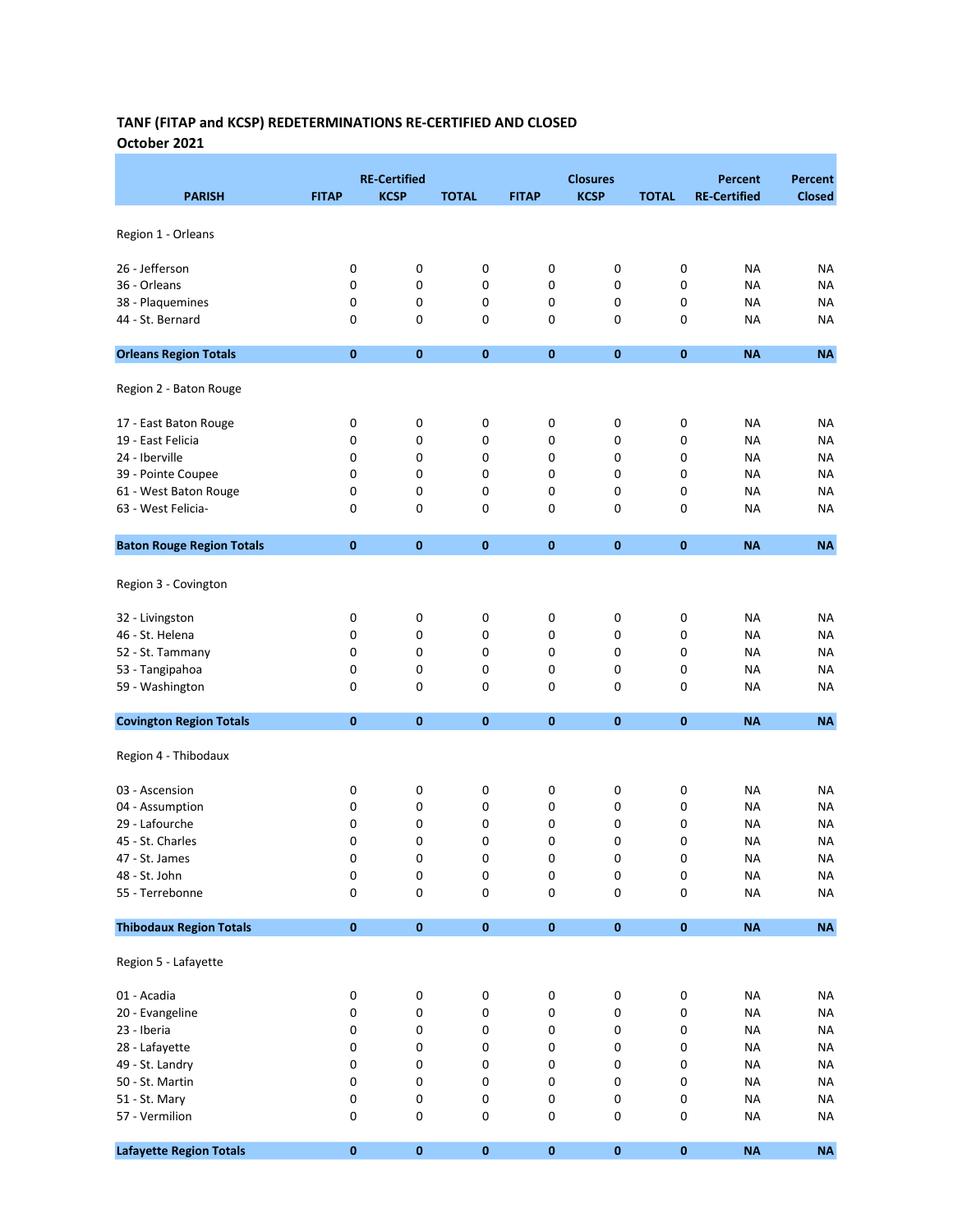## TANF (FITAP and KCSP) REDETERMINATIONS RE-CERTIFIED AND CLOSED October 2021

|                                   |              | <b>RE-Certified</b> |              |              | <b>Closures</b> |              | Percent             | Percent       |
|-----------------------------------|--------------|---------------------|--------------|--------------|-----------------|--------------|---------------------|---------------|
| <b>PARISH</b>                     | <b>FITAP</b> | <b>KCSP</b>         | <b>TOTAL</b> | <b>FITAP</b> | <b>KCSP</b>     | <b>TOTAL</b> | <b>RE-Certified</b> | <b>Closed</b> |
| Region 6 - Lake Charles           |              |                     |              |              |                 |              |                     |               |
|                                   |              |                     |              |              |                 |              |                     |               |
| 02 - Allen                        | 0            | 0                   | 0            | 0            | 0               | 0            | NA                  | <b>NA</b>     |
| 06 - Beauregard                   | 0            | 0                   | 0            | 0            | 0               | 0            | <b>NA</b>           | NA            |
| 10 - Calcasieu                    | 0            | 0                   | 0            | 0            | 0               | 0            | <b>NA</b>           | NA            |
| 12 - Cameron                      | 0            | 0                   | 0            | 0            | 0               | 0            | <b>NA</b>           | <b>NA</b>     |
| 27 - Jefferson Davis              | 0            | 0                   | 0            | 0            | 0               | 0            | <b>NA</b>           | NA            |
| <b>Lake Charles Region Totals</b> | $\bf{0}$     | $\bf{0}$            | $\pmb{0}$    | $\bf{0}$     | $\bf{0}$        | $\bf{0}$     | <b>NA</b>           | <b>NA</b>     |
| Region 7 - Alexandria             |              |                     |              |              |                 |              |                     |               |
| 05 - Avoyelles                    | 0            | 0                   | 0            | 0            | 0               | 0            | NA                  | NA            |
| 13 - Catahoula                    | 0            | 0                   | 0            | 0            | 0               | 0            | <b>NA</b>           | ΝA            |
| 15 - Concordia                    | 0            | 0                   | 0            | 0            | 0               | 0            | <b>NA</b>           | NA            |
| 22 - Grant                        | 0            | 0                   | 0            | 0            | 0               | 0            | <b>NA</b>           | <b>NA</b>     |
| 30 - Lasalle                      | 0            | 0                   | 0            | 0            | 0               | 0            | <b>NA</b>           | ΝA            |
| 40 - Rapides                      | 0            | 0                   | 0            | 0            | 0               | 0            | NA                  | NA            |
| 58 - Vernon                       | 0            | 0                   | 0            | 0            | 0               | 0            | <b>NA</b>           | NA            |
| 64 - Winn                         | 0            | 0                   | $\pmb{0}$    | 0            | 0               | 0            | <b>NA</b>           | NA            |
| <b>Alexandria Region Totals</b>   | $\bf{0}$     | $\bf{0}$            | $\pmb{0}$    | $\bf{0}$     | $\bf{0}$        | $\bf{0}$     | <b>NA</b>           | <b>NA</b>     |
| Region 8 - Shreveport             |              |                     |              |              |                 |              |                     |               |
| 08 - Bossier                      | 0            | 0                   | 0            | 0            | 0               | 0            | NA                  | ΝA            |
| 09 - Caddo                        | 0            | 0                   | 0            | 0            | 0               | 0            | <b>NA</b>           | NA            |
| 14 - Claiborne                    | 0            | 0                   | 0            | 0            | 0               | 0            | <b>NA</b>           | <b>NA</b>     |
| 16 - DeSoto                       | 0            | 0                   | 0            | 0            | 0               | 0            | <b>NA</b>           | NA            |
| 35 - Natchitoches                 | 0            | 0                   | 0            | 0            | 0               | 0            | <b>NA</b>           | NA            |
| 41 - Red River                    | 0            | 0                   | 0            | 0            | 0               | 0            | <b>NA</b>           | NA            |
| 43 - Sabine                       | 0            | 0                   | 0            | 0            | 0               | 0            | <b>NA</b>           | NA            |
| 60 - Webster                      | 0            | 0                   | 0            | 0            | 0               | 0            | NA                  | <b>NA</b>     |
|                                   |              |                     |              |              |                 |              |                     |               |
| <b>Shreveport Region Totals</b>   | $\bf{0}$     | $\bf{0}$            | $\pmb{0}$    | $\pmb{0}$    | 0               | $\bf{0}$     | <b>NA</b>           | <b>NA</b>     |
| Region 9 - Monroe                 |              |                     |              |              |                 |              |                     |               |
| 07 - Bienville                    | 0            | 0                   | 0            | 0            | 0               | 0            | <b>NA</b>           | <b>NA</b>     |
| 11 - Caldwell                     | 0            | 0                   | $\pmb{0}$    | 0            | 0               | 0            | <b>NA</b>           | <b>NA</b>     |
| 18 - East Carroll                 | 0            | 0                   | $\pmb{0}$    | 0            | 0               | 0            | <b>NA</b>           | <b>NA</b>     |
| 21 - Franklin                     | 0            | 0                   | 0            | 0            | 0               | 0            | <b>NA</b>           | <b>NA</b>     |
| 25 - Jackson                      | 0            | 0                   | 0            | 0            | 0               | 0            | <b>NA</b>           | NA            |
| 31 - Lincoln                      | 0            | 0                   | 0            | 0            | 0               | 0            | <b>NA</b>           | <b>NA</b>     |
| 33 - Madison                      | 0            | 0                   | 0            | 0            | 0               | 0            | <b>NA</b>           | <b>NA</b>     |
| 34 - Morehouse                    | 0            | 0                   | 0            | 0            | 0               | 0            | <b>NA</b>           | ΝA            |
| 37 - Ouachita                     | 0            | 0                   | 0            | 0            | 0               | 0            | <b>NA</b>           | ΝA            |
| 42 - Richland                     | 0            | 0                   | $\pmb{0}$    | 0            | 0               | 0            | <b>NA</b>           | <b>NA</b>     |
| 54 - Tensas                       | 0            | 0                   | 0            | 0            | 0               | 0            | <b>NA</b>           | NA            |
| 56 - Union                        | 0            | 0                   | $\pmb{0}$    | 0            | 0               | 0            | <b>NA</b>           | <b>NA</b>     |
| 62 - West Carroll                 | 0            | 0                   | $\pmb{0}$    | 0            | 0               | 0            | <b>NA</b>           | <b>NA</b>     |
| <b>Monroe Region Totals</b>       | $\pmb{0}$    | $\bf{0}$            | $\pmb{0}$    | $\pmb{0}$    | $\pmb{0}$       | 0            | <b>NA</b>           | <b>NA</b>     |
| <b>Others Totals</b>              | $\pmb{0}$    | 0                   | $\pmb{0}$    | 0            | 0               | $\pmb{0}$    | <b>NA</b>           | <b>NA</b>     |
| <b>STATE TOTALS</b>               | $\pmb{0}$    | $\pmb{0}$           | $\pmb{0}$    | 0            | 0               | 0            | <b>NA</b>           | <b>NA</b>     |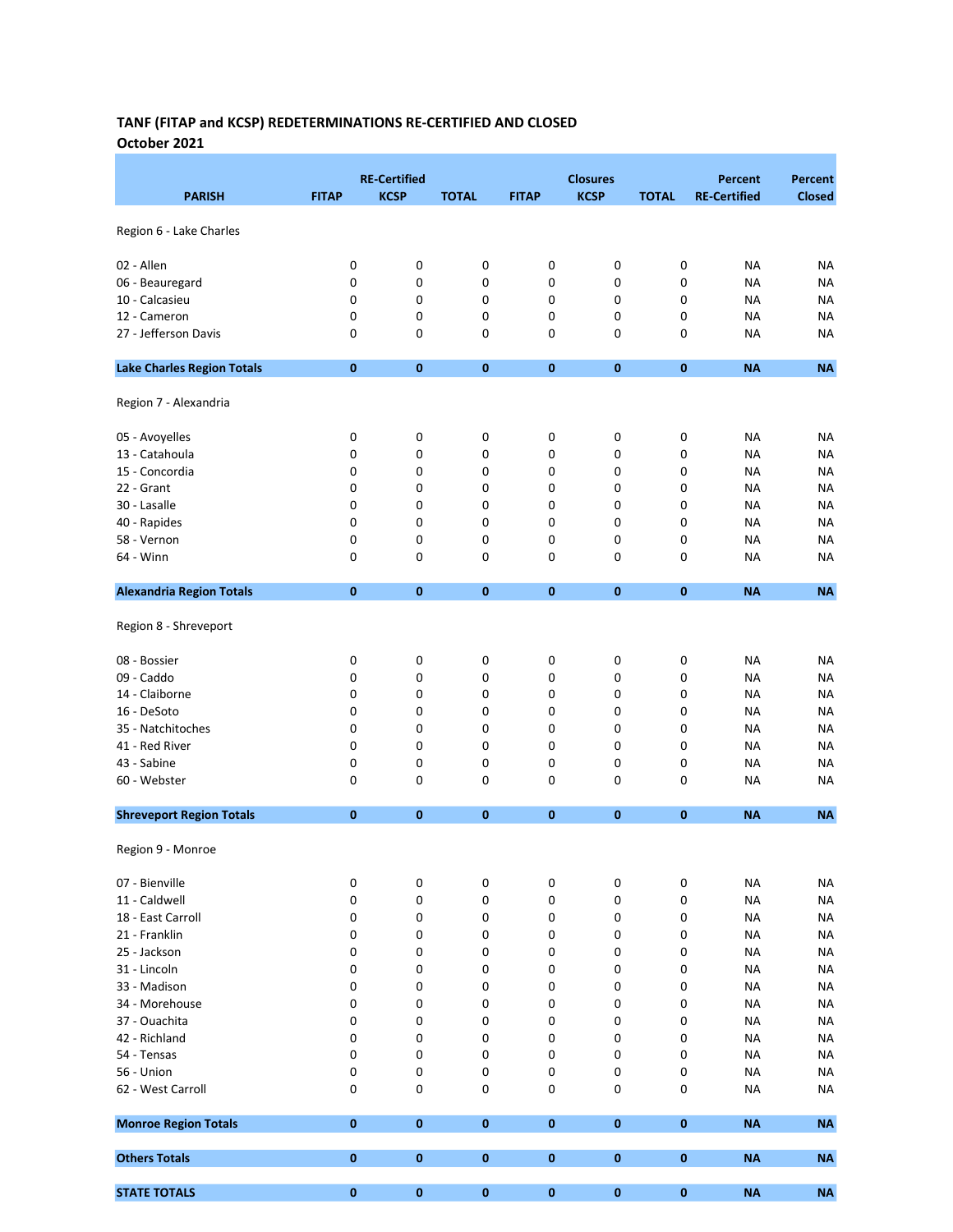## TANF (FITAP and KCSP) REDETERMINATIONS RE-CERTIFIED AND CLOSED September 2021

|                                  |              | <b>RE-Certified</b> |              |              | <b>Closures</b> |              | <b>Percent</b>      | <b>Percent</b> |
|----------------------------------|--------------|---------------------|--------------|--------------|-----------------|--------------|---------------------|----------------|
| <b>PARISH</b>                    | <b>FITAP</b> | <b>KCSP</b>         | <b>TOTAL</b> | <b>FITAP</b> | <b>KCSP</b>     | <b>TOTAL</b> | <b>RE-Certified</b> | <b>Closed</b>  |
|                                  |              |                     |              |              |                 |              |                     |                |
| Region 1 - Orleans               |              |                     |              |              |                 |              |                     |                |
| 26 - Jefferson                   | 0            | 0                   | $\pmb{0}$    | 0            | 0               | 0            | <b>NA</b>           | <b>NA</b>      |
| 36 - Orleans                     | $\mathbf 0$  | 0                   | 0            | 0            | 0               | 0            | <b>NA</b>           | ΝA             |
| 38 - Plaquemines                 | 0            | 0                   | 0            | 0            | 0               | 0            | <b>NA</b>           | ΝA             |
| 44 - St. Bernard                 | 0            | 0                   | 0            | 0            | 0               | 0            | <b>NA</b>           | <b>NA</b>      |
| <b>Orleans Region Totals</b>     | $\bf{0}$     | $\mathbf 0$         | $\pmb{0}$    | 0            | $\bf{0}$        | $\bf{0}$     | <b>NA</b>           | <b>NA</b>      |
| Region 2 - Baton Rouge           |              |                     |              |              |                 |              |                     |                |
| 17 - East Baton Rouge            | 0            | 0                   | 0            | 0            | 0               | 0            | <b>NA</b>           | <b>NA</b>      |
| 19 - East Felicia                | 0            | 0                   | $\pmb{0}$    | 0            | 0               | 0            | <b>NA</b>           | ΝA             |
| 24 - Iberville                   | 0            | 0                   | 0            | 0            | 0               | 0            | NA                  | NA             |
| 39 - Pointe Coupee               | $\mathbf 0$  | 0                   | 0            | 0            | 0               | 0            | <b>NA</b>           | NA             |
| 61 - West Baton Rouge            | 0            | 0                   | 0            | 0            | 0               | 0            | <b>NA</b>           | NA             |
| 63 - West Felicia-               | $\mathbf 0$  | 0                   | 0            | 0            | 0               | 0            | <b>NA</b>           | NA             |
| <b>Baton Rouge Region Totals</b> | $\bf{0}$     | $\bf{0}$            | $\pmb{0}$    | $\bf{0}$     | $\bf{0}$        | $\bf{0}$     | <b>NA</b>           | <b>NA</b>      |
|                                  |              |                     |              |              |                 |              |                     |                |
| Region 3 - Covington             |              |                     |              |              |                 |              |                     |                |
| 32 - Livingston                  | 0            | 0                   | $\pmb{0}$    | 0            | 0               | 0            | NA                  | <b>NA</b>      |
| 46 - St. Helena                  | 0            | 0                   | 0            | 0            | 0               | 0            | <b>NA</b>           | <b>NA</b>      |
| 52 - St. Tammany                 | 0            | 0                   | 0            | 0            | 0               | 0            | <b>NA</b>           | NA             |
| 53 - Tangipahoa                  | 0            | 0                   | 0            | 0            | 0               | 0            | <b>NA</b>           | NA             |
| 59 - Washington                  | $\mathbf 0$  | 0                   | 0            | 0            | 0               | 0            | <b>NA</b>           | NA             |
| <b>Covington Region Totals</b>   | $\bf{0}$     | $\mathbf 0$         | $\mathbf{0}$ | $\bf{0}$     | $\mathbf{0}$    | $\bf{0}$     | <b>NA</b>           | <b>NA</b>      |
| Region 4 - Thibodaux             |              |                     |              |              |                 |              |                     |                |
| 03 - Ascension                   | 0            | 0                   | 0            | 0            | 0               | 0            | NA                  | ΝA             |
| 04 - Assumption                  | 0            | 0                   | 0            | 0            | 0               | 0            | NA                  | NA             |
| 29 - Lafourche                   | 0            | 0                   | 0            | 0            | 0               | 0            | <b>NA</b>           | <b>NA</b>      |
| 45 - St. Charles                 | 0            | 0                   | 0            | 0            | 0               | 0            | <b>NA</b>           | NA             |
| 47 - St. James                   | 0            | 0                   | 0            | 0            | 0               | 0            | <b>NA</b>           | <b>NA</b>      |
| 48 - St. John                    | $\pmb{0}$    | 0                   | 0            | 0            | 0               | 0            | <b>NA</b>           | <b>NA</b>      |
| 55 - Terrebonne                  | 0            | $\mathsf 0$         | 0            | 0            | 0               | 0            | <b>NA</b>           | <b>NA</b>      |
| <b>Thibodaux Region Totals</b>   | $\pmb{0}$    | $\pmb{0}$           | $\pmb{0}$    | $\pmb{0}$    | $\pmb{0}$       | $\pmb{0}$    | <b>NA</b>           | $\sf NA$       |
| Region 5 - Lafayette             |              |                     |              |              |                 |              |                     |                |
|                                  |              |                     |              |              |                 |              |                     |                |
| 01 - Acadia                      | $\pmb{0}$    | $\pmb{0}$           | $\pmb{0}$    | 0            | 0               | 0            | <b>NA</b>           | <b>NA</b>      |
| 20 - Evangeline                  | 0            | 0                   | 0            | 0            | 0               | 0            | <b>NA</b>           | <b>NA</b>      |
| 23 - Iberia                      | 0            | 0                   | 0            | 0            | 0               | 0            | <b>NA</b>           | <b>NA</b>      |
| 28 - Lafayette                   | 0            | 0                   | 0            | 0            | 0               | 0            | <b>NA</b>           | <b>NA</b>      |
| 49 - St. Landry                  | 0            | 0                   | 0            | 0            | 0               | 0            | <b>NA</b>           | <b>NA</b>      |
| 50 - St. Martin                  | 0            | 0                   | 0            | 0            | 0               | 0            | <b>NA</b>           | <b>NA</b>      |
| 51 - St. Mary                    | 0            | $\pmb{0}$           | 0            | 0            | 0               | 0            | <b>NA</b>           | <b>NA</b>      |
| 57 - Vermilion                   | 0            | 0                   | 0            | 0            | 0               | 0            | <b>NA</b>           | <b>NA</b>      |
| <b>Lafayette Region Totals</b>   | $\pmb{0}$    | $\pmb{0}$           | $\pmb{0}$    | $\pmb{0}$    | $\pmb{0}$       | $\pmb{0}$    | NA                  | $\sf NA$       |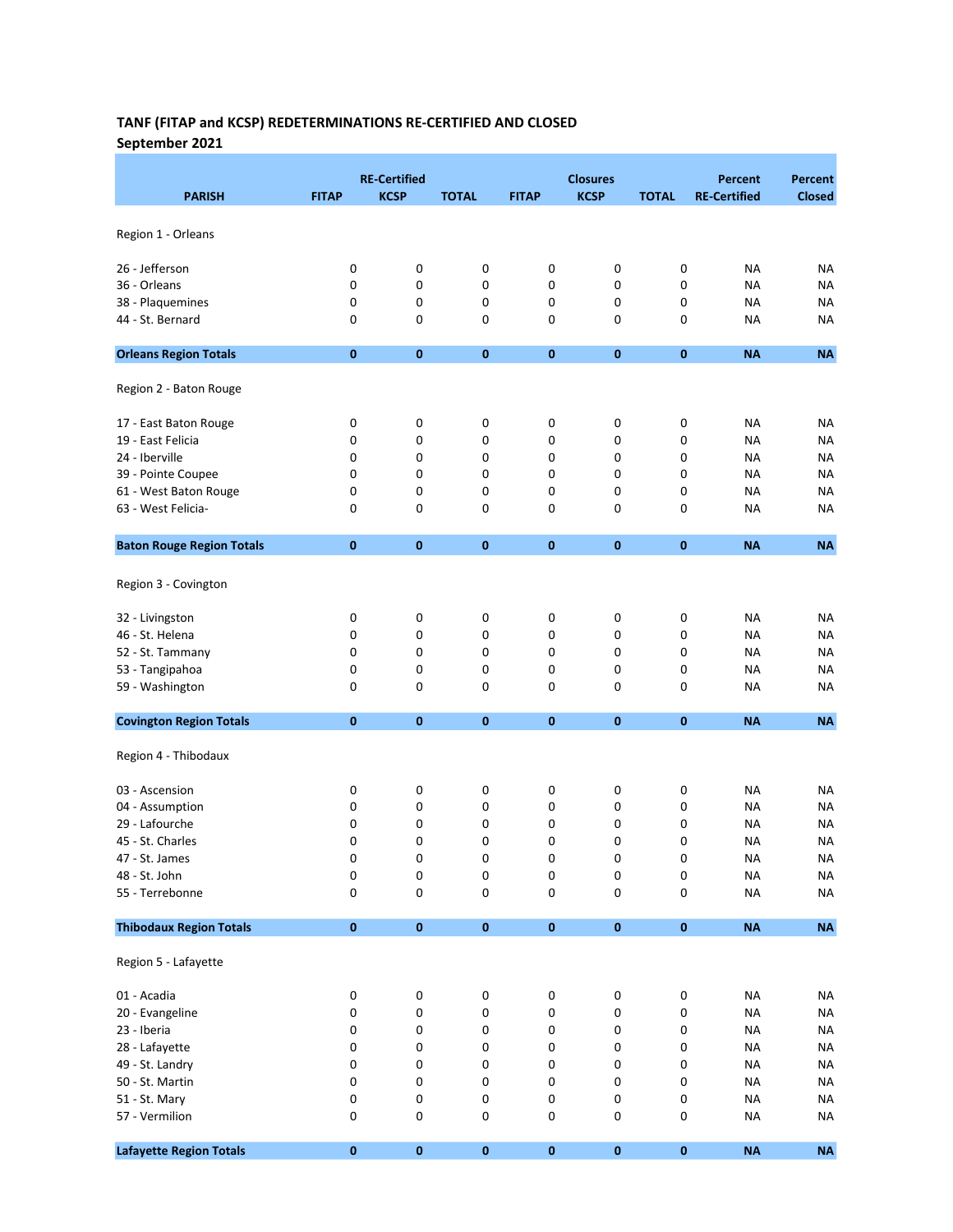# TANF (FITAP and KCSP) REDETERMINATIONS RE-CERTIFIED AND CLOSED September 2021

|                                   |              | <b>RE-Certified</b> |                        |              | <b>Closures</b> |              | <b>Percent</b>         | Percent         |
|-----------------------------------|--------------|---------------------|------------------------|--------------|-----------------|--------------|------------------------|-----------------|
| <b>PARISH</b>                     | <b>FITAP</b> | <b>KCSP</b>         | <b>TOTAL</b>           | <b>FITAP</b> | <b>KCSP</b>     | <b>TOTAL</b> | <b>RE-Certified</b>    | <b>Closed</b>   |
| Region 6 - Lake Charles           |              |                     |                        |              |                 |              |                        |                 |
| 02 - Allen                        | 0            | 0                   | 0                      | 0            | 0               | 0            | <b>NA</b>              | <b>NA</b>       |
| 06 - Beauregard                   | 0            | 0                   | 0                      | 0            | 0               | 0            | <b>NA</b>              | <b>NA</b>       |
| 10 - Calcasieu                    | 0            | 0                   | 0                      | 0            | 0               | 0            | <b>NA</b>              | <b>NA</b>       |
| 12 - Cameron                      | 0            | 0                   | 0                      | 0            | 0               | 0            | <b>NA</b>              | NA              |
| 27 - Jefferson Davis              | 0            | 0                   | 0                      | 0            | 0               | 0            | <b>NA</b>              | NA              |
| <b>Lake Charles Region Totals</b> | $\bf{0}$     | $\bf{0}$            | $\pmb{0}$              | $\pmb{0}$    | 0               | $\bf{0}$     | <b>NA</b>              | <b>NA</b>       |
| Region 7 - Alexandria             |              |                     |                        |              |                 |              |                        |                 |
| 05 - Avoyelles                    | 0            | 0                   | $\pmb{0}$              | 0            | 0               | 0            | <b>NA</b>              | NA              |
| 13 - Catahoula                    | 0            | 0                   | 0                      | 0            | 0               | 0            | <b>NA</b>              | NA              |
| 15 - Concordia                    | 0            | 0                   | 0                      | 0            | 0               | 0            | <b>NA</b>              | NA              |
| 22 - Grant                        | 0            | 0                   | 0                      | 0            | 0               | 0            | <b>NA</b>              | <b>NA</b>       |
| 30 - Lasalle                      | 0            | 0                   | 0                      | 0            | 0               | 0            | <b>NA</b>              | NA              |
| 40 - Rapides                      | 0            | 0                   | 0                      | 0            | 0               | 0            | <b>NA</b>              | NA              |
| 58 - Vernon                       | 0            | 0                   | 0                      | 0            | 0               | 0            | <b>NA</b>              | <b>NA</b>       |
| 64 - Winn                         | 0            | 0                   | 0                      | 0            | 0               | 0            | NA                     | <b>NA</b>       |
| <b>Alexandria Region Totals</b>   | $\mathbf 0$  | $\bf{0}$            | $\pmb{0}$              | $\bf{0}$     | $\bf{0}$        | $\bf{0}$     | <b>NA</b>              | <b>NA</b>       |
| Region 8 - Shreveport             |              |                     |                        |              |                 |              |                        |                 |
| 08 - Bossier                      | 0            | 0                   | 0                      | 0            | 0               | 0            | NA                     | NA              |
| 09 - Caddo                        | 0            | 0                   | 0                      | 0            | 0               | 0            | <b>NA</b>              | ΝA              |
| 14 - Claiborne                    | 0            | 0                   | 0                      | 0            | 0               | 0            | <b>NA</b>              | <b>NA</b>       |
| 16 - DeSoto                       | 0            | 0                   | 0                      | 0            | 0               | 0            | <b>NA</b>              | <b>NA</b>       |
| 35 - Natchitoches                 | 0            | 0                   | 0                      | 0            | 0               | 0            | <b>NA</b>              | NA              |
| 41 - Red River                    | 0            | 0                   | 0                      | 0            | 0               | 0            | <b>NA</b>              | NA              |
| 43 - Sabine                       | 0            | 0                   | $\pmb{0}$              | 0            | 0               | 0            | <b>NA</b>              | NA              |
| 60 - Webster                      | 0            | 0                   | 0                      | 0            | 0               | 0            | <b>NA</b>              | NA              |
| <b>Shreveport Region Totals</b>   | $\bf{0}$     | $\bf{0}$            | $\bf{0}$               | $\bf{0}$     | $\mathbf{0}$    | $\bf{0}$     | <b>NA</b>              | <b>NA</b>       |
| Region 9 - Monroe                 |              |                     |                        |              |                 |              |                        |                 |
| 07 - Bienville                    | 0            | 0                   | $\pmb{0}$              | 0            | 0               | 0            | <b>NA</b>              | <b>NA</b>       |
| 11 - Caldwell                     | 0            | 0                   | $\pmb{0}$              | 0            | 0               | 0            | <b>NA</b>              | <b>NA</b>       |
| 18 - East Carroll                 | 0            | 0                   | 0                      | 0            | 0               | 0            | <b>NA</b>              | <b>NA</b>       |
| 21 - Franklin                     | 0            | 0                   | $\pmb{0}$              | 0            | 0               | 0            | <b>NA</b>              | <b>NA</b>       |
| 25 - Jackson                      | 0            | 0                   | 0                      | 0            | 0               | 0            | <b>NA</b>              | NA              |
| 31 - Lincoln                      | 0            | 0                   | 0                      | 0            | 0               | 0            | <b>NA</b>              | <b>NA</b>       |
| 33 - Madison                      | 0            | 0                   | 0                      | 0            | 0               | 0            | <b>NA</b>              | <b>NA</b>       |
| 34 - Morehouse                    | 0            | 0                   | 0                      | 0            | 0               | 0            | <b>NA</b>              | ΝA              |
| 37 - Ouachita                     | 0            | 0                   | 0                      | 0            | 0               | 0            | <b>NA</b>              | ΝA              |
| 42 - Richland                     | 0            | 0                   | $\pmb{0}$              | 0            | 0               | 0            | <b>NA</b>              | NA              |
| 54 - Tensas                       | 0            | 0                   | 0                      | 0            | 0               | 0            | <b>NA</b>              | <b>NA</b>       |
| 56 - Union<br>62 - West Carroll   | 0<br>0       | 0<br>0              | $\pmb{0}$<br>$\pmb{0}$ | 0<br>0       | 0<br>0          | 0<br>0       | <b>NA</b><br><b>NA</b> | <b>NA</b><br>ΝA |
| <b>Monroe Region Totals</b>       | $\pmb{0}$    | $\bf{0}$            | $\pmb{0}$              | $\pmb{0}$    | $\pmb{0}$       | $\pmb{0}$    | <b>NA</b>              | <b>NA</b>       |
| <b>Others Totals</b>              | $\bf{0}$     | $\bf{0}$            | $\pmb{0}$              | $\pmb{0}$    | 0               | $\bf{0}$     | <b>NA</b>              | <b>NA</b>       |
| <b>STATE TOTALS</b>               | $\pmb{0}$    | $\pmb{0}$           | $\pmb{0}$              | $\pmb{0}$    | $\pmb{0}$       | 0            | <b>NA</b>              | <b>NA</b>       |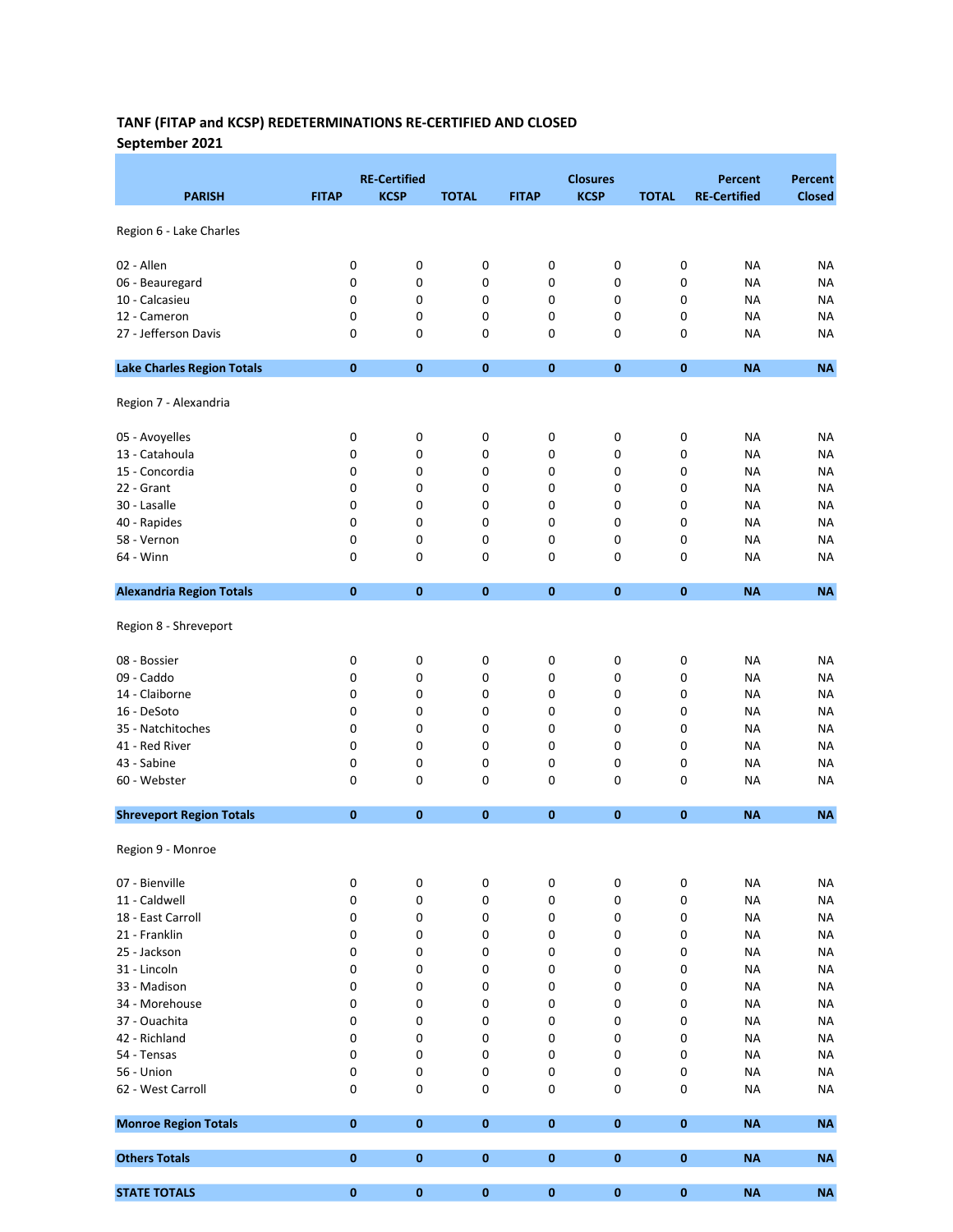# TANF (FITAP and KCSP) REDETERMINATIONS RE-CERTIFIED AND CLOSED August 2021

|                                  |                | <b>RE-Certified</b>     |                |                         | <b>Closures</b> |                | <b>Percent</b>      | <b>Percent</b> |
|----------------------------------|----------------|-------------------------|----------------|-------------------------|-----------------|----------------|---------------------|----------------|
| <b>PARISH</b>                    | <b>FITAP</b>   | <b>KCSP</b>             | <b>TOTAL</b>   | <b>FITAP</b>            | <b>KCSP</b>     | <b>TOTAL</b>   | <b>RE-Certified</b> | <b>Closed</b>  |
|                                  |                |                         |                |                         |                 |                |                     |                |
| Region 1 - Orleans               |                |                         |                |                         |                 |                |                     |                |
| 26 - Jefferson                   | 3              | 4                       | 7              | 3                       | 3               | 6              | 53.85%              | 46.15%         |
| 36 - Orleans                     | 8              | 3                       | 11             | 8                       | 4               | 12             | 47.83%              | 52.17%         |
| 38 - Plaquemines                 | $\mathbf 1$    | 0                       | $\mathbf{1}$   | 0                       | 0               | 0              | 100.00%             | 0.00%          |
| 44 - St. Bernard                 | 0              | 0                       | 0              | 1                       | 1               | $\overline{2}$ | 0.00%               | 100.00%        |
|                                  |                |                         |                |                         |                 |                |                     |                |
| <b>Orleans Region Totals</b>     | 12             | $\overline{ }$          | 19             | 12                      | 8               | 20             | 48.72%              | 51.28%         |
| Region 2 - Baton Rouge           |                |                         |                |                         |                 |                |                     |                |
| 17 - East Baton Rouge            | 15             | 8                       | 23             | 2                       | $\overline{2}$  | 4              | 85.19%              | 14.81%         |
| 19 - East Felicia                | 0              | $\mathbf 1$             | $\mathbf{1}$   | 0                       | 0               | 0              | 100.00%             | 0.00%          |
| 24 - Iberville                   | 0              | 0                       | 0              | 0                       | 1               | 1              | 0.00%               | 100.00%        |
| 39 - Pointe Coupee               | 0              | 0                       | 0              | 0                       | 0               | 0              | NA                  | NA             |
| 61 - West Baton Rouge            | 0              | 0                       | 0              | 0                       | 0               | 0              | NA                  | <b>NA</b>      |
| 63 - West Felicia-               | 0              | 0                       | 0              | 1                       | 0               | 1              | 0.00%               | 100.00%        |
| <b>Baton Rouge Region Totals</b> | 15             | 9                       | 24             | $\overline{\mathbf{3}}$ | 3               | 6              | 80.00%              | 20.00%         |
|                                  |                |                         |                |                         |                 |                |                     |                |
| Region 3 - Covington             |                |                         |                |                         |                 |                |                     |                |
| 32 - Livingston                  | 0              | $\overline{2}$          | 2              | 1                       | 0               | 1              | 66.67%              | 33.33%         |
| 46 - St. Helena                  | 1              | 0                       | $\mathbf{1}$   | 0                       | 0               | 0              | 100.00%             | 0.00%          |
| 52 - St. Tammany                 | 0              | $\mathbf{1}$            | $\mathbf{1}$   | 1                       | 1               | $\overline{2}$ | 33.33%              | 66.67%         |
| 53 - Tangipahoa                  | 3              | $\mathbf 1$             | 4              | 1                       | 0               | 1              | 80.00%              | 20.00%         |
| 59 - Washington                  | $\overline{2}$ | $\mathbf 1$             | 3              | 0                       | $\mathbf 1$     | 1              | 75.00%              | 25.00%         |
| <b>Covington Region Totals</b>   | 6              | 5                       | 11             | 3                       | $\overline{2}$  | 5              | 68.75%              | 31.25%         |
|                                  |                |                         |                |                         |                 |                |                     |                |
| Region 4 - Thibodaux             |                |                         |                |                         |                 |                |                     |                |
| 03 - Ascension                   | 0              | 0                       | 0              | 0                       | 2               | 2              | 0.00%               | 100.00%        |
| 04 - Assumption                  | 0              | 0                       | 0              | 0                       | 0               | 0              | <b>NA</b>           | NA             |
| 29 - Lafourche                   | 3              | $\mathbf 1$             | 4              | 0                       | 1               | 1              | 80.00%              | 20.00%         |
| 45 - St. Charles                 | 0              | $\mathbf 1$             | $\mathbf 1$    | 0                       | 0               | 0              | 100.00%             | 0.00%          |
| 47 - St. James                   | 2              | 0                       | $\overline{2}$ | 0                       | $\Omega$        | 0              | 100.00%             | 0.00%          |
| 48 - St. John                    | 0              | 0                       | 0              | 0                       | 0               | 0              | ΝA                  | NA             |
| 55 - Terrebonne                  | $\overline{2}$ | $\overline{2}$          | 4              | 2                       | 0               | $\overline{2}$ | 66.67%              | 33.33%         |
| <b>Thibodaux Region Totals</b>   | $\overline{7}$ | $\overline{\mathbf{4}}$ | 11             | $\mathbf{2}$            | 3               | 5              | 68.75%              | 31.25%         |
|                                  |                |                         |                |                         |                 |                |                     |                |
| Region 5 - Lafayette             |                |                         |                |                         |                 |                |                     |                |
| 01 - Acadia                      | 1              | 2                       | 3              | 1                       | 2               | 3              | 50.00%              | 50.00%         |
| 20 - Evangeline                  | 0              | 0                       | 0              | 0                       | 1               | 1              | 0.00%               | 100.00%        |
| 23 - Iberia                      | 2              | $\mathbf 1$             | 3              | 0                       | 0               | 0              | 100.00%             | 0.00%          |
| 28 - Lafayette                   | 6              | 5                       | 11             | 1                       | 3               | 4              | 73.33%              | 26.67%         |
| 49 - St. Landry                  | 3              | 2                       | 5              | 4                       | 0               | 4              | 55.56%              | 44.44%         |
| 50 - St. Martin                  | $\mathbf 1$    | 3                       | 4              | 0                       | 0               | 0              | 100.00%             | 0.00%          |
| 51 - St. Mary                    | 3              | 0                       | 3              | 1                       | 0               | 1              | 75.00%              | 25.00%         |
| 57 - Vermilion                   | 0              | 3                       | 3              | 0                       | 0               | 0              | 100.00%             | 0.00%          |
| <b>Lafayette Region Totals</b>   | 16             | 16                      | 32             | $\overline{z}$          | 6               | 13             | 71.11%              | 28.89%         |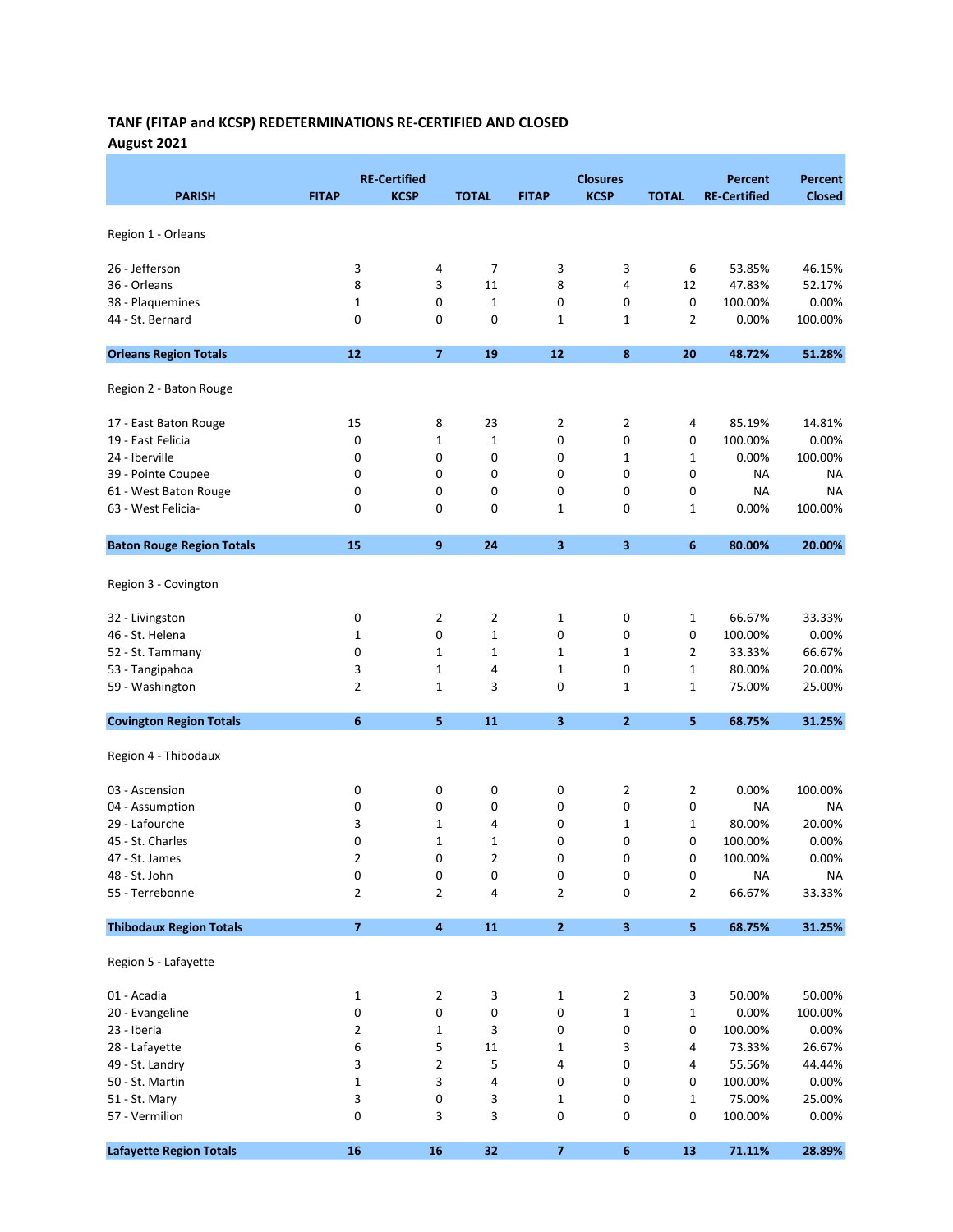# TANF (FITAP and KCSP) REDETERMINATIONS RE-CERTIFIED AND CLOSED August 2021

|                                   |                | <b>RE-Certified</b>     |                |                | <b>Closures</b> |                         | <b>Percent</b>      | <b>Percent</b> |
|-----------------------------------|----------------|-------------------------|----------------|----------------|-----------------|-------------------------|---------------------|----------------|
| <b>PARISH</b>                     | <b>FITAP</b>   | <b>KCSP</b>             | <b>TOTAL</b>   | <b>FITAP</b>   | <b>KCSP</b>     | <b>TOTAL</b>            | <b>RE-Certified</b> | <b>Closed</b>  |
| Region 6 - Lake Charles           |                |                         |                |                |                 |                         |                     |                |
|                                   |                |                         |                |                |                 |                         |                     |                |
| 02 - Allen                        | 0              | 0                       | 0              | 0              | 0               | 0                       | <b>NA</b>           | <b>NA</b>      |
| 06 - Beauregard                   | $\mathbf 1$    | $\mathbf 1$             | 2              | 0              | 0               | 0                       | 100.00%             | 0.00%          |
| 10 - Calcasieu                    | 3              | $\overline{2}$          | 5              | $\overline{2}$ | $\overline{2}$  | 4                       | 55.56%              | 44.44%         |
| 12 - Cameron                      | 0              | 0                       | 0              | 0              | 0               | 0                       | <b>NA</b>           | NA             |
| 27 - Jefferson Davis              | 0              | $\mathbf 1$             | 1              | $\mathbf 0$    | 0               | 0                       | 100.00%             | 0.00%          |
| <b>Lake Charles Region Totals</b> | 4              | $\overline{\mathbf{4}}$ | 8              | $\mathbf{2}$   | $\overline{2}$  | 4                       | 66.67%              | 33.33%         |
| Region 7 - Alexandria             |                |                         |                |                |                 |                         |                     |                |
| 05 - Avoyelles                    | 0              | 0                       | 0              | $\mathbf{1}$   | 0               | 1                       | 0.00%               | 100.00%        |
| 13 - Catahoula                    | 0              | 0                       | 0              | 1              | 0               | 1                       | 0.00%               | 100.00%        |
| 15 - Concordia                    | 0              | 0                       | 0              | $\mathbf{1}$   | 0               | 1                       | 0.00%               | 100.00%        |
| 22 - Grant                        | 0              | 0                       | 0              | 0              | 0               | 0                       | <b>NA</b>           | NA             |
| 30 - Lasalle                      | 0              | 0                       | 0              | 0              | 0               | 0                       | <b>NA</b>           | <b>NA</b>      |
| 40 - Rapides                      | 1              | 4                       | 5              | 2              | 1               | 3                       | 62.50%              | 37.50%         |
| 58 - Vernon                       | 0              | 0                       | 0              | 0              | 0               | 0                       | <b>NA</b>           | NA             |
| 64 - Winn                         | 0              | 0                       | 0              | 0              | $\mathbf 1$     | 1                       | 0.00%               | 100.00%        |
| <b>Alexandria Region Totals</b>   | $\mathbf{1}$   | 4                       | 5              | 5              | $\mathbf{2}$    | $\overline{\mathbf{z}}$ | 41.67%              | 58.33%         |
| Region 8 - Shreveport             |                |                         |                |                |                 |                         |                     |                |
| 08 - Bossier                      | 0              | 0                       | 0              | 2              | $\mathbf 1$     | 3                       | 0.00%               | 100.00%        |
| 09 - Caddo                        | 2              | 10                      | 12             | 5              | 9               | 14                      | 46.15%              | 53.85%         |
| 14 - Claiborne                    | $\mathbf 1$    | 0                       | $\mathbf{1}$   | $\mathsf 0$    | 0               | 0                       | 100.00%             | 0.00%          |
| 16 - DeSoto                       | 0              | 2                       | 2              | 0              | 0               | 0                       | 100.00%             | 0.00%          |
| 35 - Natchitoches                 | 1              | $\mathbf 1$             | 2              | 2              | 1               | 3                       | 40.00%              | 60.00%         |
| 41 - Red River                    | 0              | 0                       | 0              | 1              | 0               | 1                       | 0.00%               | 100.00%        |
| 43 - Sabine                       | 1              | 0                       | 1              | 0              | 0               | 0                       | 100.00%             | 0.00%          |
| 60 - Webster                      | 1              | 0                       | 1              | 0              | 0               | 0                       | 100.00%             | 0.00%          |
| <b>Shreveport Region Totals</b>   | 6              | 13                      | 19             | 10             | 11              | 21                      | 47.50%              | 52.50%         |
| Region 9 - Monroe                 |                |                         |                |                |                 |                         |                     |                |
| 07 - Bienville                    | 0              | 0                       | 0              | 0              | 0               | 0                       | <b>NA</b>           | <b>NA</b>      |
| 11 - Caldwell                     | 0              | 0                       | 0              | 0              | 0               | 0                       | <b>NA</b>           | <b>NA</b>      |
| 18 - East Carroll                 | 0              | 0                       | 0              | 1              | 0               | 1                       | 0.00%               | 100.00%        |
| 21 - Franklin                     | 0              | 0                       | 0              | 0              | 0               | 0                       | <b>NA</b>           | <b>NA</b>      |
| 25 - Jackson                      | 0              | 0                       | 0              | 0              | 0               | 0                       | <b>NA</b>           | <b>NA</b>      |
| 31 - Lincoln                      | 1              | 0                       | 1              | 1              | 0               | 1                       | 50.00%              | 50.00%         |
| 33 - Madison                      | $\mathbf 1$    | 0                       | 1              | 0              | 0               | 0                       | 100.00%             | 0.00%          |
| 34 - Morehouse                    | $\mathbf 1$    | $\mathbf 1$             | $\overline{2}$ | 2              | 0               | 2                       | 50.00%              | 50.00%         |
| 37 - Ouachita                     | 3              | 7                       | 10             | 5              | 1               | 6                       | 62.50%              | 37.50%         |
| 42 - Richland                     | 0              | 0                       | 0              | 0              | 0               | 0                       | <b>NA</b>           | <b>NA</b>      |
| 54 - Tensas                       | 1              | 0                       | 1              | 0              | 0               | 0                       | 100.00%             | 0.00%          |
| 56 - Union                        | 0              | 0                       | 0              | 0              | 0               | 0                       | <b>NA</b>           | <b>NA</b>      |
| 62 - West Carroll                 | 0              | 0                       | 0              | 0              | 0               | 0                       | <b>NA</b>           | <b>NA</b>      |
| <b>Monroe Region Totals</b>       | $\overline{ }$ | 8                       | 15             | 9              | $\mathbf{1}$    | 10                      | 60.00%              | 40.00%         |
| <b>Others Totals</b>              | $\pmb{0}$      | 0                       | 0              | $\overline{2}$ | $\bf{0}$        | 2                       | 0.00%               | 100.00%        |
| <b>STATE TOTALS</b>               | 74             | 70                      | 144            | 55             | 38              | 93                      | 60.76%              | 39.24%         |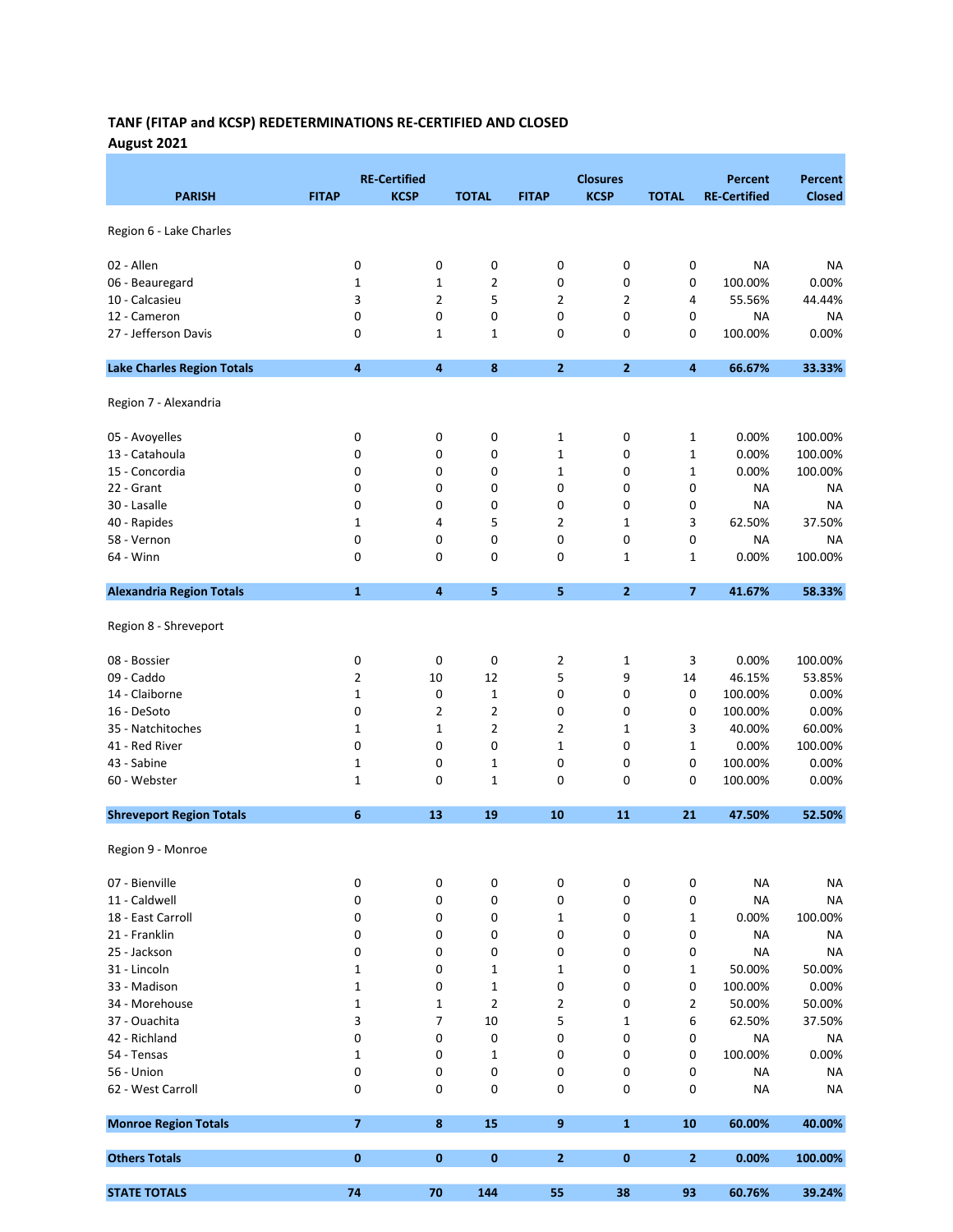# TANF (FITAP and KCSP) REDETERMINATIONS RE-CERTIFIED AND CLOSED July 2021

| <b>PARISH</b>                    | <b>FITAP</b>            | <b>RE-Certified</b><br><b>KCSP</b> | <b>TOTAL</b>   | <b>FITAP</b>     | <b>Closures</b><br><b>KCSP</b> | <b>TOTAL</b> | <b>Percent</b><br><b>RE-Certified</b> | <b>Percent</b><br><b>Closed</b> |
|----------------------------------|-------------------------|------------------------------------|----------------|------------------|--------------------------------|--------------|---------------------------------------|---------------------------------|
| Region 1 - Orleans               |                         |                                    |                |                  |                                |              |                                       |                                 |
| 26 - Jefferson                   | 2                       | 5                                  | 7              | 6                | 4                              | 10           | 41.18%                                | 58.82%                          |
| 36 - Orleans                     | $\overline{7}$          | 9                                  | 16             | $\overline{7}$   | 8                              | 15           | 51.61%                                | 48.39%                          |
| 38 - Plaquemines                 | 0                       | 0                                  | 0              | 0                | 0                              | 0            | NA                                    | ΝA                              |
| 44 - St. Bernard                 | 0                       | 1                                  | 1              | 1                | 0                              | 1            | 50.00%                                | 50.00%                          |
| <b>Orleans Region Totals</b>     | 9                       | 15                                 | 24             | 14               | 12                             | 26           | 48.00%                                | 52.00%                          |
| Region 2 - Baton Rouge           |                         |                                    |                |                  |                                |              |                                       |                                 |
| 17 - East Baton Rouge            | 4                       | 11                                 | 15             | 18               | 5                              | 23           | 39.47%                                | 60.53%                          |
| 19 - East Felicia                | 0                       | 0                                  | 0              | 0                | 0                              | 0            | NA                                    | NA                              |
| 24 - Iberville                   | 1                       | $\mathbf 1$                        | $\overline{2}$ | 0                | 0                              | 0            | 100.00%                               | 0.00%                           |
| 39 - Pointe Coupee               | 1                       | 0                                  | $\mathbf 1$    | 1                | 0                              | 1            | 50.00%                                | 50.00%                          |
| 61 - West Baton Rouge            | 0                       | 0                                  | 0              | 0                | 1                              | 1            | 0.00%                                 | 100.00%                         |
| 63 - West Felicia-               | 0                       | 0                                  | $\mathbf 0$    | 0                | 0                              | 0            | <b>NA</b>                             | NA                              |
| <b>Baton Rouge Region Totals</b> | 6                       | 12                                 | 18             | 19               | 6                              | 25           | 41.86%                                | 58.14%                          |
| Region 3 - Covington             |                         |                                    |                |                  |                                |              |                                       |                                 |
| 32 - Livingston                  | 0                       | 2                                  | 2              | 5                | 1                              | 6            | 25.00%                                | 75.00%                          |
| 46 - St. Helena                  | 0                       | 0                                  | 0              | 0                | 0                              | 0            | NA                                    | ΝA                              |
| 52 - St. Tammany                 | $\overline{2}$          | 4                                  | 6              | 4                | 1                              | 5            | 54.55%                                | 45.45%                          |
| 53 - Tangipahoa                  | 3                       | 5                                  | 8              | $\overline{7}$   | 1                              | 8            | 50.00%                                | 50.00%                          |
| 59 - Washington                  | 2                       | 0                                  | $\overline{2}$ | 1                | 1                              | 2            | 50.00%                                | 50.00%                          |
| <b>Covington Region Totals</b>   | $\overline{\mathbf{z}}$ | 11                                 | 18             | 17               | $\overline{\mathbf{4}}$        | 21           | 46.15%                                | 53.85%                          |
| Region 4 - Thibodaux             |                         |                                    |                |                  |                                |              |                                       |                                 |
| 03 - Ascension                   | 1                       | 3                                  | 4              | 2                | 0                              | 2            | 66.67%                                | 33.33%                          |
| 04 - Assumption                  | 0                       | 0                                  | 0              | 0                | 0                              | 0            | NA                                    | ΝA                              |
| 29 - Lafourche                   | 0                       | 0                                  | 0              | 0                | 0                              | 0            | <b>NA</b>                             | NA                              |
| 45 - St. Charles                 | 0                       | $\mathbf 1$                        | 1              | 0                | 1                              | 1            | 50.00%                                | 50.00%                          |
| 47 - St. James                   | 0                       | 0                                  | 0              | 0                | 0                              | 0            | <b>NA</b>                             | NA                              |
| 48 - St. John                    | 0                       | 1                                  | 1              | 0                | 0                              | 0            | 100.00%                               | 0.00%                           |
| 55 - Terrebonne                  | $\mathbf{1}$            | 3                                  | 4              | $\overline{7}$   | $\overline{2}$                 | 9            | 30.77%                                | 69.23%                          |
| <b>Thibodaux Region Totals</b>   | $\overline{\mathbf{2}}$ | $\pmb{8}$                          | 10             | $\boldsymbol{9}$ | $\overline{\mathbf{3}}$        | $12$         | 45.45%                                | 54.55%                          |
| Region 5 - Lafayette             |                         |                                    |                |                  |                                |              |                                       |                                 |
| 01 - Acadia                      | 0                       | 2                                  | $\overline{2}$ | 1                | 4                              | 5            | 28.57%                                | 71.43%                          |
| 20 - Evangeline                  | $\overline{2}$          | 0                                  | $\overline{2}$ | $\pmb{0}$        | 1                              | $\mathbf 1$  | 66.67%                                | 33.33%                          |
| 23 - Iberia                      | $\overline{2}$          | $\mathbf{2}$                       | 4              | 4                | 1                              | 5            | 44.44%                                | 55.56%                          |
| 28 - Lafayette                   | 5                       | $\overline{2}$                     | 7              | 4                | 4                              | 8            | 46.67%                                | 53.33%                          |
| 49 - St. Landry                  | $\mathbf 1$             | 0                                  | $\mathbf{1}$   | 4                | 1                              | 5            | 16.67%                                | 83.33%                          |
| 50 - St. Martin                  | 0                       | $\mathbf{1}$                       | $1\,$          | $\overline{2}$   | 0                              | 2            | 33.33%                                | 66.67%                          |
| 51 - St. Mary                    | $\mathbf 1$             | 0                                  | $\mathbf 1$    | $\mathbf 1$      | 0                              | $\mathbf 1$  | 50.00%                                | 50.00%                          |
| 57 - Vermilion                   | $\mathbf 1$             | $\mathbf{1}$                       | $\overline{2}$ | 1                | $\overline{2}$                 | 3            | 40.00%                                | 60.00%                          |
| <b>Lafayette Region Totals</b>   | $12$                    | 8                                  | 20             | 17               | 13                             | 30           | 40.00%                                | 60.00%                          |